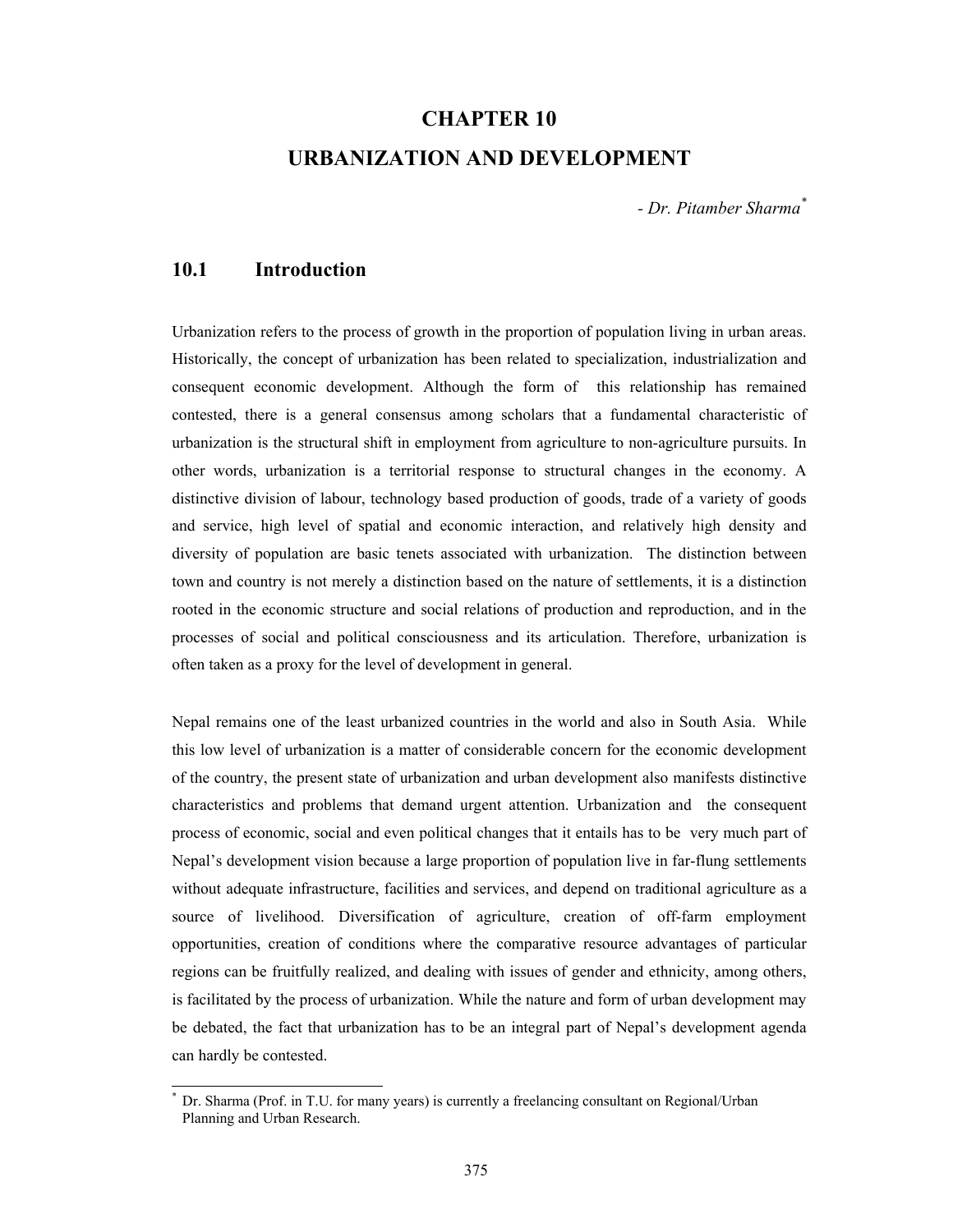It is in this context that the present chapter focuses on aspects of the level and tempo of urbanization, the geographical pattern of urbanization, socio-economic characteristics of urbanization, components of urban growth, various correlates of urbanization and development and the future trends in urbanization in Nepal.

# **10.2 Problems of Definition**

The problems of definition in the study of Nepal's urbanization are considerable because the areas designated "urban" have been defined and redefined over the years and there is evident lack of consistency in the definition. The 1952/54 census provides data on 10 "prominent" settlements with a population of over 5,000 but refrained from defining an urban area. The 1961 census for the first time defined an urban area or a 'sahar' as "an area with a population cluster of 5,000 and over and having an urban environment such as high school, college, judicial and administrative offices, bazaar, communication facilities, mills, factories etc." but also indicated that the definition was not strictly followed [Bastola in *CBS*, 1995 ]. The *Nagar Panchayat* Act of 1962 provided the nomenclature of Nagar as the local level urban administrative unit or a municipal area as distinct from a local level rural administrative unit. It stipulated the population size criteria of "not less than 10,000" as a generally necessary, but not a sufficient condition, for providing the municipal status to a locality.

Since 1962 an urban area has been interpreted in Nepal not as a settlement unit *per se* but as a unit of local self-government. Since 1971 the *Panchayat* (now Village Development Committee or VDC) has been taken as the basic unit of census enumeration. As a result the concept of settlement configuration as a unit of census enumeration has been lost as the areal extent of a VDC (*Panchayat* before 1990) includes many, often far flung, settlement units. Indeed the concept of localities included in censuses since 1971 are a misnomer because these in fact are not "localities" in the sense of settlement units but only *Panchayats* or VDCs. Further, the decision regarding the designation and determination of the areal extent of localities is not made by the Central Bureau of Statistics but by the Ministry of Local Development. Since 1971 areas with municipal status have been *ipso facto* considered urban.

The fact that the population size criteria was not consistently followed in the designation of *Nagar Panchayat* is revealed from the fact that at least four of the newly classified *Nagar Panchayats* in 1971 had a population of less than 10,000 while 12 other 'localities' in the country had a population of over 10,000 but were not classified as *Nagar Panchayats* [*Sharma*, 1989]. In 1976 the population size criteria to receive the municipal status was reduced to 9,000. In 1990 with the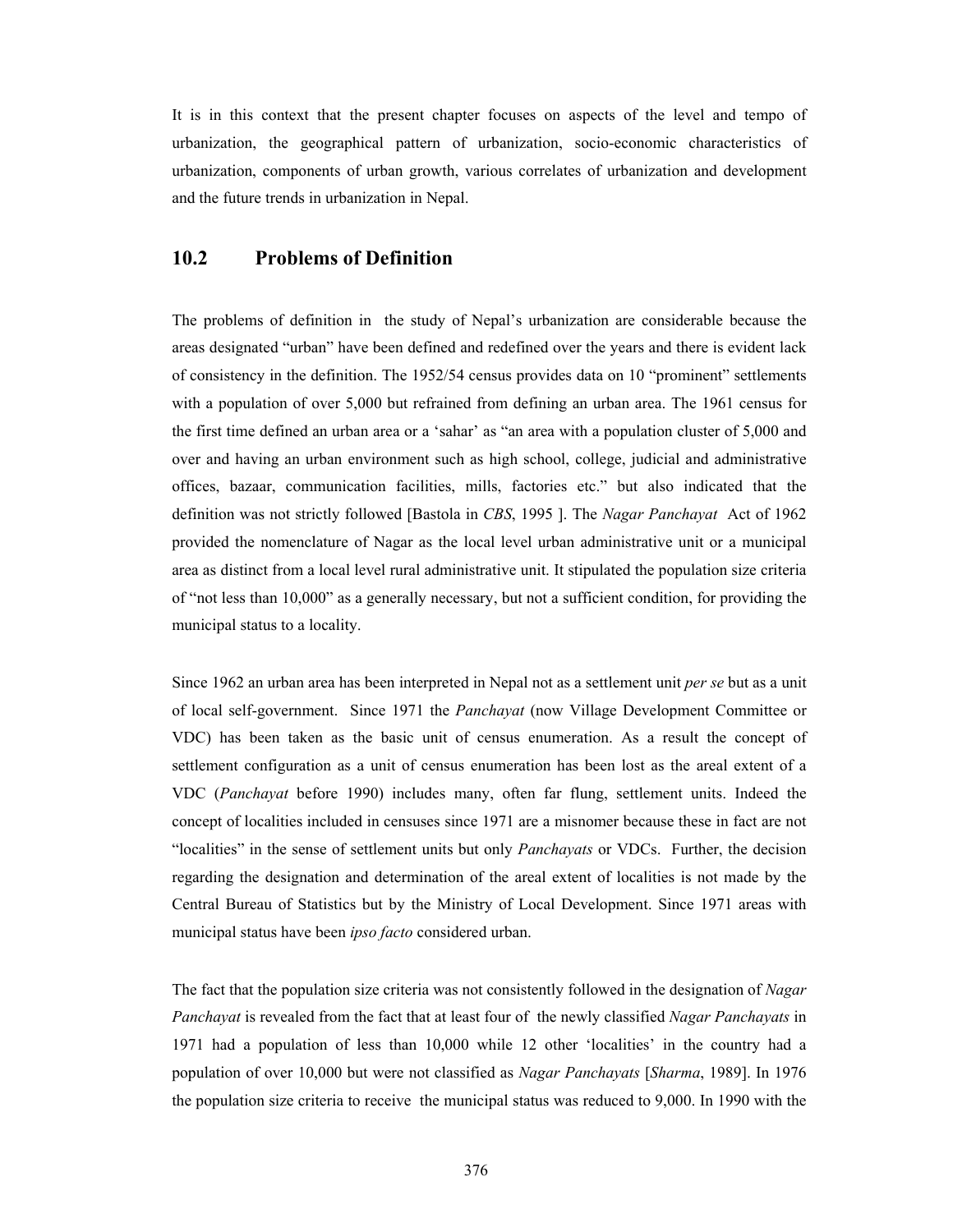reestablishment of the multi-party system the *Nagar Panchayats* were renamed *Nagarpalika.* The Municipality Act of 1992, and the Local Self Governance Act of 1999 redefine and classify municipal areas. This is the first time that municipal areas have been classified into categories in Nepal. But the universally accepted criteria of population size, density, contiguity and occupational structure of population are given scant attention. Political ad hocism in the designation of municipal urban areas is quite evident.

Municipalities according to the Local Self-Governance Act 1999 are classified into three categories: *Mahanagarpalika* (Metropolitan city), *Upa-Mahanagarpalika* (Sub-Metropolitan city), and *Nagarpalika* (Municipality). Mahanagarpalika is a municipality with a "minimum population size of 300,000, annual revenue of at least Rs. 400 million, facilities of electricity, drinking water, communication, paved main and subsidiary roads, provision of specialised health services, essential infrastructure for international sports events, adequate opportunities for higher education in different fields, at least one established university, adequate urban facilities, and an area that has already received the status of a *upamahanagarpalika*". Similarly a Upa-Mahanagarpalika is a municipality with a "minimum population size of 100,000, annual revenue of at least Rs. 100 million, facilities of electricity, drinking water, communication, paved main roads, education and health services of a high standard, general infrastructure for national and international sports events, provision of public parks and a city hall and similar urban facilities, and an area that has already received the status of a *nagarpalika*". The Act lays down (a) minimum population size of 20,000 in the Tarai and 10,000 in the hill/mountains, (b) annual revenue of 5 million in the Tarai and 500,000 in the hill/mountains and "minimum urban facilities such as electricity, road, drinking water, communication and other similar urban facilities" as necessary conditions for the designation of municipal status or a *Nagarpalika*. While the double standard in designating municipal area between the Tarai and the hills remains incomprehensible, Article 88 (2) C of the Act considers a *Nagarpalika* as only a "semi urban area". When the Act was promulgated there were one *Mahanagarpalika* (Kathmandu), four *Upamahanagarpalikas* (Biratnagar, Lalitpur, Pokhara and Birganj) and 53 *Nagarpalikas*. According to the spirit of the Act the 53 *Nagarpalikas* are semi-urban areas !

Table 10.1 provides a list of urban areas by region included in censuses since 1952/54 and the year in which the municipal area was gazetted. It may be noted that Kirtipur, Thimi, Banepa, Matihani and Malangwa were declassified in 1971. However, Kirtipur, Thimi, Banepa and Malangwa were reclassified in 1991. Accordingly, the number of designated urban areas has gone up from 10 in 1952/54 to 58 in 2001.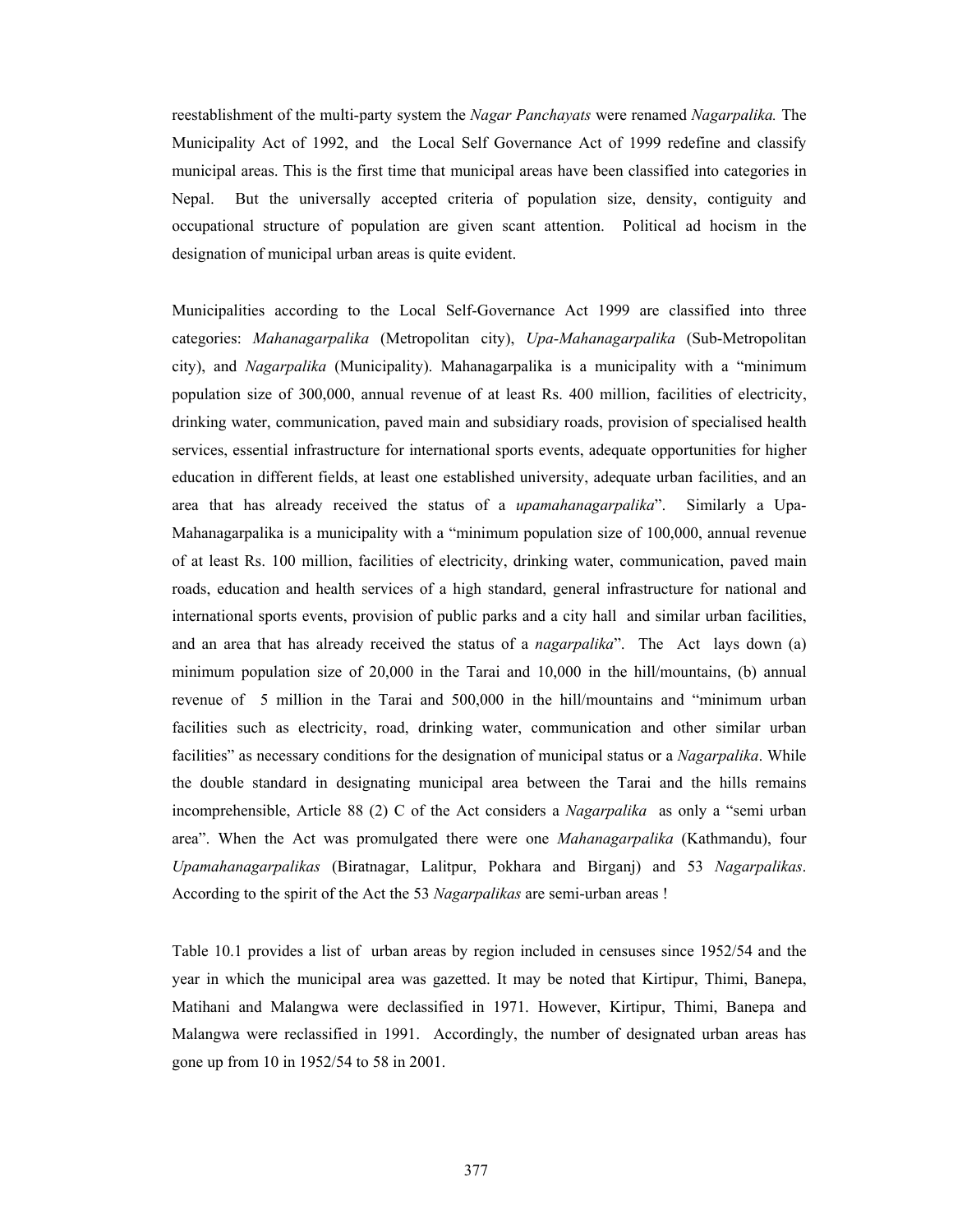| Regions /                            | <b>Year Gazetted</b> |             |             |      |             |             |              |
|--------------------------------------|----------------------|-------------|-------------|------|-------------|-------------|--------------|
| <b>Municipalities</b><br>(Districts) | (BS) AD              | 1952/54     | 1961        | 1971 | 1981        | 1991        | 2001         |
| <b>Hill/Mountains</b>                |                      |             |             |      |             |             |              |
| Dasrathchand (Baitadi)               | (2053) 1997          |             |             |      |             |             | $\mathbf X$  |
| Amargadhi                            |                      |             |             |      |             |             |              |
| (Dadeldhura)                         | (2053) 1997          |             |             |      |             |             | $\mathbf X$  |
| Dipayal (Doti)                       | (2038) 1982          |             |             |      |             | $\mathbf X$ | X            |
| Narayan (Dailekh)                    | (2053) 1997          |             |             |      |             |             | $\mathbf X$  |
| Baglung (Baglung)                    | (2053) 1997          |             |             |      |             |             | X            |
| Waling (Syangja)                     | (2053) 1997          |             |             |      |             |             | X            |
| Putalibazar (Syangja)                | (2053) 1997          |             |             |      |             |             | $\mathbf{X}$ |
| Tansen (Palpa)                       | (2014) 1957          |             | X           | X    | $\mathbf X$ | $\mathbf X$ | X            |
| Pokhara (Kaski)                      | (2019) 1962          |             | X           | X    | $\mathbf X$ | X           | $\mathbf{X}$ |
| Lekhnath (Kaski)                     | (2053) 1997          |             |             |      |             |             | $\mathbf X$  |
| Byas (Tanahu)                        | $(2048)$ 1992        |             |             |      |             |             | $\mathbf X$  |
| Prithvinarayan                       |                      |             |             |      |             |             |              |
| (Gorkha)                             | (2053) 1997          |             |             |      |             |             | X            |
| Bidur (Nuwakot)                      | $(2043)$ 1986        |             |             |      |             | X           | X            |
| Banepa (Kavre)                       | (2039) 1982          |             | $\mathbf X$ |      |             | $\mathbf X$ | $\mathbf X$  |
| Dhulikhel (Kavre)                    | (2043) 1986          |             |             |      |             | $\mathbf X$ | $\mathbf X$  |
| Panauti (Kavre)                      | (2053) 1997          |             |             |      |             |             | $\mathbf X$  |
| Bhimeswar (Dolakha)                  | (2053) 1997          |             |             |      |             |             | $\mathbf X$  |
| Khandbari (Sankhua)                  | (2053) 1997          |             |             |      |             |             | $\mathbf X$  |
| Dhankuta (Dhankuta)                  | (2035) 1978          |             |             |      | X           | X           | X            |
| Ilam (Ilam)                          | (2019) 1962          |             |             | X    | X           | X           | X            |
| <b>Kathmandu Valley</b>              |                      |             |             |      |             |             |              |
| Kathmandu                            |                      |             |             |      |             |             |              |
| (Kathmandu)                          | $(2009)$ 1953        | X           | X           | X    | X           | X           | X            |
| Kirtipur (Kathmandu)                 | (2053) 1997          | $\mathbf X$ | X           |      |             |             | X            |
| Lalitpur (Lalitpur)                  | $(2009)$ 1953        | $\mathbf X$ | X           | X    | $\mathbf X$ | X           | X            |
| Madhyapur Thimi                      |                      |             |             |      |             |             |              |
| (Bhaktapur)                          | (2053) 1997          | $\mathbf X$ |             |      |             |             | $\mathbf X$  |
| Bhaktapur (Bhaktapur)                | $(2009)$ 1953        | X           |             |      |             | X           | X            |
| <b>Inner Tarai</b>                   |                      |             |             |      |             |             |              |
| Birendranagar                        |                      |             |             |      |             |             |              |
| (Surkhet)                            | (2033) 1976          |             |             |      | X           | X           | X            |
| Tribhuvannagar                       |                      |             |             |      |             |             |              |
| (Dang)                               | (2035) 1978          |             |             |      | X           | X           | X            |
| Tulsipur (Dang)                      | (2048) 1992          |             |             |      |             |             | $\mathbf X$  |
| Bharatpur (Chitwan)                  | (2035) 1978          |             |             |      | X           | X           | $\mathbf X$  |
| Ratnanagar (Chitwan)                 | (2053) 1997          |             |             |      |             |             | X            |
| Hetauda (Makwanpur)                  | (2026) 1969          |             |             | X    | $\mathbf X$ | X           | $\mathbf X$  |
| Kamalamai (Sindhuli)                 | (2053) 1997          |             |             |      |             |             | $\mathbf X$  |
| Trijuga (Udayapur)                   | (2053) 1997          |             |             |      |             |             | $\mathbf X$  |

| Table 10.1: Municipal areas in Nepal, year gazetted and census year included. 1952/54- |  |  |
|----------------------------------------------------------------------------------------|--|--|
| 2001                                                                                   |  |  |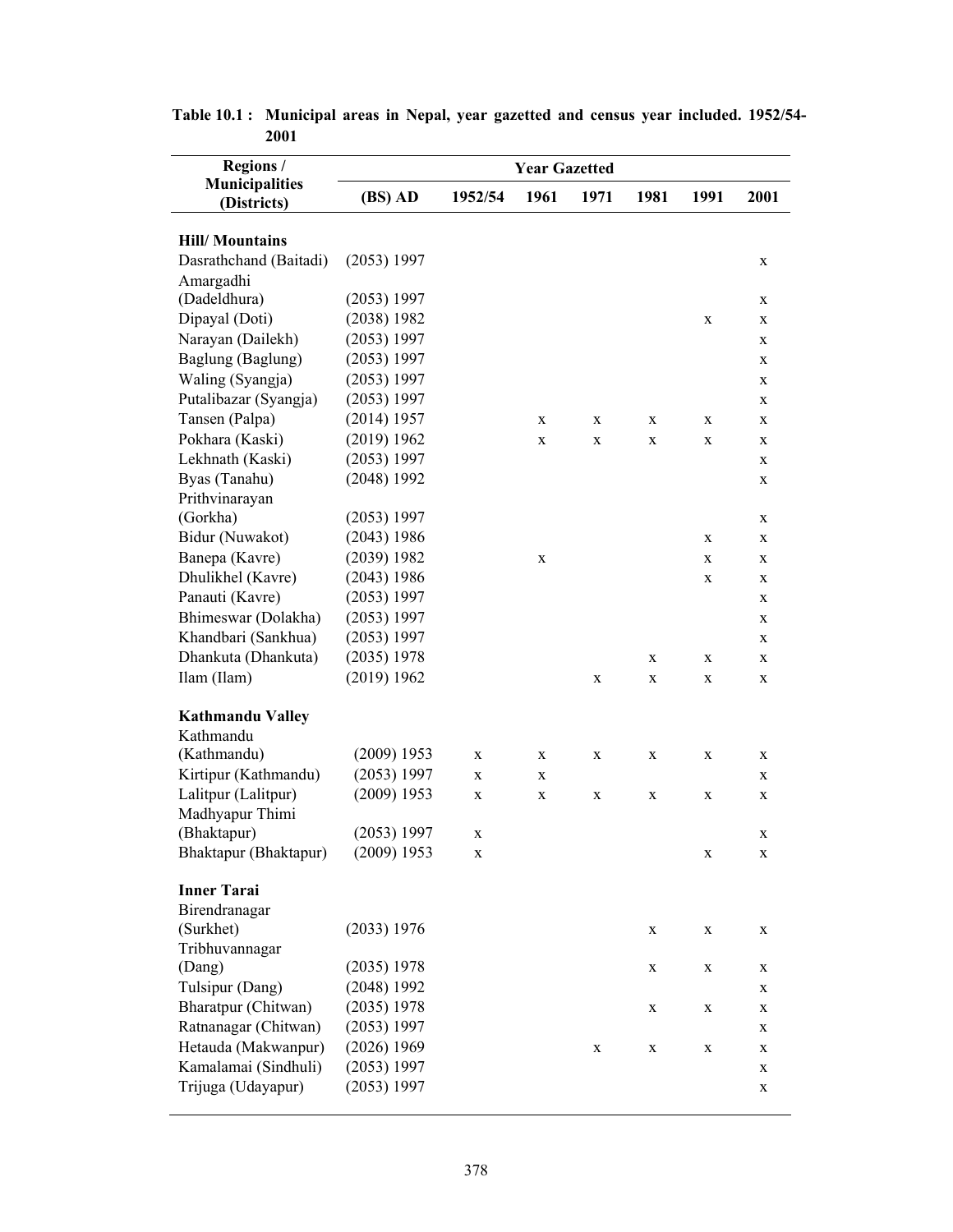| Regions /                            | <b>Year Gazetted</b> |              |             |             |             |             |              |  |
|--------------------------------------|----------------------|--------------|-------------|-------------|-------------|-------------|--------------|--|
| <b>Municipalities</b><br>(Districts) | (BS) AD              | 1952/54      | 1961        | 1971        | 1981        | 1991        | 2001         |  |
| Tarai                                |                      |              |             |             |             |             |              |  |
| Mahendranagar                        |                      |              |             |             |             |             |              |  |
| (Kanchanpur)                         | (2034) 1977          |              |             |             | $\mathbf X$ | X           | X            |  |
| Dhangadhi (Kailali)                  | (2033) 1976          |              |             |             | $\mathbf X$ | $\mathbf X$ | X            |  |
| Tikapur (Kailali)                    | (2053) 1997          |              |             |             |             |             | $\mathbf{X}$ |  |
| Gulariya (Bardia)                    | (2053) 1997          |              |             |             |             |             | $\mathbf X$  |  |
| Nepalganj (Banke)                    | (2019) 1962          | $\mathbf X$  | X           | $\mathbf X$ | $\mathbf X$ | X           | $\mathbf X$  |  |
| Kapilbastu                           |                      |              |             |             |             |             |              |  |
| (Kapilbastu)                         | (2039) 1982          |              |             |             |             | X           | $\mathbf X$  |  |
| Butwal (Rupandehi)                   | (2016) 1959          |              |             | X           | $\mathbf X$ | $\mathbf X$ | $\mathbf X$  |  |
| Siddharthanagar                      |                      |              |             |             |             |             |              |  |
| (Rupandehi)                          | (2024) 1967          |              |             | $\mathbf X$ | $\mathbf X$ | $\mathbf X$ | $\mathbf X$  |  |
| Ramgram (Nawal                       |                      |              |             |             |             |             |              |  |
| Parasi)                              | (2053) 1997          |              |             |             |             |             | X            |  |
| Birganj (Parsa)                      | $(2009)$ 1953        | $\mathbf X$  | $\mathbf X$ | $\mathbf X$ | $\mathbf X$ | X           | X            |  |
| Kalaiya (Bara)                       | (2039) 1982          |              |             |             |             | $\mathbf X$ | $\mathbf X$  |  |
| Gaur (Rautahat)                      | $(2048)$ 1992        |              |             |             |             |             | $\mathbf X$  |  |
| Malangwa (Sarlahi)                   | $(2043)$ 1986        | $\mathbf X$  | $\mathbf X$ |             |             | X           | $\mathbf X$  |  |
| Jaleswar (Mahottari)                 | (2039) 1982          |              |             |             |             | $\mathbf X$ | $\mathbf X$  |  |
| Matihani (Dhanusha))                 |                      |              | $\mathbf X$ |             |             |             |              |  |
| Janakpur (Dhanusha)                  | (2019) 1962          | $\mathbf X$  | $\mathbf X$ | X           | $\mathbf X$ | $\mathbf X$ | $\mathbf X$  |  |
| Siraha (Siraha)                      | (2053) 1997          |              |             |             |             |             | $\mathbf X$  |  |
| Lahan (Siraha)                       | (2032) 1976          |              |             |             | $\mathbf X$ | X           | $\mathbf X$  |  |
| Rajbiraj (Saptari)                   | (2016) 1959          |              | $\mathbf X$ | X           | $\mathbf X$ | $\mathbf X$ | $\mathbf X$  |  |
| Dharan (Sunsari)                     | (2019) 1962          |              | $\mathbf X$ | $\mathbf X$ | $\mathbf X$ | X           | $\mathbf X$  |  |
| Inaruwa (Sunsari)                    | (2043) 1986          |              |             |             |             | $\mathbf X$ | $\mathbf X$  |  |
| Itahari (Sunsari)                    | (2053) 1997          |              |             |             |             |             | $\mathbf X$  |  |
| Biratnagar (Morang)                  | $(2009)$ 1953        | $\mathbf{X}$ | $\mathbf X$ | X           | $\mathbf X$ | $\mathbf X$ | $\mathbf X$  |  |
| Damak (Jhapa)                        | (2039) 1982          |              |             |             |             | X           | $\mathbf X$  |  |
| Bhadrapur (Jhapa)                    | $(2009)$ 1953        |              |             | $\mathbf X$ | $\mathbf X$ | X           | X            |  |
| Mechinagar (Jhapa)                   | (2053) 1997          |              |             |             |             |             | $\mathbf X$  |  |
| <b>TOTAL</b>                         |                      | 10           | 16          | 16          | 23          | 33          | 58           |  |

Source : Ministry of Local Development 2003.

Note : The gazetted dates of municipalities vary between Bastola (1995) and MLD (2003). Here the MLD dates have been used.

 Inner Tarai includes the six districts of Udaypaur, Sindhuli, Makwanpur, Chitwan, Dang and Surkhet. Dang and Chitwan are normally included in the Tarai, and remaining four districts are normally included in the hills.

Population of areas designated urban in different censuses is presented in Table 10.2. It provides a comparative picture of the inclusion of new urban areas in different censuses and also the growth of urban population in municipal areas over time. It may be noted that the area of municipal areas have also been periodically revised although such data are neither available by census years nor are the criteria for the revision of urban boundaries made explicit.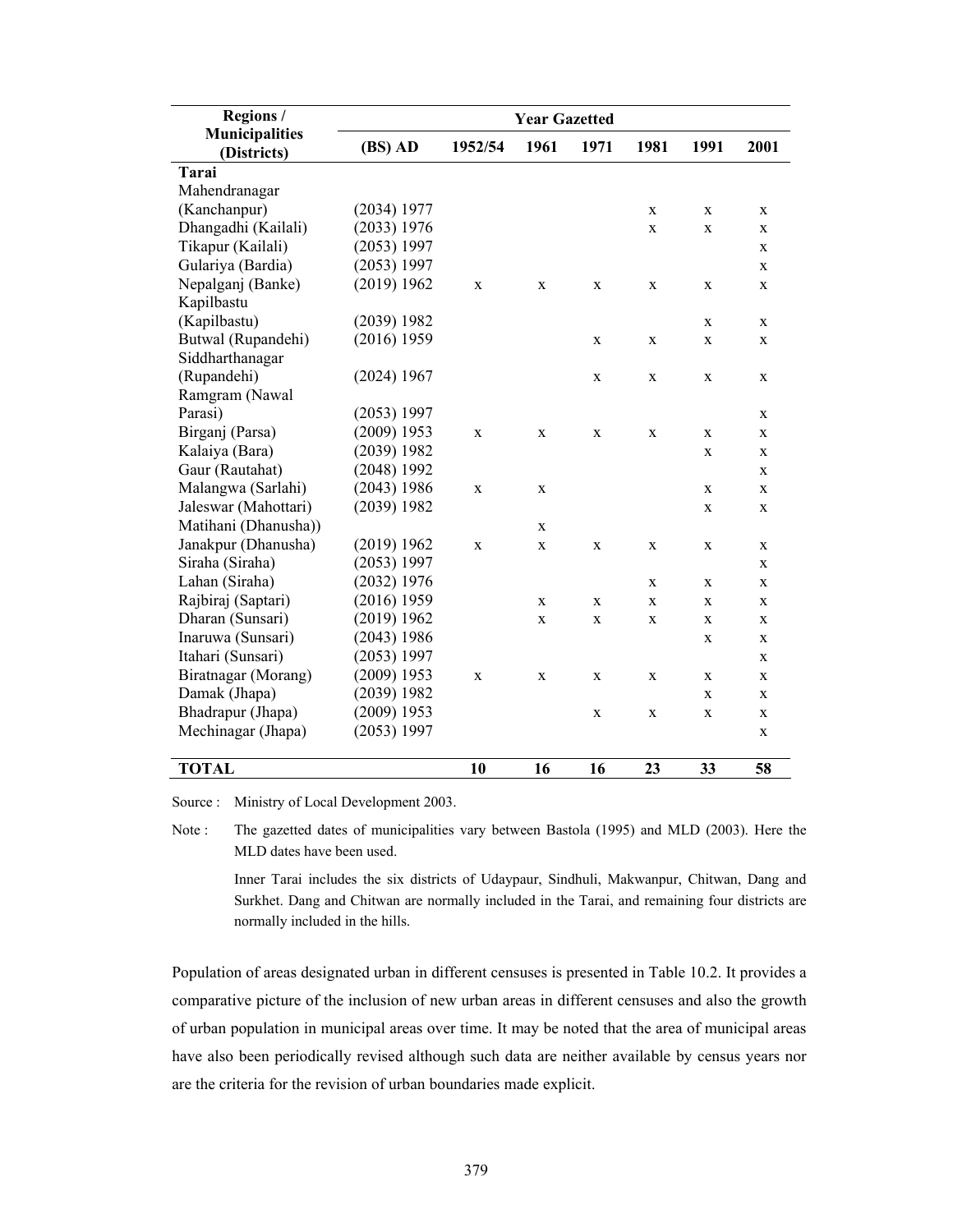The area figures for municipal areas are made available for the 2001 census only. For earlier censuses it is difficult to relate urban growth in particular municipalities with the expansion of urban areas because of the lack of such data.

| <b>Regions / Municipalities</b> |          |        | Population |        |        |        |
|---------------------------------|----------|--------|------------|--------|--------|--------|
|                                 | 1952/54  | 1961   | 1971       | 1981   | 1991   | 2001   |
| <b>Hill/Mountains</b>           | $\bf{0}$ | 16237  | 34344      | 83376  | 192558 | 576024 |
| Dasrathchand (Baitadi)          |          |        |            |        |        | 18345  |
| Amargadhi (Dadeldhura)          |          |        |            |        |        | 18390  |
| Dipayal (Doti)                  |          |        |            |        | 12360  | 22061  |
| Narayan (Dailekh)               |          |        |            |        |        | 19446  |
| Kalika (Baglung)                |          |        |            |        |        | 20852  |
| Waling (Syangja)                |          |        |            |        |        | 20414  |
| Putalibazar (Syangja)           |          |        |            |        |        | 29667  |
| Tansen (Palpa)                  |          | 5136   | 6434       | 13125  | 13599  | 20431  |
| Pokhara (Kaski)                 |          | 5413   | 20611      | 46642  | 95286  | 156312 |
| Lekhnath (Kaski)                |          |        |            |        |        | 41369  |
| Byas (Tanahu)                   |          |        |            |        |        | 28245  |
| Prithvinarayan (Gorkha)         |          |        |            |        |        | 25783  |
| Bidur (Nuwakot)                 |          |        |            |        | 18694  | 21193  |
| Banepa (Kavre)                  |          | 5688   |            |        | 12537  | 15822  |
| Dhulikhel (Kavre)               |          |        |            |        | 9812   | 11521  |
| Panauti (Kavre)                 |          |        |            |        |        | 25563  |
| Bhimeswar (Dolakha)             |          |        |            |        |        | 21916  |
| Khandbari (Sankhua)             |          |        |            |        |        | 21789  |
| Dhankuta (Dhankuta)             |          |        |            | 13836  | 17073  | 20668  |
| Ilam (Ilam)                     |          |        | 7299       | 9773   | 13197  | 16237  |
| <b>Kathmandu Valley</b>         | 196777   | 218092 | 249563     | 363507 | 598528 | 995966 |
| Kathmandu (Kathmandu)           | 106579   | 121019 | 150402     | 235160 | 421258 | 671846 |
| Kirtipur (Kathmandu)            | 7038     | 5764   |            |        |        | 40835  |
| Lalitpur (Lalitpur)             | 42183    | 47713  | 59049      | 79875  | 115865 | 162991 |
| Madhyapur Themi                 |          |        |            |        |        |        |
| (Bhaktapur)                     | 8657     | 9719   |            |        |        | 47751  |
| Bhaktapur (Bhaktapur)           | 32320    | 33877  | 40112      | 48472  | 61405  | 72543  |
| <b>Inner Tarai</b>              | 0        | 0      | 16194      | 96861  | 160529 | 392108 |
| Birendranagar (Surkhet)         |          |        |            | 13859  | 22973  | 31381  |
| Tribhuvannagar (Dang)           |          |        |            | 20608  | 29050  | 43126  |
| Tulsipur (Dang)                 |          |        |            |        |        | 33876  |
| Bharatpur (Chitwan)             |          |        |            | 27602  | 54670  | 89323  |
| Ratnanagar (Chitwan)            |          |        |            |        |        | 37791  |
| Hetauda (Makwanpur)             |          |        | 16194      | 34792  | 53836  | 68482  |
| Kamalamai (Sindhuli)            |          |        |            |        |        | 32838  |
| Trijuga (Udayapur)              |          |        |            |        |        | 55291  |

**Table 10.2 : Population in designated urban areas 1952/54 - 2001**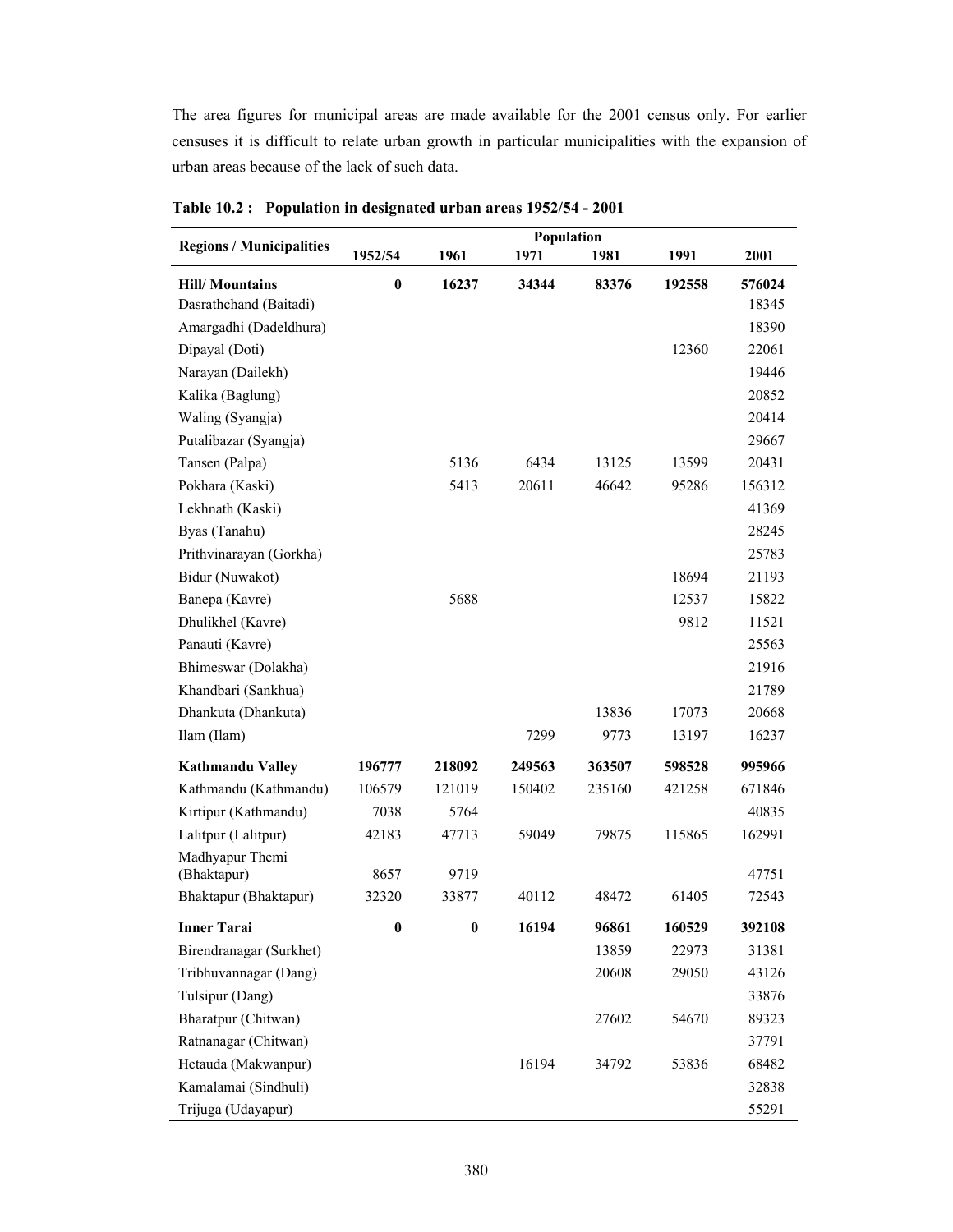| <b>Regions / Municipalities</b> | Population |        |        |        |         |         |  |  |
|---------------------------------|------------|--------|--------|--------|---------|---------|--|--|
|                                 | 1952/54    | 1961   | 1971   | 1981   | 1991    | 2001    |  |  |
| Tarai                           | 41498      | 101893 | 161837 | 412977 | 744104  | 1263781 |  |  |
| Mahendranagar<br>(Kanchanpur)   |            |        |        | 43834  | 62050   | 80839   |  |  |
| Dhangadhi (Kailali)             |            |        |        | 27274  | 44753   | 67447   |  |  |
| Tikapur (Kailali)               |            |        |        |        |         | 38722   |  |  |
| Gulariya (Bardia)               |            |        |        |        |         | 46011   |  |  |
| Nepalganj (Banke)               | 10813      | 15817  | 23523  | 34015  | 47819   | 57535   |  |  |
| Kapilbastu (Kapilbastu)         |            |        |        |        | 17126   | 27170   |  |  |
| Butwal (Rupandehi)              |            |        | 12815  | 22583  | 44272   | 75384   |  |  |
| Siddharthanagar<br>(Rupandehi)  |            |        | 17272  | 31119  | 39473   | 52569   |  |  |
| Ramgram (Nawal Parasi)          |            |        |        |        |         | 22630   |  |  |
| Birganj (Parsa)                 | 10037      | 10769  | 12999  | 43642  | 69005   | 112484  |  |  |
| Kalaiya (Bara)                  |            |        |        |        | 18498   | 32260   |  |  |
| Gaur (Rautahat)                 |            |        |        |        |         | 25383   |  |  |
| Malangwa (Sarlahi)              | 5551       | 6721   |        |        | 14142   | 18484   |  |  |
| Jaleswar (Mahottari)            |            |        |        |        | 18088   | 22046   |  |  |
| Matihani (Dhanusha))            |            | 5073   |        |        |         |         |  |  |
| Janakpur (Dhanusha)             | 7037       | 8928   | 14294  | 34840  | 54710   | 74192   |  |  |
| Siraha (Siraha)                 |            |        |        |        |         | 23988   |  |  |
| Lahan (Siraha)                  |            |        |        | 13775  | 19018   | 27654   |  |  |
| Rajbiraj (Saptari)              |            | 5232   | 7832   | 16444  | 24227   | 30353   |  |  |
| Dharan (Sunsari)                |            | 13998  | 20503  | 42146  | 66457   | 95332   |  |  |
| Inaruwa (Sunsari)               |            |        |        |        | 18547   | 23200   |  |  |
| Itahari (Sunsari)               |            |        |        |        |         | 41210   |  |  |
| Biratnagar (Morang)             | 8060       | 35355  | 45100  | 93544  | 129388  | 166674  |  |  |
| Damak (Jhapa)                   |            |        |        |        | 41321   | 35009   |  |  |
| Bhadrapur (Jhapa)               |            |        | 7499   | 9761   | 15210   | 18145   |  |  |
| Mechinagar (Jhapa)              |            |        |        |        |         | 49060   |  |  |
| <b>TOTAL</b>                    | 238275     | 336222 | 461938 | 956721 | 1695719 | 3227879 |  |  |

Source : CBS [1995]. CBS [2003]

Note : Kirtipur and Thimi in the Kathmandu valley and Malangwa in the Tarai were declassified from the urban category in 1971 but were reclassified again in 1991. Banepa in the hills was classified as urban in 1961, declassified in 1971 and again reclassified in 1991. Matihani in the Tarai was classified as urban in 1961 but was declassified in 1971.

# **10.3 Urbanization and Urban Growth in Nepal**

Urbanization refers to the growth in population defined as urban, i.e., population residing in designated urban areas. Increase in the number of urban areas and expansion of existing urban areas are the two ways in which urbanization proceeds.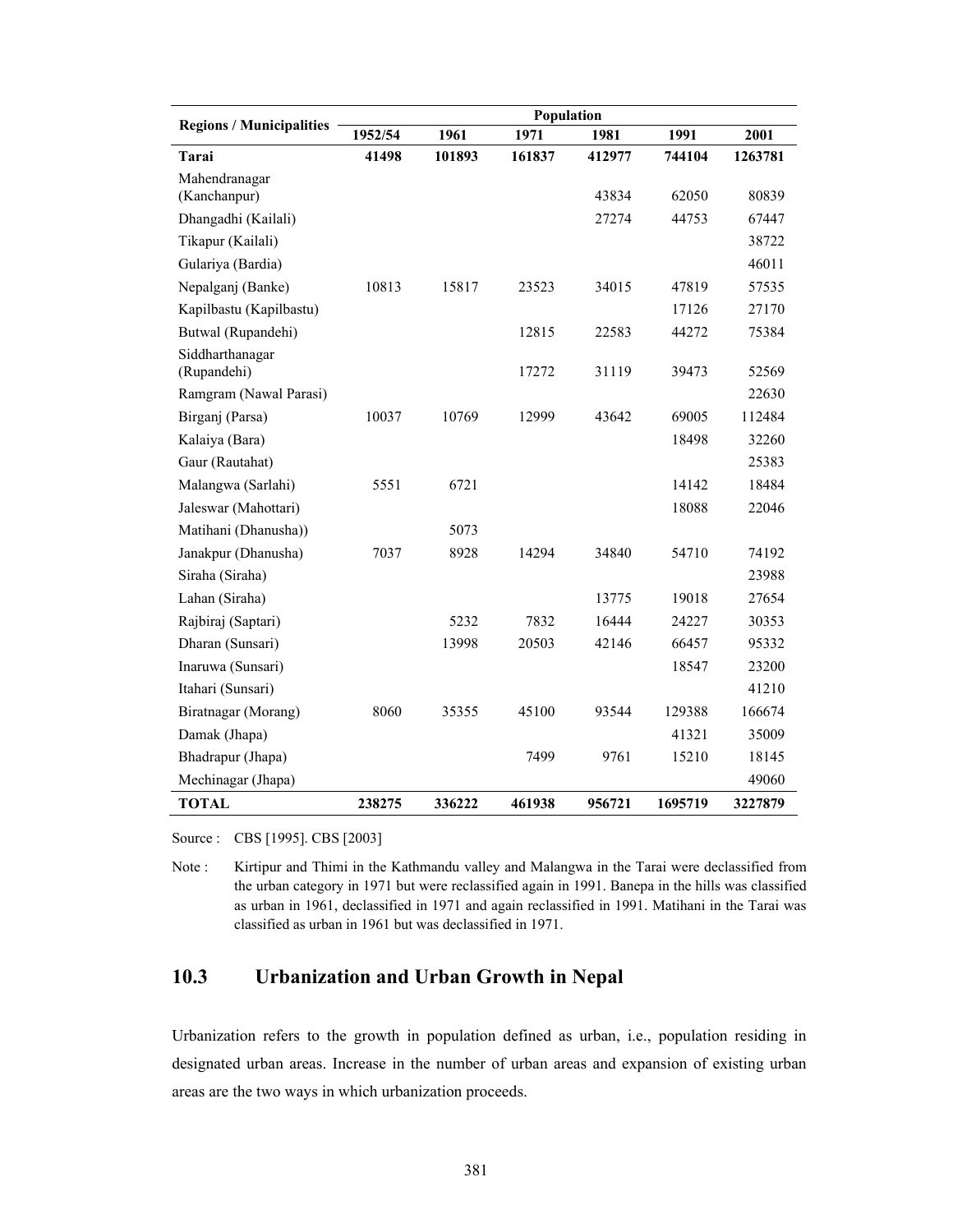#### **10.3.1 Growth in Urban Population**

The pattern of the growth in total, urban and rural population of Nepal in censuses since 1952/54 is presented in Table 10.3. In the last five decades or so Nepal's population has increased from nearly 8.3 million to 23.1 million, that is an increase by a factor of 2.8 times. Urban population in the mean time has increased from about 238,000 to a little over 3.2 million, an increase by a factor of 16 times. Urban population as percent of rural population has been growing steadily in the last five decades. Between 1952/54 and 1971 urban population increased rather sluggishly from 3 percent of rural population to 4.2 percent. Since the eighties the growth has accelerated from 6.8 percent to 16.2 percent.

**Table 10.3 : Total Population by urban-rural residence and urban population as a percent of rural population. Nepal, 1952/54 - 2001** 

|                                                       | 1952/54   | 1961      | 1971       | 1981       | 1991       | 2001         |
|-------------------------------------------------------|-----------|-----------|------------|------------|------------|--------------|
| Urban Population                                      | 238,275   | 336,222   | 461,938    | 956.721    | 1,695,719  | 3,227,879    |
| <b>Rural Population</b>                               | 8,018,350 | 9,076,774 | 11,094,045 | 14,066,118 | 16,795,378 | 19,923,544   |
| <b>Total Population</b>                               | 8,256,625 | 9.412.996 | 11,555,983 | 15,022,839 | 18,491,097 | 23, 151, 423 |
| Urban Population as<br>Percent of Rural<br>Population | 3.0       | 3.7       | 4.2        | 6.8        | 10.1       | 16.2         |

Source: CBS [1995], CBS [2003]

The growth rates of urban and rural population presented in Table 10.4 shows that urban growth rate in Nepal has been quite erratic. There was a decline in urban growth rate compared to the preceding census in the sixties and then in the eighties. This process appears to have been influenced by (a) classification and declassification of urban places, and (b) revision or lack of it in urban boundaries. While urban centres like Kathmandu remain under bounded, almost all newly inducted urban areas in the seventies and eighties remain over bounded. However, for total, urban as well as rural population the decade of the seventies marks a watershed because it is in this decade that the growth rates were highest. Urban –rural growth differential was the highest in the 1970s and declined in the eighties. Since then the differential has been on the rise.

**Table 10.4 : Growth rate of urban and rural population 1952/54 – 2001.** 

|                                    | 1952/54 -1961 | 1961-1971 | 1971-1981 | 1981-1991 | 1991-2001 |
|------------------------------------|---------------|-----------|-----------|-----------|-----------|
| <b>Urban Population</b>            | 4.40          | 3.23      | 7.55      | 5.89      | 6.65      |
| <b>Rural Population</b>            | 1.56          | 2.03      | 2.40      | 1.79      | 1 72      |
| <b>Total Population</b>            | 1.65          | 2.07      | 2.66      | 2.10      | 2.27      |
| Urban-Rural<br>Growth Differential | 2.84          | 1.20      | 5.15      | 4.10      | 4.93      |

Note: Growth rates are geometric rates.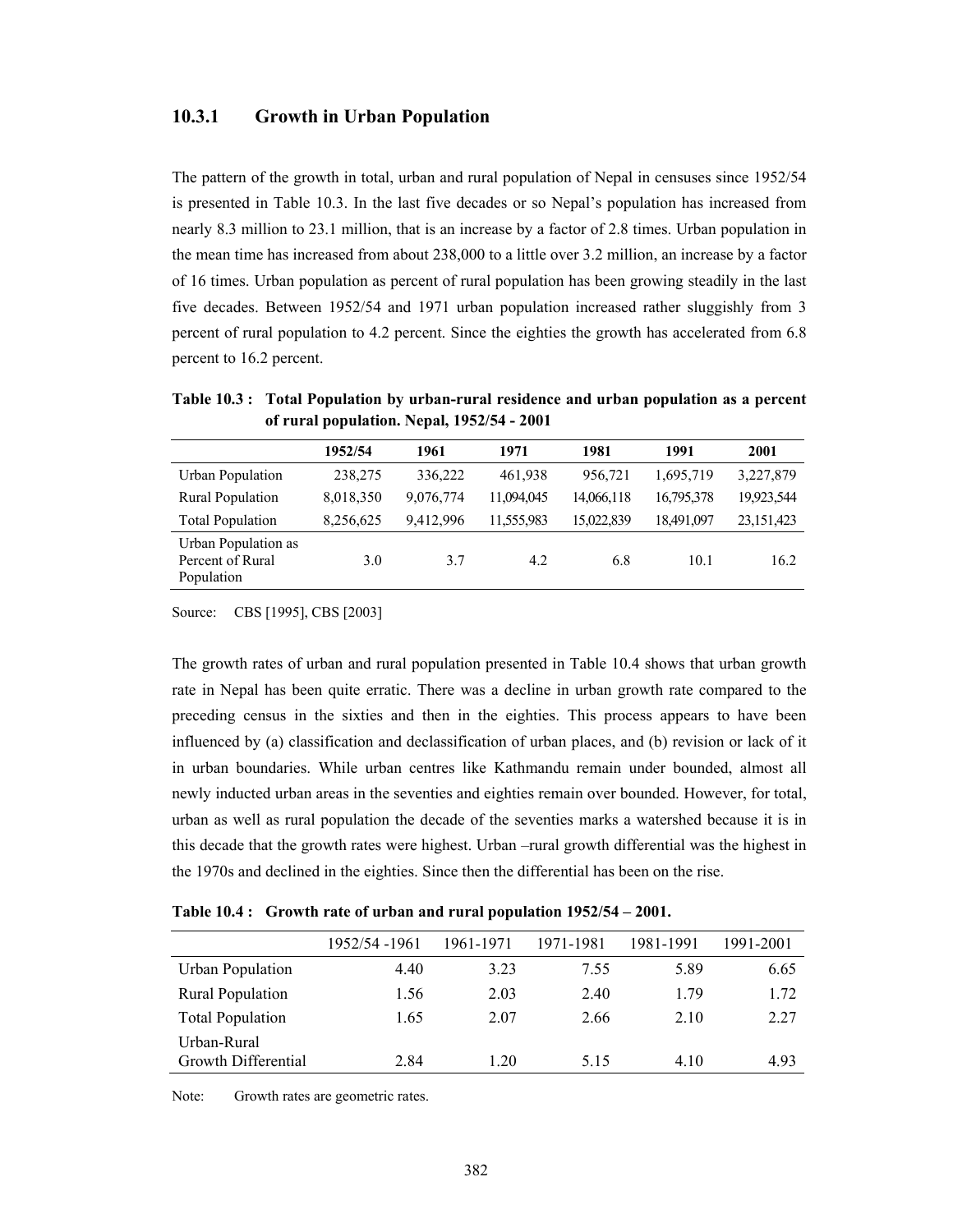The growth in urban population and places in Nepal is shown in Table 10.5. In the five decades since the 1950s urban population increased from 0.238 million to 3.23 million while the number of designated urban places increased from 10 to 58. The percent of urban population in the country has grown from 2.9 percent to 13.9 percent. Intercensal percentile increase in urban population over the preceding census year was highest during the decade of the seventies. It may be noted that average annual change in percent of urban population has been steadily increasing since the seventies. It was 0.07 in the fifties, 0.04 in the sixties, 0.24 in the seventies, 0.28 in the eighties, and 0.47 in the nineties.

| <b>Census Year</b> | Urban<br>Population<br>(in '000) | Number of<br>Urban<br><b>Places</b> | Percent of<br>Population<br>Urban | <b>Intercensal</b><br>Increase in<br>Urban<br><b>Population</b><br>(percent) |
|--------------------|----------------------------------|-------------------------------------|-----------------------------------|------------------------------------------------------------------------------|
| 1952/54            | 238.3                            | 10                                  | 2.9                               |                                                                              |
| 1961               | 336.2                            | 16                                  | 3.6                               | 41.1                                                                         |
| 1971               | 461.9                            | 16                                  | 4.0                               | 37.4                                                                         |
| 1981               | 956.7                            | 23                                  | 6.4                               | 107.1                                                                        |
| 1991               | 1,695.7                          | 33                                  | 9.2                               | 77.2                                                                         |
| 2001               | 3227.9                           | 58                                  | 13.9                              | 90.4                                                                         |

**Table 10.5 : Growth in urban population and urban places in Nepal ,1952/54 – 2001.** 

A more realistic picture of urban growth is presented in Table 10.6 which shows that the average annual growth rates dampen somewhat if we take into account the growth rates of urban places that are comparable between the two censuses. This shows that new addition of urban places has substantially influenced urban growth rates in Nepal.

**Table 10.6 : Average annual growth rate of urban population common to intercensal periods 1952/54- 2001.** 

|                               | Number of     | <b>Average Annual</b> |
|-------------------------------|---------------|-----------------------|
| Urban places                  | <b>Places</b> | <b>Growth Rates</b>   |
| Common to Censuses 1952/54-61 | 10            | 2.73                  |
| Common to Censuses 1961-71    | 11            | 2.83                  |
| Common to Censuses 1971-81    | 16            | 5.59                  |
| Common to Censuses 1981-91    | 23            | 4.70                  |
| Common to Censuses 1991-2001  | 33            | 3.71                  |

Note: Growth rates are geometric growth rates.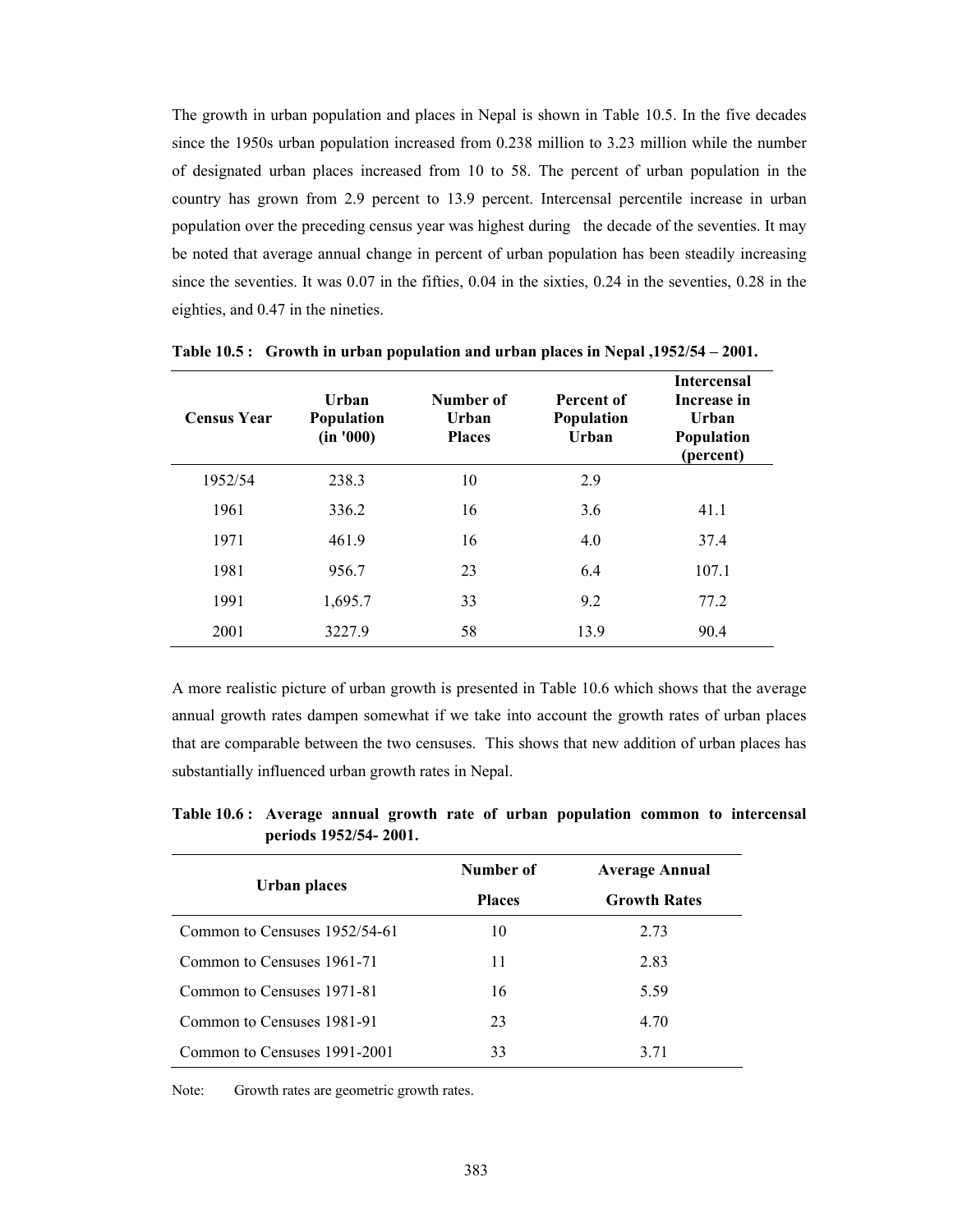#### **10.3.2 Geographical Pattern of Urbanization**

The geographical pattern of urbanization in Nepal can be traced in different ways. One can look at the pattern in terms of the three broad ecological regions, i.e., the mountains, the hills and the Tarai. This, however, hides the enormous differences that exist in the hill region in general, more particularly between Kathmandu valley, the traditional hub of Nepal's urbanization, and the rest of the hills. Similarly, there are substantial differences in the patterns of urbanization between the Tarai and the Inner Tarai, more commonly known as *Bhitri Madesh,* which remains unnoticed if Tarai is taken as one geographical region. A more meaningful way of looking at the pattern of urbanization would therefore be to trace it in terms of hill/mountains, Kathmandu valley, Inner Tarai and Tarai. Yet another way of analysing the pattern of urbanization would be in terms of the five development regions.

Here the pattern of urbanization is explored in terms of the three ecological regions, four geographical regions (Hill/mountains, Kathmandu Valley, Inner Tarai and Tarai), and five development regions.

| <b>Ecological</b><br>regions | 1952/54   | 1961      | 1971      | 1981      | 1991      | 2001      |
|------------------------------|-----------|-----------|-----------|-----------|-----------|-----------|
| Mountains                    | $\ddotsc$ |           |           | $\ddotsc$ | $\ddotsc$ | 1.4(2)    |
| Hills                        | 82.4(5)   | 69.7(8)   | 65(7)     | 51.8(9)   | 51.2(13)  | 53.2 (27) |
| Tarai                        | 17.6(5)   | 30.3(8)   | 35(9)     | 48.2(14)  | 48.8(20)  | 45.5 (29) |
| Total                        | 100.0(10) | 100.0(16) | 100.0(16) | 100.0(23) | 100.0(33) | 100.0(58) |

**Table 10.7 : Percent distribution of urban population (and places) by ecological regions, 1952/54 -2001.** 

Note: Figures in parenthesis are number of urban places

Table 10.7 shows that the hill ecological region has had a major share of Nepal's urban population through out the last five decades, although the share has declined from 82.4 percent in 1952/54 to 53.2 percent in 2001. The mountain ecological region only recently has acquired a meagre share of the urban population. However, in terms of the number of urban places the share of the Tarai has been steadily growing from 5 in 1952/54 to 29 in 2001.

In terms of development regions conceived after the Fourth Plan (1970-75) the Central development region (CDR) has consistently the largest share of urban population, as well as the largest number of urban places in the last five decades. In 2001 the CDR had almost half of Nepal's urban population, and 20 urban places. In spite of the fact that the share of urban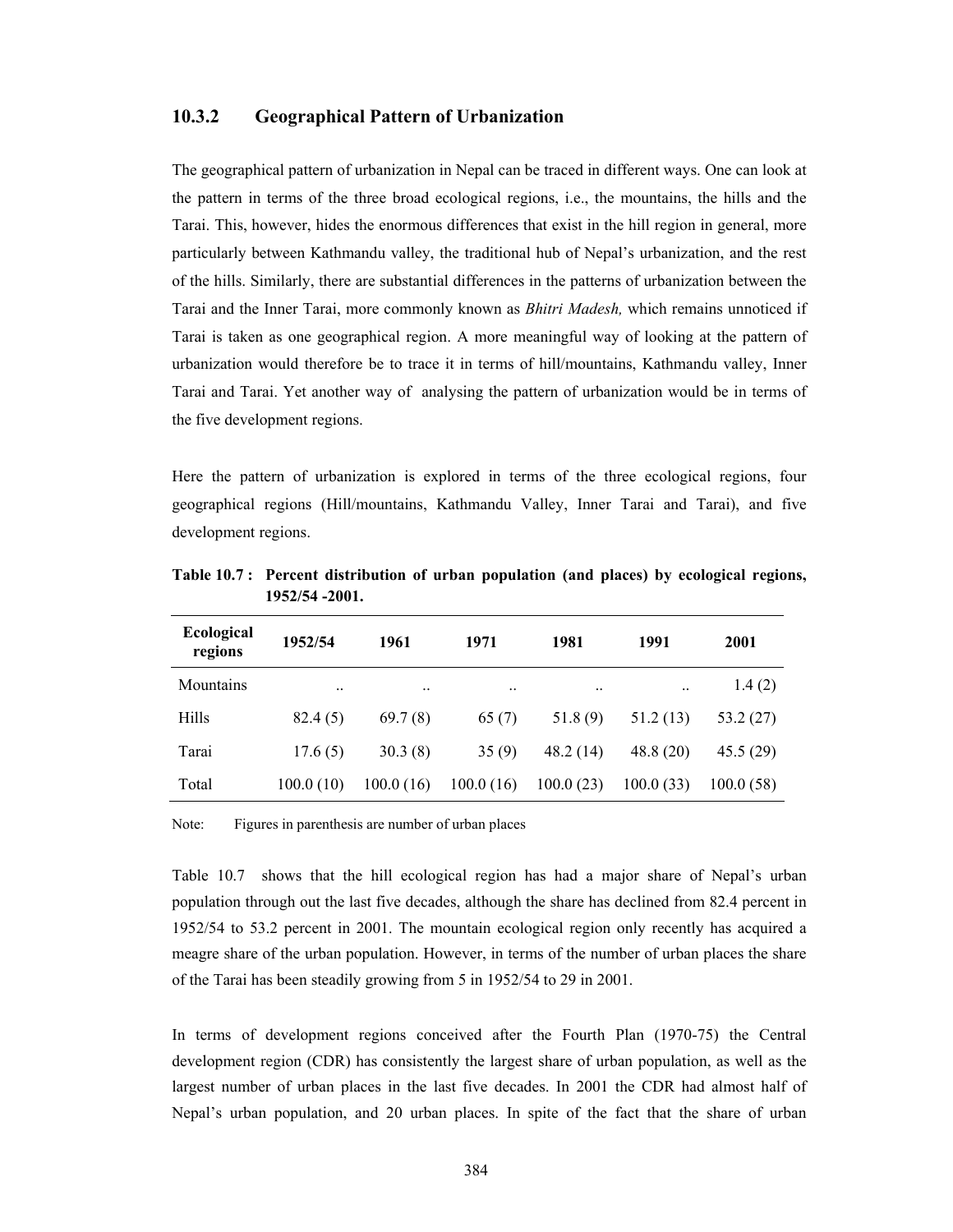population in the CDR has been declining it still has the largest size of urban population in Nepal. The Eastern development region has consistently ranked second in both the share of urban population, and the number of urban places. The Mid western and the Far western development regions have acquired urban population only in the last two decades.

| <b>Development</b><br>regions | 1952/54              | 1961       | 1971       | 1981       | 1991      | 2001      |
|-------------------------------|----------------------|------------|------------|------------|-----------|-----------|
| Eastern                       | 3.4(1)               | 16.2(3)    | 19.1(5)    | 24.5(7)    | 20.3(9)   | 19.4(14)  |
| Central                       | 92.0(8)              | 75.9 (10)  | 63.4(6)    | 49.1 $(7)$ | 54.4 (13) | 49.7(20)  |
| Western                       | $\ddot{\phantom{0}}$ | 3.2(2)     | 12.4(4)    | 11.9(4)    | 12.4(5)   | 16.1(12)  |
| Mid western                   | 4.6(1)               | 4.7(1)     | 5.1(1)     | 7.1(3)     | 5.9(3)    | 7.2(6)    |
| Far Western                   | $\ddotsc$            | $\ddotsc$  | $\ddotsc$  | 7.4(2)     | 7.0(3)    | 7.6(6)    |
| Total                         | 100.0(10)            | 100.0 (16) | 100.0 (16) | 100.0(23)  | 100.0(33) | 100.0(58) |

**Table 10.8 : Percent distribution of urban population by development regions, 1952/54– 2001.** 

The pattern of urbanization would look different if we use the four geographical region framework. This pattern presented in Table 10.9 shows that if the Kathmandu valley is taken out of the hill/mountain region the share of urban population declines dramatically in the hill/mountains. Historically, Kathmandu valley by virtue of its location and both internal as well as external conditions for urban growth, has had the largest share of Nepal's urban population. In 1952/54 nearly 83 percent of Nepal's urban population was in the Kathmandu valley. Over the years the share of urban population in the valley has declined, but still in 2001 nearly 31 percent of Nepal's urban population was in the valley. It may be noted that the Kathmandu Valley has less than 0.5 percent of the total land area of Nepal. The share of Tarai proper in the urban population has increased substantially in the last five decades. The share of urban population in the hill region and the Inner Tarai has also increased.

**Table 10.9 : Percent distribution of urban population (and places) by geographical region. 1952/54- 2001.** 

|                  | 1952/54              | 1961    | 1971    | 1981     | 1991     | 2001     |
|------------------|----------------------|---------|---------|----------|----------|----------|
| Hill/Mountains*  | $\ddot{\phantom{0}}$ | 4.8(3)  | 7.4(3)  | 8.7(4)   | 11.4(8)  | 17.8(20) |
| Kathmandu Valley | 82.6(5)              | 64.9(5) | 54.0(3) | 38.0(3)  | 35.3(3)  | 30.9(5)  |
| Inner Tarai      | $\ddotsc$            |         | 3.5(1)  | 10.1(4)  | 9.5(4)   | 12.1(8)  |
| Tarai            | 17.4(5)              | 30.3(8) | 35.0(9) | 43.2(12) | 43.9(18) | 39.2(25) |

Note : The Mountain region had no urban population until 2001 by which time two places (Khandbari, and Bhimeswar) had received municipal status.

 Inner Tarai includes the six districts of Sindhuli, Udaypur, Makwanpur, Chitwan, Dang and Surkhet. Sindhuli, Udaypur, Makwanpur and Surkhet are normally included in the broad hill ecological region, while Chitwan and Dang are included in the Tarai ecological region.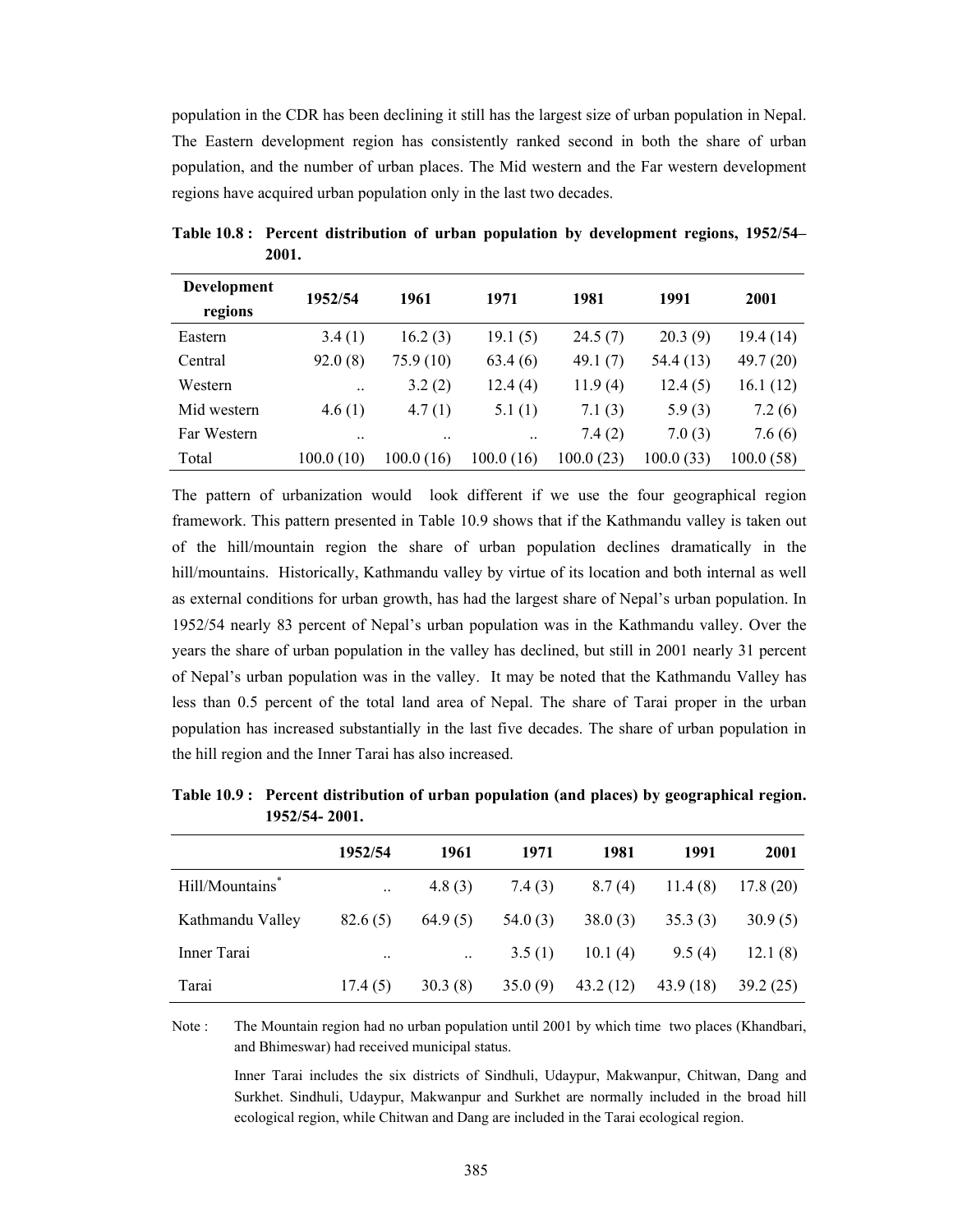The share of urban population in different regions does not, however, tell the whole story. The level of urbanization, or the percent of population in designated urban areas as a proportion of the total population in the region, reveals a different picture. Table 10.10 and 10.11 show the level of urbanization by development region, ecological region and the geographical region since 1981. The level of urbanization is highest in the Central development region (20%). The Mid western region remains the least urbanized region in Nepal, while the level of urbanization in the Far western region has picked up due to the induction of new urban areas since the 1980s. In terms of ecological regions the hill region, with 16.7 percent, is the most urbanized region in Nepal. The mountains remain the least urbanized ecological region in the country. However, as seen earlier, the high level of urbanization in the Central development region is mainly by virtue of the Kathmandu valley.

| <b>Development Regions</b> | 1981 | 1991 | 2001 |
|----------------------------|------|------|------|
| Eastern                    | 6.3  | 7.8  | 11.7 |
| Central                    | 9.6  | 14.9 | 20.0 |
| Western                    | 3.6  | 5.6  | 11.4 |
| Mid-western                | 3.5  | 4.1  | 7.7  |
| Far-western                | 3.4  | 7.1  | 11.2 |
| <b>Ecological regions</b>  |      |      |      |
| Mountain                   |      |      | 2.6  |
| Hill                       | 6.9  | 10.3 | 16.7 |
| Tarai                      | 7.0  | 9.6  | 13.1 |
| <b>Nepal</b>               | 6.4  | 9.2  | 13.9 |

**Table 10.10 : Level of urbanization by development region and ecological region, 1981 – 2001.** 

Source: CBS [1995], CBS [2003]

Among geographical regions Kathmandu Valley has witnessed a relentless growth in the level of urbanization and remains the most urbanized region in Nepal.. In 1952/54 only 47.4 percent of the valley's population was urban. This has risen to 60.5 percent in 2001. The Inner Tarai situated as the gateway to much of the hill region ranks second with 18% population urban. This is followed by the Tarai with 12.3 percent. The least urbanized geographical region in the country is the hill/mountain region. Inaccessibility and the lack of economic diversification contribute largely to this process.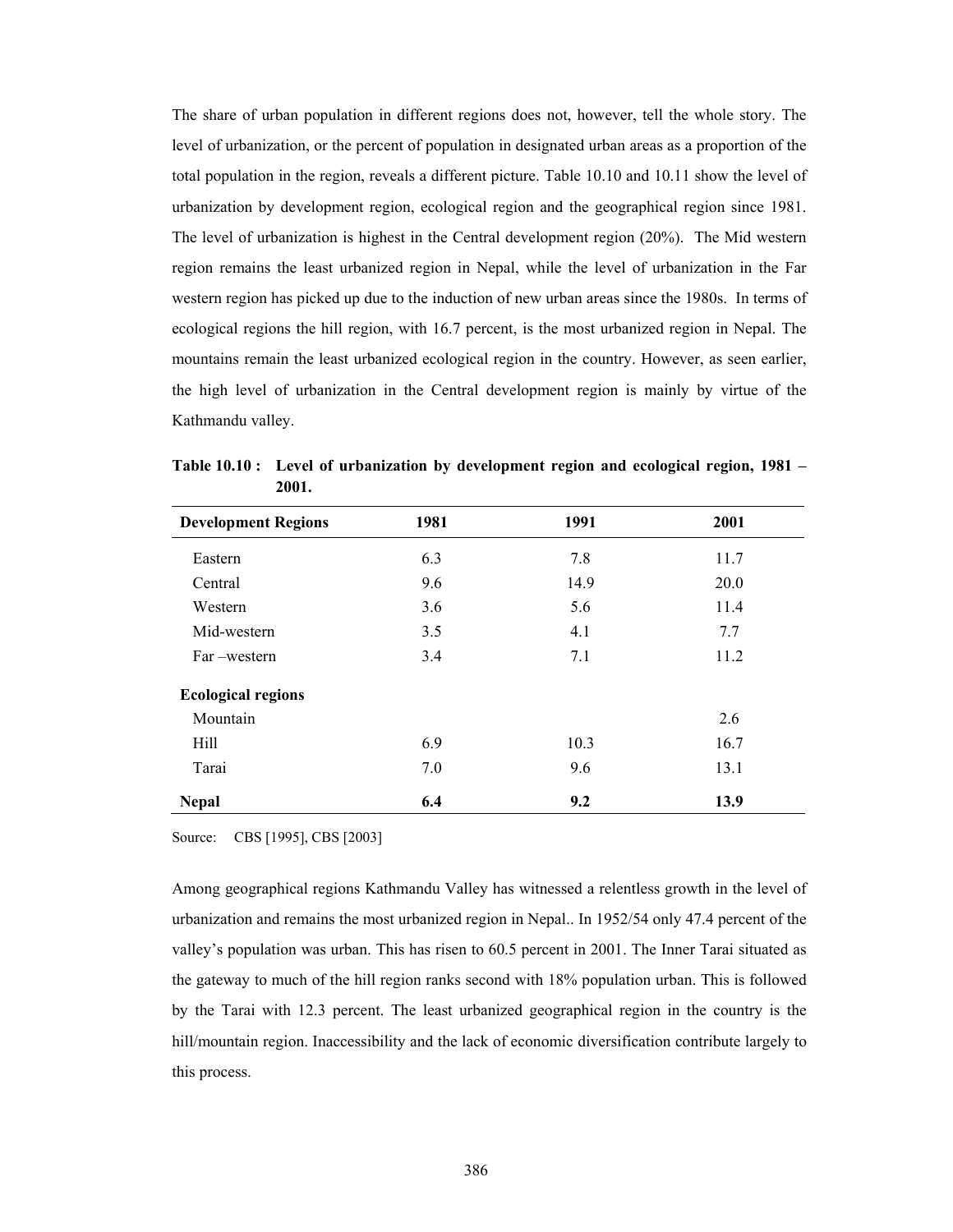| <b>REGION</b>    | 1981 | 1991 | 2001 |
|------------------|------|------|------|
| Hill / Mountains | 1.2  | 2.5  | 6.4  |
| Kathmandu Valley | 47.4 | 54.1 | 60.5 |
| Inner Tarai      | 7.6  | 9.5  | 18.0 |
| Tarai            | 6.8  | 9.4  | 12.3 |
| Nepal            | 6.4  | 9.2  | 13.9 |

**Table 10.11 : Level of urbanization by geographical region, 1981 –2001.** 

The average annual growth rates of urban and rural population by geographical region is presented in Table 10.12. It shows that in recent decades urban growth rates have remained very high in the hill/mountain and the Inner Tarai region, while the growth rates are relatively subdued in the Kathmandu valley and the Tarai. It may be noted that rural growth rates in these two regions are among the highest in Nepal. Low base urban population is responsible for exceedingly high urban growth rates seen in the hill/mountain region. An interesting feature is that urban growth in the Kathmandu valley has accelerated only since the 1970s. In the fifties and the sixties rural growth rates in the Kathmandu valley exceeded urban growth rates.

**Table 10.12 : Average annual growth rates of urban and rural population by geographical region, 1952/54 – 2001.** 

| Geographical        | 1952/54              |       | 1961-1971 |       | 1971-1981 |       | 1981-1991 |       | 1991-2001 |       |
|---------------------|----------------------|-------|-----------|-------|-----------|-------|-----------|-------|-----------|-------|
| Region              | Urban                | Rural | Urban     | Rural | Urban     | Rural | Urban     | Rural | Urban     | Rural |
| Hill/Mountains      |                      | 1.37  | 7.78      | 0.89  | 9.27      | 1.31  | 8.73      | 1.00  | 11.58     | 1.12  |
| Kathmandu<br>Valley | 1.29                 | 1.53  | 1.36      | 4.32  | 3.83      | 0.87  | 5.11      | 2.32  | 5.22      | 2.50  |
| Inner Tarai         | $\ddot{\phantom{a}}$ | 0.61  |           | 5.24  | 19.59     | 3.19  | 5.18      | 2.64  | 9.34      | 1.56  |
| Tarai               | 11.88                | 2.14  | 4.74      | 3.19  | 9.82      | 3.90  | 6.06      | 2.48  | 5.44      | 2.31  |
| <b>Nepal</b>        | 4.40                 | 1.56  | 3.23      | 2.03  | 7.55      | 2.40  | 5.89      | 1.79  | 6.65      | 1.72  |

Note: The growth rates are geometric growth rates.

Only 43 among the 75 districts of the country had municipal areas in 2001. Many have only one municipal area in the district headquarter. Districts with more than one municipal area in 2001 include Syangja, Kaski and Kavre in the hills, Kathmandu and Bhaktapur in the Valley, Dang and Chitwan in the Inner Tarai, and Kailali, Rupandehi, Dhanusha, Siraha, Sunsari and Jhapa in the Tarai.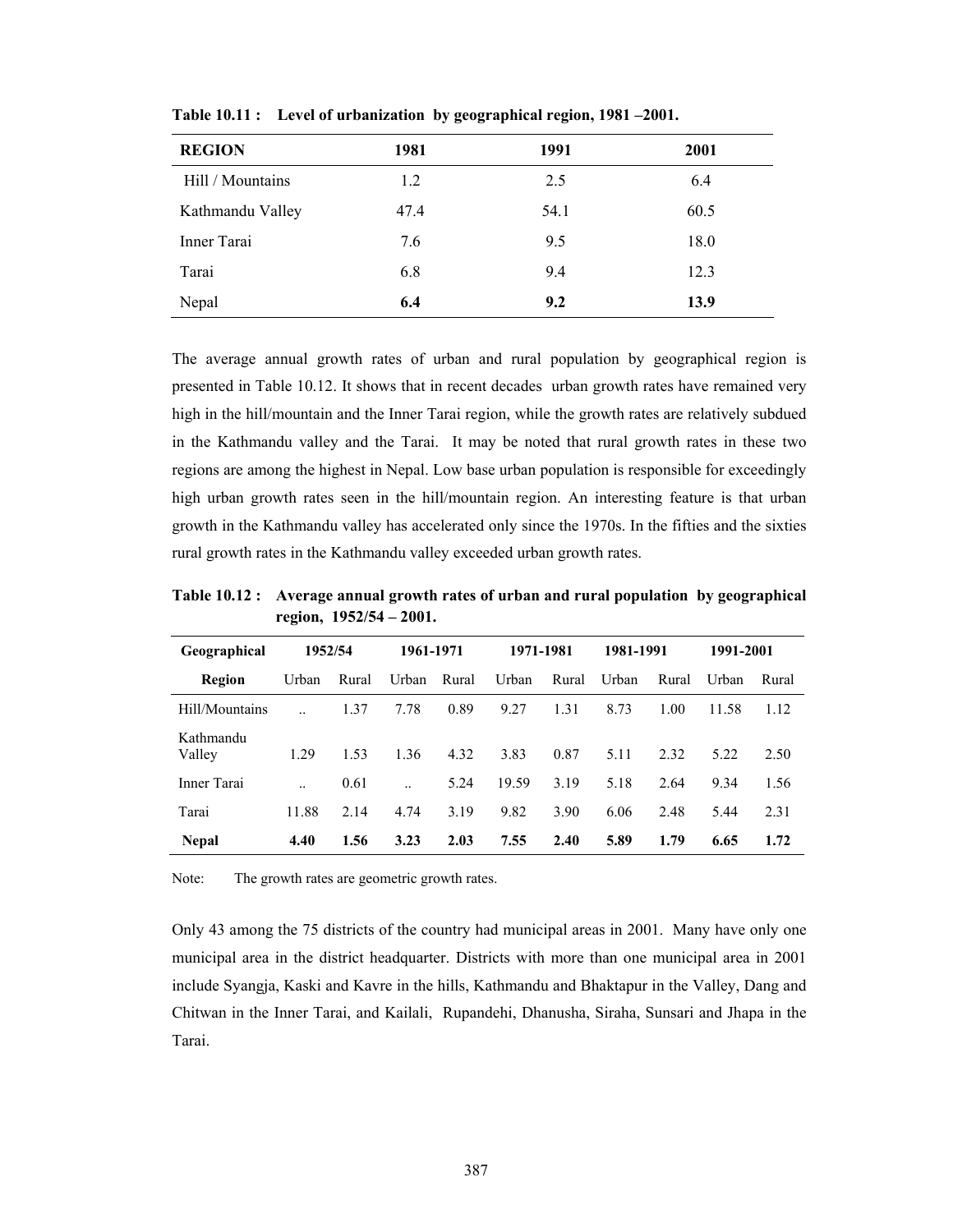The district of Kathmandu which houses the capital of the country is the most urbanized district in the Nepal. In 2001 about 66 percent of the Kathmandu district population was urban. Outside the valley, the district of Kaski is highly urbanized with about 52 percent population living in urban areas. Chitwan (27%), Sunsari (25%), Morang (20%), Parsa (23%), Kanchanpur (21 %), Makwanpur, Kailali, and Dang (17% each) are among other districts which are relatively more urbanized. Among districts that have witnessed rapid rise in the level of urbanization in the last two decades are Kaski, Chitwan, Dang, Kailali, Sunsari and Jhapa. Some districts like Kanchanpur, Banke have seen declines in the level of urbanization. In the case of newly inducted urban areas in general, there has been substantial and in some cases unbelievable over bounding of urban areas and consequent spurious rise in urbanization levels. It may also be noted that in 2001 eighteen districts including Dandeldhura, Syangja and Kaski in the hills, all three districts of the Kathmandu Valley, Dang, Chitwan, Makwanpur and Udaypur in the Inner Tarai and Kanchanpur, Kailali, Banke, Rupandehi, Parsa, Sunsari, Morang and Jhapa in the Tarai had urbanization levels exceeding the national average.

| <b>Districts</b>        | 1981                 | 1991                 | 2001                 |
|-------------------------|----------------------|----------------------|----------------------|
|                         | Percent Urban        | <b>Percent Urban</b> | <b>Percent Urban</b> |
| <b>Hill/Mountain</b>    |                      |                      |                      |
| Baitadi                 | $\ddotsc$            | $\ddotsc$            | 7.8                  |
| Dadeldhura              | $\ddot{\phantom{0}}$ | $\ddotsc$            | 14.6                 |
| Doti                    | $\ddotsc$            | 7.4                  | 10.7                 |
| Dailekh                 | $\ddot{\phantom{0}}$ | $\ddotsc$            | 8.6                  |
| Baglung                 | $\ddotsc$            | $\ddots$             | 7.8                  |
| Syangja                 | $\ddotsc$            | $\ldots$             | 15.8                 |
| Palpa                   | 6.1                  | 5.8                  | 7.6                  |
| Kaski                   | 21.1                 | 32.5                 | 51.9                 |
| Tanahu                  | $\ddot{\phantom{0}}$ | $\ddotsc$            | 9.0                  |
| Gorkha                  | $\ddotsc$            | $\ldots$             | 8.9                  |
| Nuwakot                 | $\ddotsc$            | 7.6                  | 7.3                  |
| Kavre                   | $\ddotsc$            | 6.9                  | 13.7                 |
| Dolakha                 | $\ddotsc$            | $\ddotsc$            | 10.7                 |
| Sankhuasabha            | $\ddot{\phantom{0}}$ | $\ldots$             | 13.7                 |
| Dhankuta                | 10.7                 | 11.7                 | 12.4                 |
| Ilam                    | 5.5                  | 5.8                  | 5.7                  |
| <b>Kathmandu Valley</b> |                      |                      |                      |
| Kathmandu               | 55.7                 | 62.4                 | 65.9                 |
| Lalitpur                | 43.3                 | 45.1                 | 48.3                 |
| Bhaktapur               | 30.3                 | 35.5                 | 53.4                 |
|                         |                      |                      |                      |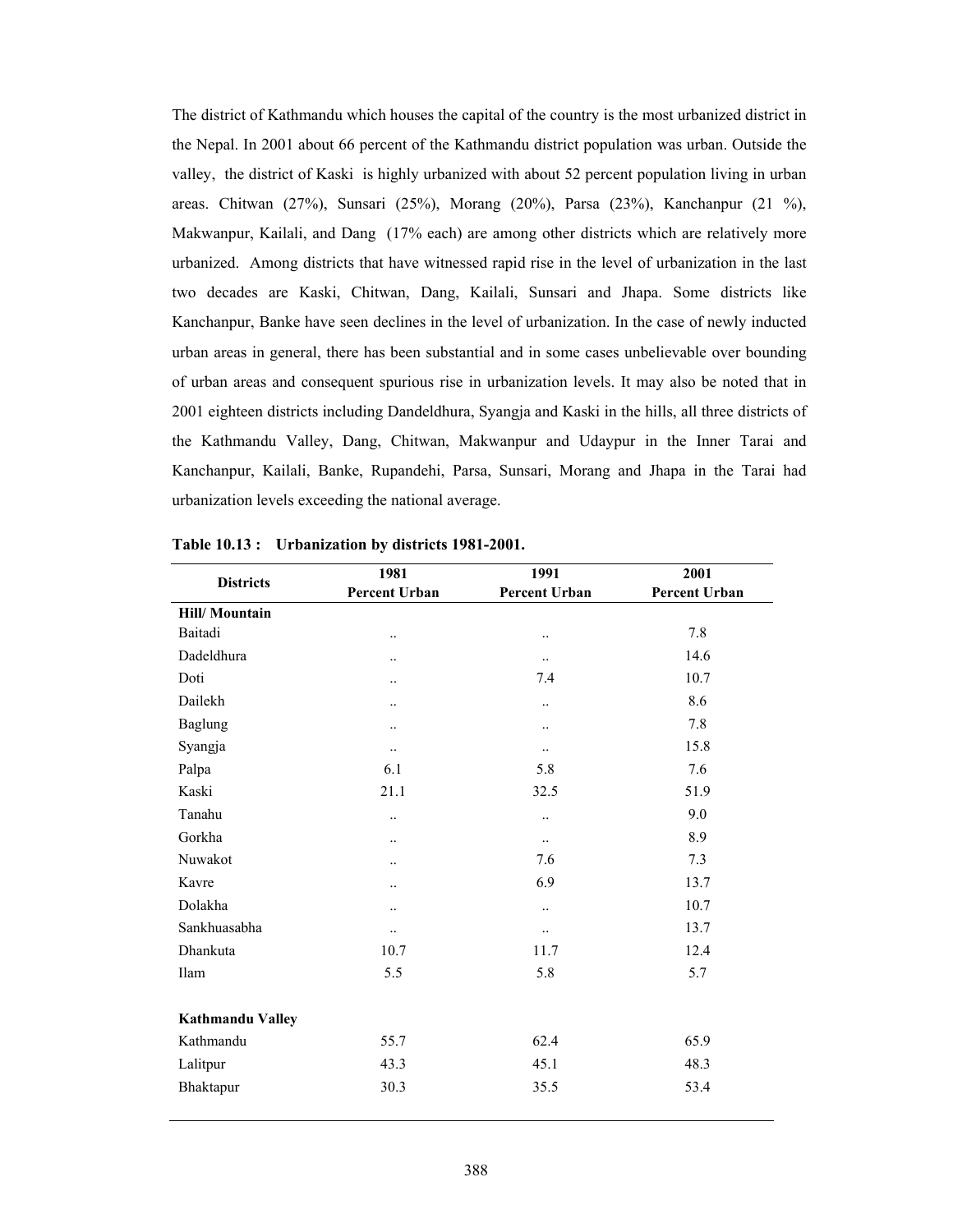| <b>Districts</b>   | 1981                 | 1991                 | 2001                 |
|--------------------|----------------------|----------------------|----------------------|
|                    | Percent Urban        | <b>Percent Urban</b> | <b>Percent Urban</b> |
| <b>Inner Tarai</b> |                      |                      |                      |
| Surkhet            | 8.3                  | 10.2                 | 10.9                 |
| Dang               | 7.7                  | 8.2                  | 16.7                 |
| Chitwan            | 10.6                 | 15.4                 | 26.9                 |
| Makwanpur          | 14.3                 | 17.1                 | 17.4                 |
| Sindhuli           | $\ddotsc$            | $\ddotsc$            | 11.7                 |
| Udayapur           | $\ddotsc$            | $\ddotsc$            | 19.2                 |
|                    |                      |                      |                      |
| Tarai              |                      |                      |                      |
| Kanchanpur         | 25.9                 | 24.1                 | 21.4                 |
| Kailali            | 10.6                 | 10.7                 | 17.2                 |
| Bardia             | $\ddotsc$            | $\ddots$             | 12.0                 |
| Banke              | 16.6                 | 16.7                 | 14.9                 |
| Kapilbastu         | $\ddotsc$            | 4.6                  | 5.6                  |
| Rupandehi          | 14.2                 | 16.0                 | 18.1                 |
| Nawal Parasi       | $\ddotsc$            | $\ddotsc$            | 4.0                  |
| Parsa              | 15.4                 | 18.5                 | 22.6                 |
| Bara               | $\ddotsc$            | 4.5                  | 5.8                  |
| Rautahat           | $\ddot{\phantom{a}}$ | $\ldots$             | 4.7                  |
| Sarlahi            | $\ddot{\phantom{0}}$ | 2.9                  | 2.9                  |
| Mahottari          | $\ddotsc$            | 4.1                  | 4.0                  |
| Dhanusha           | 8.1                  | 10.1                 | 11.1                 |
| Siraha             | 3.7                  | 4.1                  | 9.0                  |
| Saptari            | 4.3                  | 5.2                  | 5.3                  |
| Sunsari            | 12.2                 | 18.3                 | 25.5                 |
| Morang             | 17.5                 | 19.2                 | 19.8                 |
| Jhapa              | 2.0                  | 9.5                  | 14.9                 |

Source : CBS [1995], CBS [2003]

 $\ldots$  = not applicable

#### **10.3.3 Urban Growth and Size of Urban Places**

The nature and characteristics of urbanization is reflected in the size of urban places and has bearing both on the scale and nature of urban problems and planning. Table 10.14 reveals that over 39 percent of Nepal's urban population in 2001 resided in 5 municipalities with a population of over 100,000. These include Kathmandu and Lalitpur in the Kathmandu valley, Biratnagar and Birganj in the Tarai, and Pokhara in the hills. Among the 11 municipalities with a population between 50,000 to100,000 population, one (Bhaktapur) is in the Kathmandu Valley, seven in the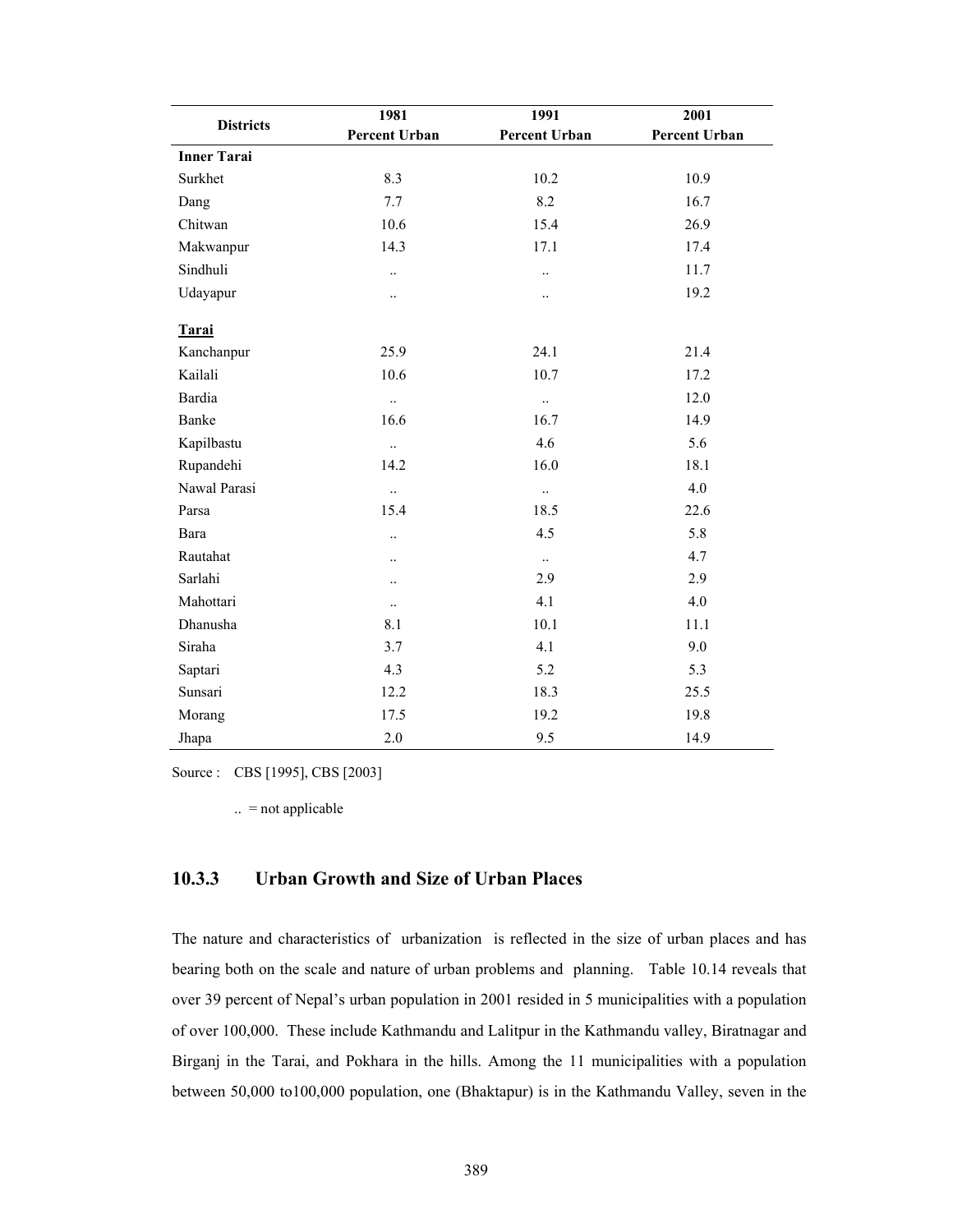Tarai (Dharan, Mahendranagar, Butwal, Janakpur, Dhangadhi, Nepalganj and Sidhdharthanagar), and three (Bharatpur, Hetauda and Trijuga) in the Inner Tarai. Nearly a quarter of Nepal's urban population lives in municipalities in this size class. The hills have no municipality in this category. There were 34 municipalities in size-class III and only 8 municipalities in size-class IV. Since the 1980s the number of municipalities in size-class III has been increasing and those in size-class IV has been declining. Normally one would expect a larger number of urban places with smaller population size and gradually small number of urban places with larger population size. This process has been effectively reversed in Nepal in the lower rungs of the size-class hierarchy not because of any inherent uniqueness in the nature of urbanization but because of the truncated definition of urban places, which excludes places with 10,000 population, and considerable over bounding of urban places due to the inclusion of whole VDCs and not just settlement units in the induction of new municipalities for reasons of meeting the population size criteria. As a result, the number of urban places with population of above 20,000 and the percent of total urban population living in such places has been steadily increasing in each census. This is clearly an artefact of the definition of urban places and the manner in which urban status is conferred.

| Size Class        | 1952/54      | 1961         | 1971        | 1981         | 1991           | 2001           |
|-------------------|--------------|--------------|-------------|--------------|----------------|----------------|
| 100,000 and over  | 106,579(1)   | 121,019(1)   | 150,402 (1) | 235,160(1)   | 666,511(3)     | 1,270,037(5)   |
| Percent           | 44.7         | 36.0         | 32.6        | 24.6         | 39.3           | 39.4           |
| $50,000 - 99,999$ | 0            | 0            | 59,049 (1)  | 173,419(2)   | 517,419 (8)    | 788,937 (11)   |
| Percent           | 0            | 0            | 12.8        | 18.1         | 30.5           | 24.4           |
| $20.000 - 49.999$ | 74,503 (2)   | 116,945(3)   | 149,849 (5) | 457,569 (13) | 293,888 (14)   | 1,032,245 (34) |
| Percent           | 31.3         | 34.8         | 32.4        | 47.8         | 17.3           | 32.0           |
| Less than 20,000  | 57,193 (7)   | 98,258 (12)  | 102,638 (9) | 90,573(7)    | 217,901 (8)    | 136,390 (8)    |
| Percent           | 24.0         | 29.2         | 22.2        | 9.5          | 12.9           | 4.2            |
| Total             | 238,275 (10) | 336,222 (16) | 461,938 16) | 956,721 (23) | 1,695,719 (33) | 3,227,879 (58) |
| Percent           | 100.0        | 100.0        | 100.0       | 100.0        | 100.0          | 100.0          |
| Above 20000       | 181,082 (3)  | 237,964 (4)  | 359,300 (7) | 866,148 (16) | 1,477,818 (25) | 3,091,489 (50) |
| Percent           | 76.0         | 70.8         | 77.8        | 90.5         | 87.1           | 95.8           |

**Table 10.14 : Urban growth by size class of urban places 1952/54-2001** 

Note : Figures in parenthesis are the number of urban places.

The exceedingly high average annual growth rates of size-class II urban places in the seventies and the eighties, the high growth rates for size-class III urban places in the nineties, and the negative growth rates for size-class IV urban places in the seventies, and again in the nineties reflects this process. The high growth rate for size-class I urban places in the last decade is a result of the graduation of two more towns to this class (Table 10.15).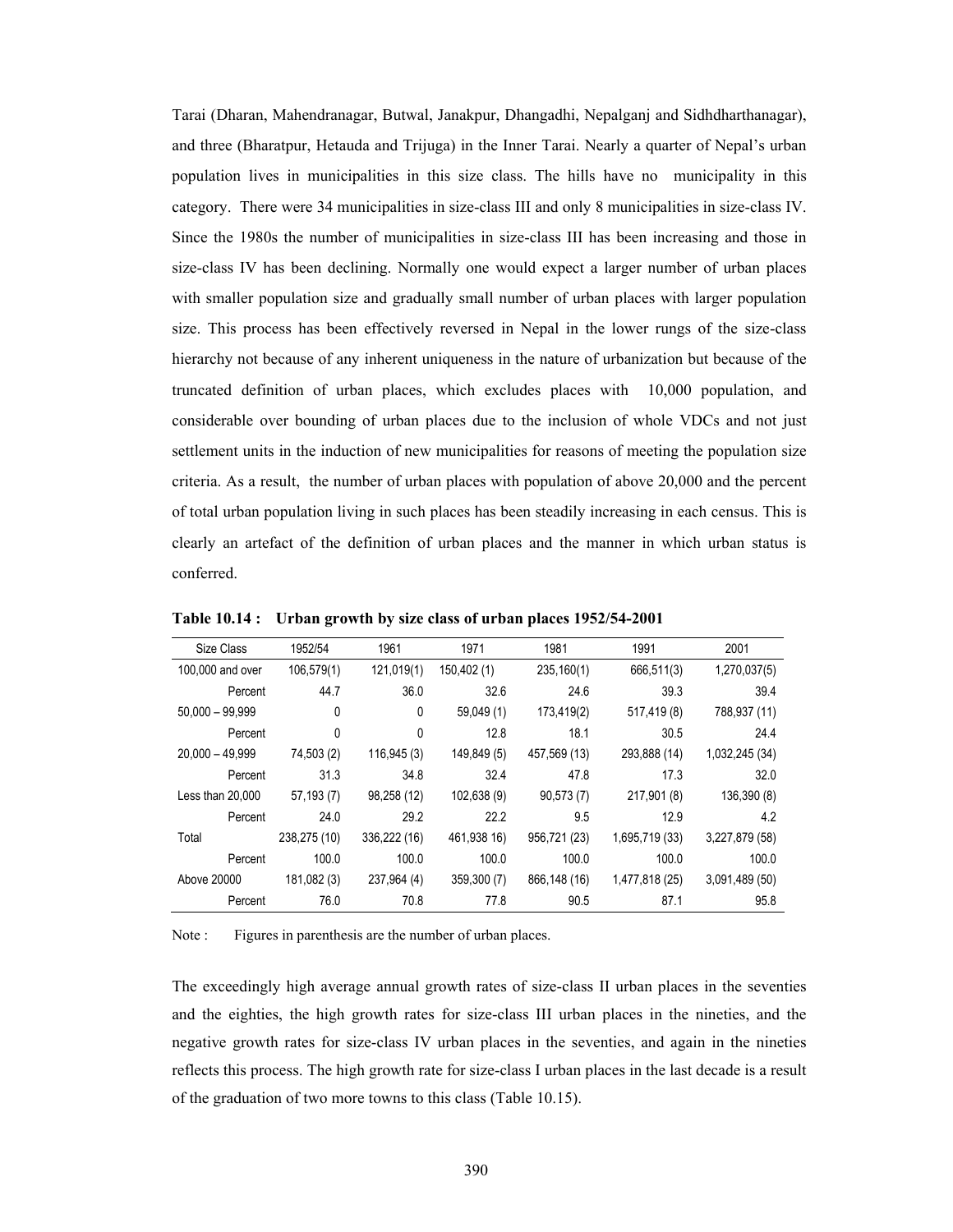| <b>Size Class</b>  | <b>Average Annual Growth Rates</b> |         |         |                 |           |  |  |  |
|--------------------|------------------------------------|---------|---------|-----------------|-----------|--|--|--|
|                    | 1952/54-61                         | 1961-71 | 1971-81 | 1981-91         | 1991-2001 |  |  |  |
| 100,000 and Over   | 1.60                               | 2.20    | 4.57    | 10.98           | 6.66      |  |  |  |
| $50,000 - 99,999$  |                                    |         | 11.38   | 11.55           | 4.31      |  |  |  |
| $20,000 - 49,999$  | 5.80                               | 2.51    | 11.81   | $\cdot$ $\cdot$ | 13.39     |  |  |  |
| Less than $20,000$ | 7.00                               | 0.44    | .       | 9.18            | $\cdots$  |  |  |  |
| <b>Total</b>       | 4.40                               | 3.23    | 7.55    | 5.89            | 6.65      |  |  |  |

**Table 10.15: Average annual growth rate of urban population by size-class of urban places, 1952/54 - 2001** 

Source : CBS [1995], CBS [2003]

 $\ldots$  = negative growth rate; Growth rates are geometric growth rates

Change in the rank hierarchy of urban places since 1952/54 is shown in Table 10.16. Since the 1980s the induction of new urban places has been in the middle and lower ranks of the hierarchy than exclusively in the lower ends. For example, Mahendranagar was inducted as the  $6<sup>th</sup>$  ranking town in 1981, Damak as the 15<sup>th</sup> ranking town in 1991, and Trijuga and Mechinagar as the 15<sup>th</sup> and  $17<sup>th</sup>$  ranking towns in 2001.

| S.No.          | 1952/54    | 1961                  | 1971            | 1981            | 1991            | 2001               |
|----------------|------------|-----------------------|-----------------|-----------------|-----------------|--------------------|
|                | Kathmandu  | Kathmandu             | Kathmandu       | Kathmandu       | Kathmandu       | Kathmandu          |
| 2              | Lalitpur   | Lalitpur              | Lalitpur        | Biratnagar      | Biratnagar      | Biratnagar         |
| 3              | Bhaktapur  | Biratnagar            | Biratnagar      | Lalitpur        | Lalitpur        | Lalitpur           |
| $\overline{4}$ | Nepalganj  | Bhaktapur             | Bhaktapur       | Bhaktapur       | Pokhara         | Pokhara            |
| 5              | Birganj    | Nepalganj             | Nepalganj       | Pokhara         | Birganj         | Birganj            |
| 6              | Thimi      | <b>Dharan</b>         | Pokhara         | Mahendranagar   | Dharan          | <b>Dharan</b>      |
| 7              | Biratnagar | Birganj               | Dharan          | Birganj         | Mahendranagar   | Bharatpur          |
| 8              | Kirtipur   | Thimi*                | Siddharthanagar | <b>Dharan</b>   | Bhaktapur       | Mahendranagar      |
| 9              | Janakpur   | Janakpur              | Hetauda         | Janakpur        | Janakpur        | <b>Butwal</b>      |
| 10             | Malangwa   | Malangwa*             | Janakpur        | Hetauda         | Bharatpur       | Janakpur           |
| 11             |            | Kirtipur <sup>*</sup> | Birganj         | Nepalganj       | Hetauda         | Bhaktapur          |
| 12             |            | Banepa *              | Butwal          | Siddharthanagar | Nepalganj       | Hetauda            |
| 13             |            | Pokhara               | Rajbiraj        | Bharatpur       | Dhangadhi       | Dhangadhi          |
| 14             |            | Rajbiraj              | Bhadrapur       | Dhangadhi       | <b>Butwal</b>   | Nepalganj          |
| 15             |            | Tansen                | Ilam            | <b>Butwal</b>   | Damak           | Trijuga            |
| 16             |            | Matihani*             | Tansen          | Tribhuvannagar  | Siddharthanagar | Siddharthanagar    |
| 17             |            |                       |                 | Rajbiraj        | Tribhuvannagar  | Mechinagar         |
| 18             |            |                       |                 | Birendranagar   | Rajbiraj        | Madhyapur<br>Thimi |
| 19             |            |                       |                 | <b>Dhankuta</b> | Birendranagar   | Gulariya           |
| 20             |            |                       |                 | Lahan           | Lahan           | Tribhuvannagar     |

**Table 10.16 : Changes in rank hierarchy of urban places , Nepal. 1952/54 – 2001**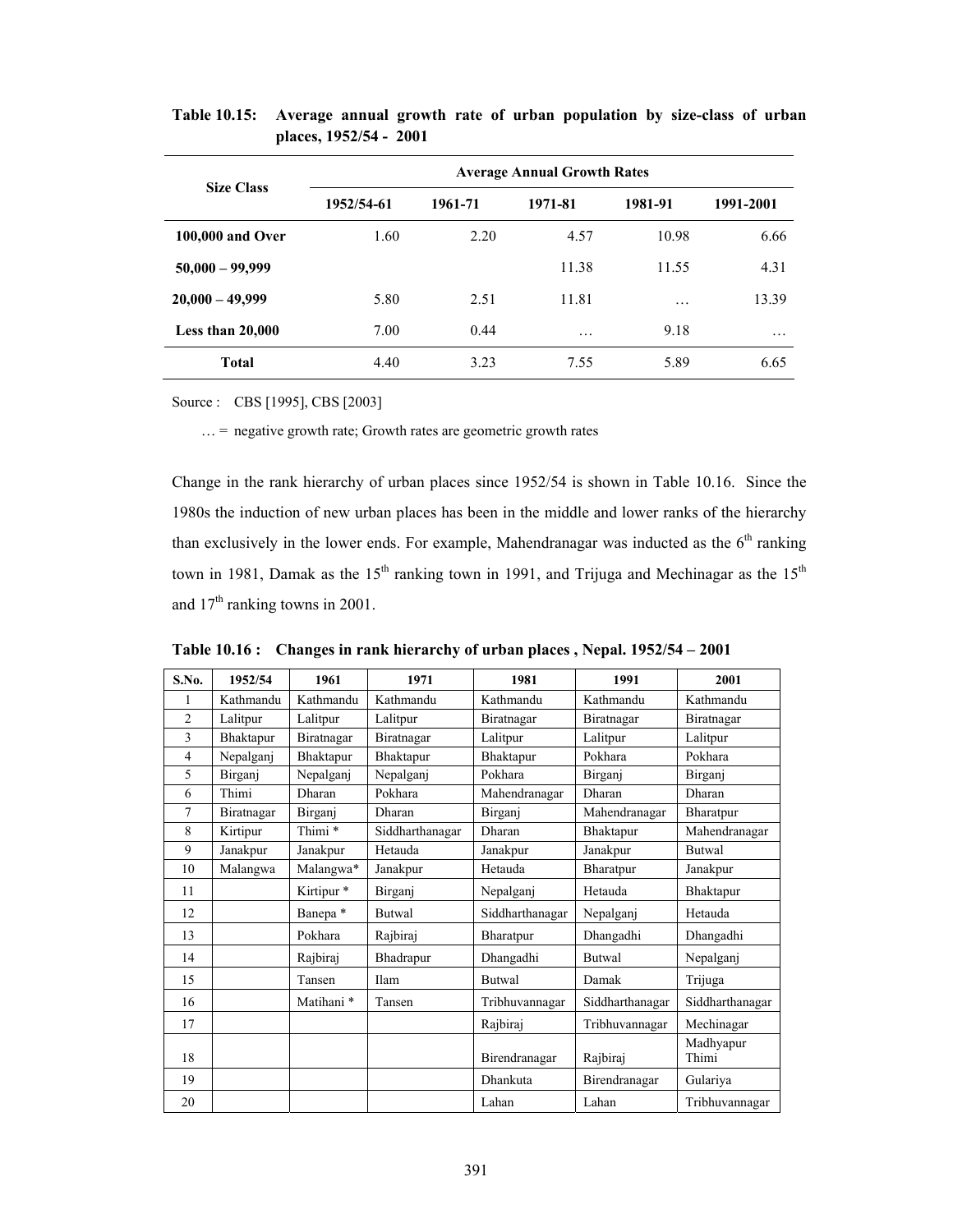| S.No.  | 1952/54 | 1961 | 1971 | 1981      | 1991       | 2001           |
|--------|---------|------|------|-----------|------------|----------------|
| 21     |         |      |      | Tansen    | Bidur      | Lekhnath       |
| $22\,$ |         |      |      | Ilam      | Inaruwa    | Itahari        |
| 23     |         |      |      | Bhadrapur | Kalaiya    | Kirtipur       |
| 24     |         |      |      |           | Jaleswar   | Tikapur        |
| 25     |         |      |      |           | Kapilbastu | Ratnanagar     |
| 26     |         |      |      |           | Dhankuta   | Damak          |
| 27     |         |      |      |           | Bhadrapur  | Tulsipur       |
| 28     |         |      |      |           | Malangwa   | Kamalamai      |
| 29     |         |      |      |           | Tansen     | Kalaiya        |
| 30     |         |      |      |           | Ilam       | Birendranagar  |
| 31     |         |      |      |           | Banepa     | Rajbiraj       |
| 32     |         |      |      |           | Dipayal    | Putalibazar    |
| 33     |         |      |      |           | Dhulikhel  | <b>Byas</b>    |
| 34     |         |      |      |           |            | Lahan          |
| 35     |         |      |      |           |            | Kapilbastu     |
| 36     |         |      |      |           |            | Prithvinarayan |
| 37     |         |      |      |           |            | Panauti        |
| 38     |         |      |      |           |            | Gaur           |
| 39     |         |      |      |           |            | Siraha         |
| 40     |         |      |      |           |            | Inaruwa        |
| 41     |         |      |      |           |            | Ramgram        |
| 42     |         |      |      |           |            | Dipayal        |
| 43     |         |      |      |           |            | Jaleswar       |
| 44     |         |      |      |           |            | Bhimeswar      |
| 45     |         |      |      |           |            | Khandbari      |
| 46     |         |      |      |           |            | Bidur          |
| 47     |         |      |      |           |            | Kalika         |
| 48     |         |      |      |           |            | Dhankuta       |
| 49     |         |      |      |           |            | Tansen         |
| 50     |         |      |      |           |            | Waling         |
| 51     |         |      |      |           |            | Narayan        |
| 52     |         |      |      |           |            | Malangwa       |
| 53     |         |      |      |           |            | Amargadhi      |
| 54     |         |      |      |           |            | Dasrathchand   |
| 55     |         |      |      |           |            | Bhadrapur      |
| 56     |         |      |      |           |            | $\rm{Ilam}$    |
| 57     |         |      |      |           |            | Banepa         |
| 58     |         |      |      |           |            | Dhulikhel      |

Note : Italicised names are new entrants in respective census years.

- \* Urban places declassified in 1971. Malangwa and Banepa were reclassified in 1991, and Kirtipur and Thimi in 2001.
- \*\* Matihani was declassified in 1971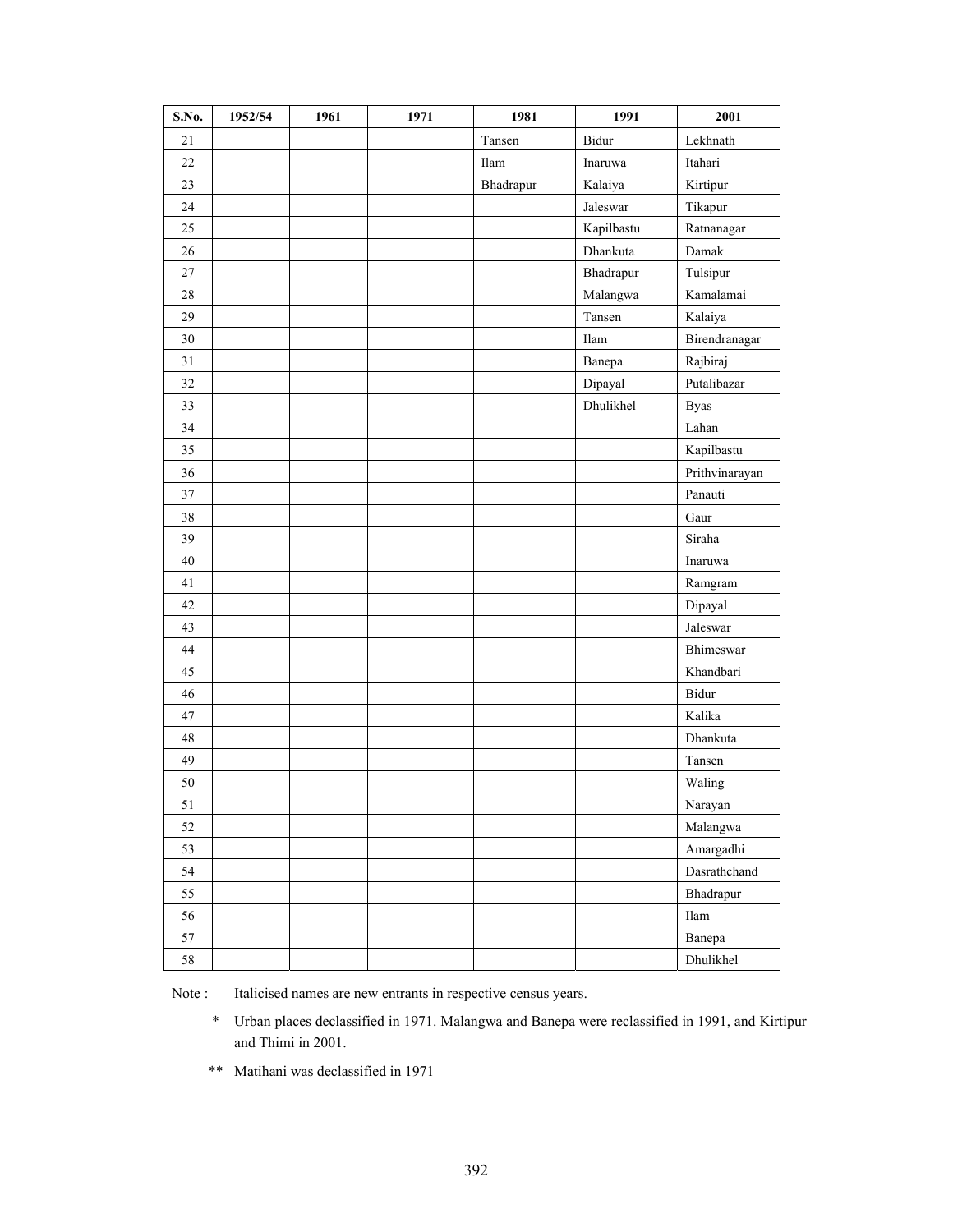Among the municipalities in Nepal that have consistently retained position or gone up the rank hierarchy are Biratnagar (from  $7<sup>th</sup>$  in 1952/54 to  $2<sup>nd</sup>$  in 2001), Pokhara (from 13<sup>th</sup> in 1961 when it was inducted to  $4<sup>th</sup>$  in 2001, Bharatpur (from 13 th in 1981 to  $7<sup>th</sup>$  in 2001), and Dhangadhi 14<sup>th</sup> in 1981 to  $13<sup>th</sup>$  in 2001). Likewise among the municipalities that have consistently gone down the rank hierarchy include Bhadrapur ( $14<sup>th</sup>$  in 1971 to 55<sup>th</sup> in 2001), Ilam ( $22<sup>nd</sup>$  in 1981 to 56<sup>th</sup> in 2001), Tansen (from  $15^{th}$  in 1961 to 49<sup>th</sup> in 2001), Nepalganj (from  $4^{th}$  in 1952/54 to  $14^{th}$  in 2001) and Bhaktapur (from  $3<sup>rd</sup>$  in 1952/54 to  $11<sup>th</sup>$  in 2001), among others.

The changes in rank hierarchy of urban places in the last five decades show that Kathmandu has retained its supremacy all throughout. Among the first three largest cities Lalitpur gave way to Birtatnagar as the second city in 1981. Since then the three positions have remained stable. Bhaktapur, the third largest city in 1952/54 and the fourth largest city from 1961 to 1981 has gradually slipped in the hierarchy. It was the  $8<sup>th</sup>$  largest city in 1991 and the 11<sup>th</sup> in 2001. Siddharthanagar and Hetauda ranked among the ten largest cities in 1971 but both lost their positions in 1981 and 1991 respectively. Mahendranagar entered as the  $6<sup>th</sup>$  largest city in 1981 and has been among the top ten since. Birganj, Janakpur and Dharan are the two other towns that have remained within the top ten since 1952/54 and 1961 respectively. In 2001 among the ten largest cities were Kathmandu and Lalitpur in the valley, Pokhara in the hills, Bharatpur in the Inner Tarai and Biratnagar, Birganj, Dharan, Mahendranagar, Butwal and Janakpur in the Tarai. The population of Janakpur the  $10<sup>th</sup>$  largest town is in excess of 74,000.

#### **10.3.4 Urban Primacy and Related Measures**

Urban primacy is generally taken as an indicator of the nature of urban development. A high or increasing level of urban primacy reflects a centralised pattern of urban development while a low or declining level of primacy reflects a decentralised pattern of urban development. The most common indices of primacy are the two city and four city indices.

| <b>Indices</b>                                      | 1952/54 | 1961 | 1971 | 1981 | 1991  | 2001 |
|-----------------------------------------------------|---------|------|------|------|-------|------|
| Two City Index                                      | 2.53    | 2.54 | 2.55 | 2.51 | 3.26  | 4.03 |
| Four City Index                                     | 1.25    | 1.03 | 1 04 | 1.06 | 1 2.4 | 1.38 |
| Percent of Urban Population<br>in Ten Largest Towns | 100.0   | 90.4 | 88.1 | 73.5 | 66.6  | 52.2 |

| Table 10.17: Primacy indices 1952/54-2001 |  |  |  |
|-------------------------------------------|--|--|--|
|-------------------------------------------|--|--|--|

Note : The two city index and four-city index has been computed by using P1/P2 and P1/P2+P3+P4 respectively where p1 …. Pk are population of towns in respective ranks.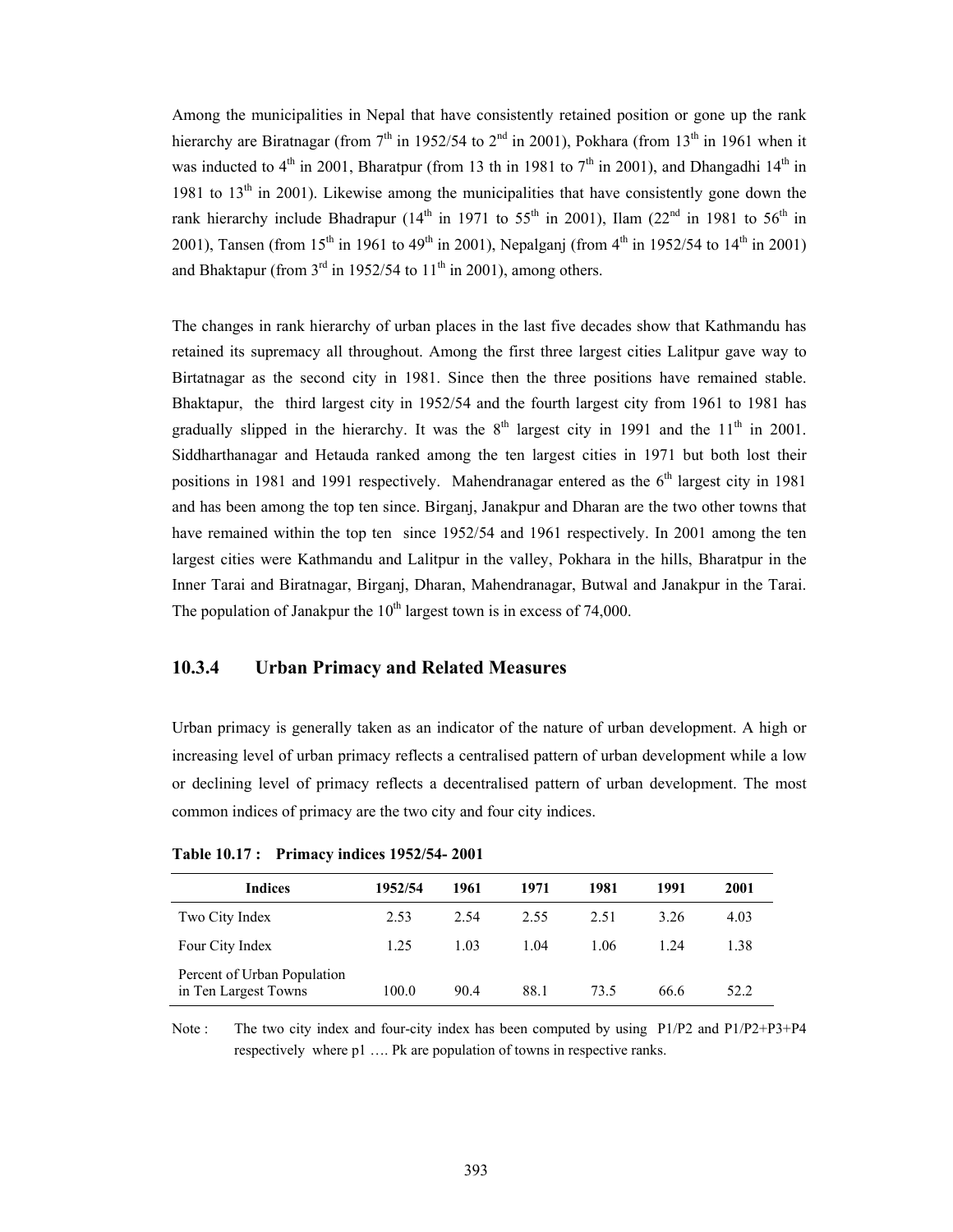The two-city index for Nepal remained more or less stable from 1952/54 till 1981 but has been steadily rising since then. This indicates a significant concentration of urban population in Kathmandu. If the Kathmandu-Lalitpur urban complex were taken as one unit, which they are in a functional sense, then the two city index would rise to 5. Table 10.17 shows that the four city index has also been rising from 1.03 in 1961 to 1.38 in 2001. However, because of the increase in the number of urban places the proportion of urban population in the ten largest towns has rapidly fallen from 100 in 1952/54 to 88.1 in 1971, 66.6 in 1991 and 52.2 in 2001. Over half of Nepal's urban population is still concentrated in the ten largest towns.

#### **10.3.5 Components of Urban Growth**

Urban growth is generally contributed by natural increase of population, reclassification and addition of new urban areas due to emergence of new towns, expansion of existing urban areas or extension of urban boundaries, and migration (both internal, from rural areas, and external due to international migration).

It is difficult to evaluate these various components of urban growth in Nepal with any accuracy because of the lack of information. According to ESCAP report (quoted in CBS 1995) over 65 percent of urban growth in Nepal in the nineties can be attributable to migration and reclassification. A very preliminary exercise shows that the population of reclassified towns alone contributed 26, 18 and 44 percent respectively to the urban growth rate seen in the 1981, 1991 and 2001 censuses. This does not include urban population growth due to extension of urban boundaries which has taken place particularly between the 1981 and 1991 censuses.

|                                                                                                          | 1971    | 1981    | 1991      | 2001      |
|----------------------------------------------------------------------------------------------------------|---------|---------|-----------|-----------|
| <b>Total Urban Population</b>                                                                            | 461,938 | 956,721 | 1,695,719 | 3,227,879 |
| Population of Reclassified Towns in Each Census                                                          |         | 160,788 | 166,983   | 787,165   |
| Intercansal Growth Rate of Urban Population                                                              |         | 7.55    | 5.89      | 6.65      |
| Intercensal Growth Rate without Reclassified<br>Towns                                                    |         | 5.59    | 4.80      | 3.71      |
| Population of Reclassfied Towns as % of Census<br>Population                                             |         | 16.8    | 9.8       | 24.4      |
| Contribtuion of Reclassification to Urban Growth                                                         |         |         |           |           |
| $(3)-(4)$ as a % of $(3)$                                                                                |         | 25.9    | 18.5      | 44.2      |
| National Intercensal Population Growth Rate                                                              |         | 2.66    | 2.10      | 2.27      |
| Contribution of Reclassification and Migration to<br>Urban Growth in the Intercensal Period $(3)-(7)$ as |         |         |           |           |
| $a\%$ of (3)]                                                                                            |         | 64.8    | 64.3      | 65.9      |

**Table 10.18 : Reclassification and urban growth 1971-2001.** 

Note: Growth rates are geometric growth rates.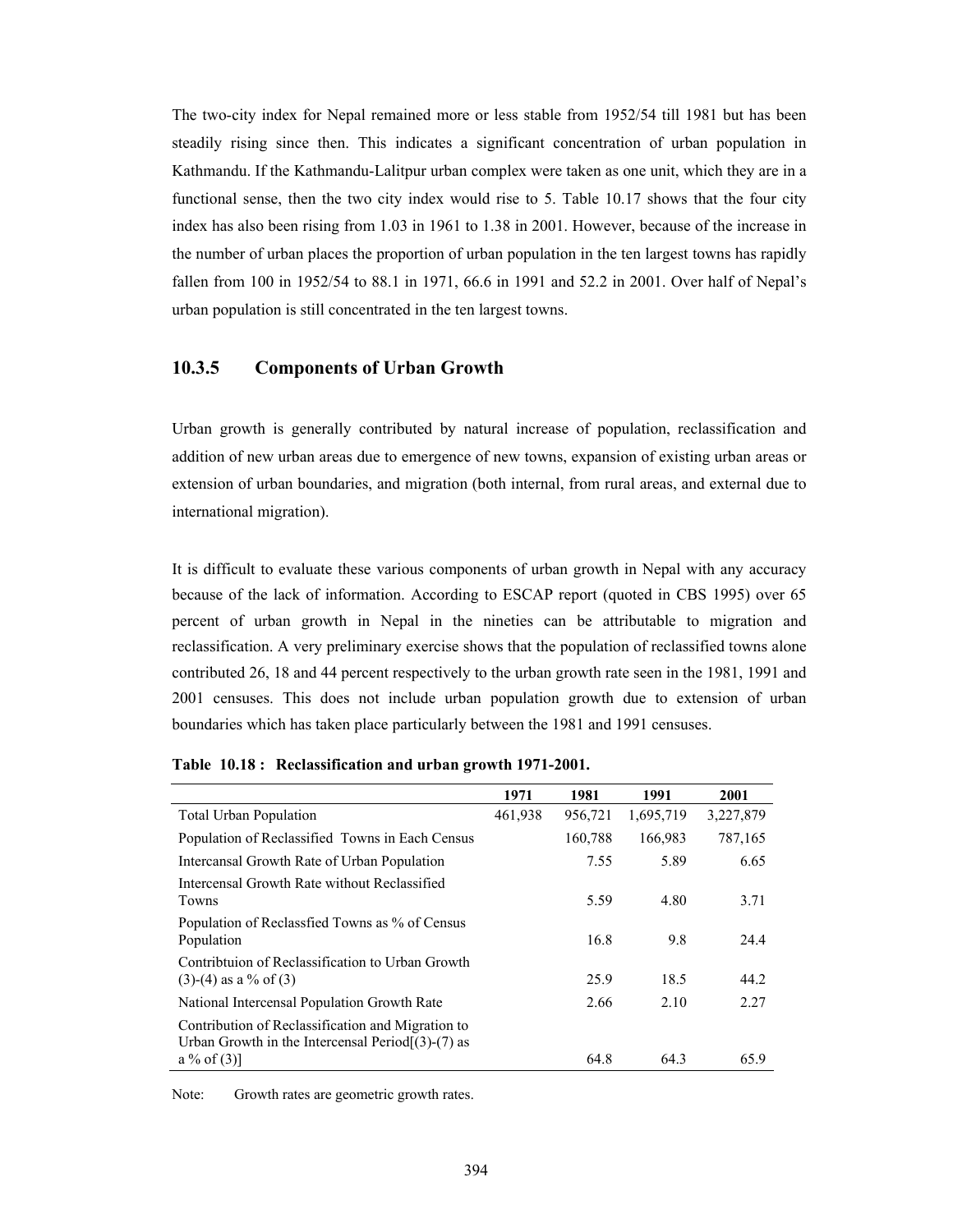If it were assumed that urban growth in excess of national population growth rates are attributable to reclassification and migration then Table 10.18 suggests that in the 1971-81, 1981-91 and 1991-2001 intercensal periods the contribution of reclassification and migration to urban growth comes to 64.8, 64.3 and 65.9 percent respectively, a figure similar to the one attributed by ESCAP.

| <b>Regions</b>   | <b>Population</b><br>2001 | <b>Native</b><br>Born as %<br>of total | <b>Same</b><br><b>District</b><br>Born as %<br>of Total | Other<br><b>District</b><br>Born as %<br>of Total | Foreign<br>Born as %<br>of Total |
|------------------|---------------------------|----------------------------------------|---------------------------------------------------------|---------------------------------------------------|----------------------------------|
| Hill/Mountains   | 576024                    | 98.2                                   | 83.1                                                    | 15.1                                              | 1.8                              |
| Kathmandu Valley | 995966                    | 97.0                                   | 61.5                                                    | 35.4                                              | 3.0                              |
| Inner Tarai      | 392108                    | 97.2                                   | 69.9                                                    | 27.3                                              | 2.8                              |
| Tarai            | 1263781                   | 92.8                                   | 70.6                                                    | 22.2                                              | 7.2                              |
| TOTAL.           | 3227879                   | 95.6                                   | 69.9                                                    | 25.6                                              | 4.4                              |

**Tabel 10.19 : Population by place of birth in urban Areas, 2001** 

Source: Population Census 2001 (Development Regions) Selected Tables, Table 5., CBS 2002

The data on population by place of birth provided in the 2001 census gives some idea about the extent of inter district lifetime migration into urban areas. Table 10.19 shows that 25.6 percent of the total population of urban areas was born in districts other than the one in which the urban area was located, and another 4.4 percent were foreign born. If the life time migration to urban areas from rural areas of districts in which the urban area was located were taken into account the proportion of such migration to urban areas would be much higher. This shows that internal migration is a significant contributor to urban growth in Nepal. However, there are significant variations. In hill/mountain urban areas life time inter-district migration to urban areas is the least (15.1 percent), while it is the highest in Kathmandu valley towns (35.4 percent). Among the municipalities that have a higher proportion of life time migrants (internal as well as foreign born) are Kathmandu (44.1%), Pokhara (33.4%) in the hills, Bharatpur (45.2%), Hetauda (35.7%) in the Inner Tarai and Dharan (46.1%), Itahari (44.4%), Butwal (52.9%), Damak (39.4%) and Mahendranagar (38.4%) in the Tarai. The proportion of foreign born is highest in Birganj  $(12.9\%)$ , followed by Siddharthanagar  $(11.1\%)$ , Bhadrapur  $(11.6\%)$ , Gaur  $(10.5\%)$  etc. This indicates that Kathmandu valley, and specific Inner Tarai and Tarai towns continue to be the recipients of rural migration.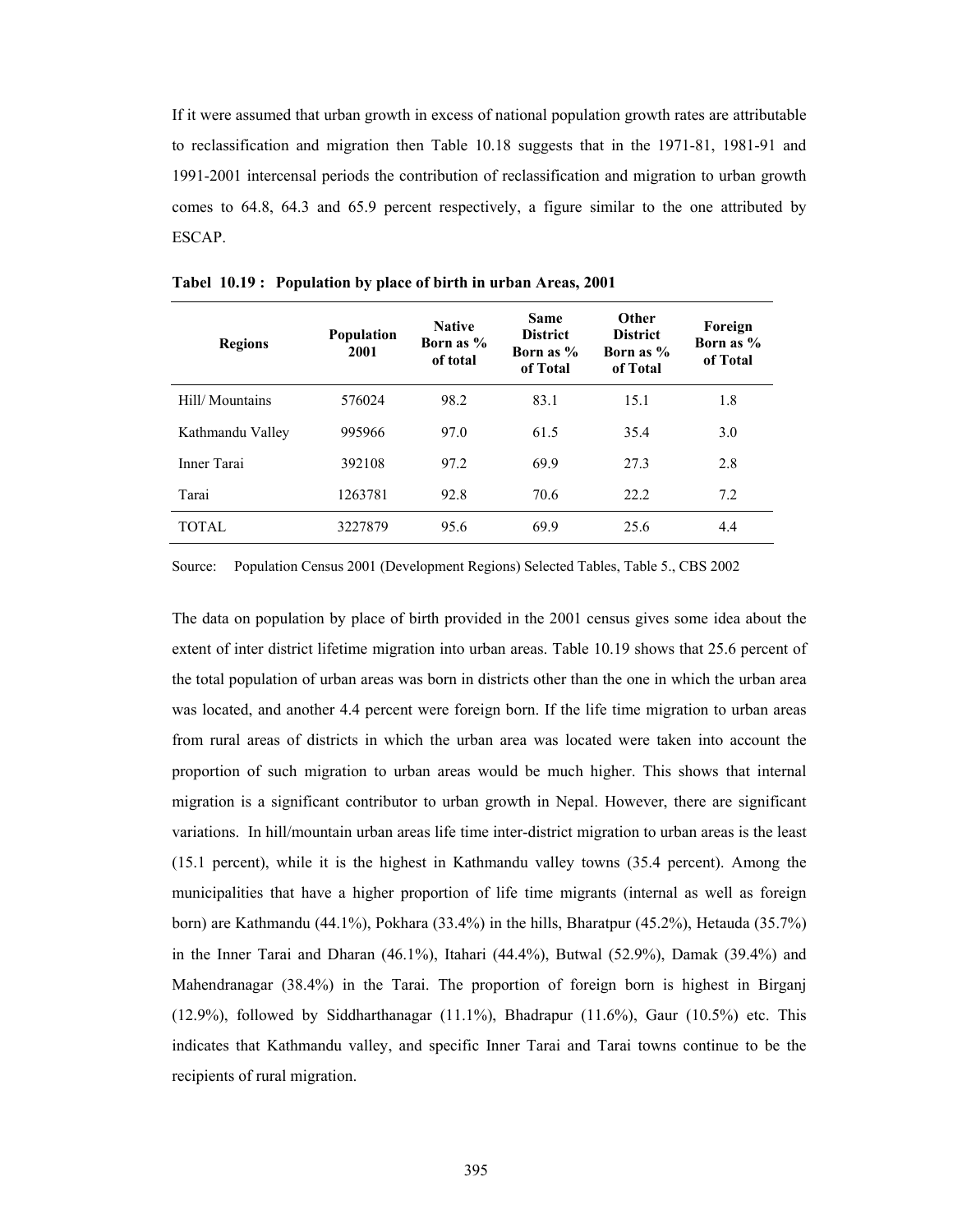# **10.4 Urban-Rural Differences: Characteristics of Urban Areas in Nepal**

The nature of Nepal's urbanization can be better appreciated by looking at some of the spatial, economic and social characteristics of urban areas.

#### **10.4.1 Urban Densities**

In Nepal density and contiguity criteria are not taken into account in conferring municipal or urban status to localities. Table 10.20 shows that the overall population density in urban areas in Nepal is 985 per sq km compared to 136 for rural areas. But there are substantial differences in terms of geographical regions. Inner Tarai and hill/mountain regions in general have lower densities (402 and 550 respectively) compared to Kathmandu Valley (10265) and Tarai towns (1092). The nature of regional urbanization is revealed from the fact that the density of valley towns is over ten times than that of Nepal's urban areas in general and 18 and 25 times more than hill/mountain and Inner Tarai towns respectively. Urban densities in some of the newly inducted municipalities are only slightly higher than that of rural areas. Examples are Amargadhi (132), Kamalamai (158), Trijuga (173), Khandbari (239), Narayan (290), and Bhimeswar (239). The fact that many municipalities are significantly over bounded reveals a predominantly rural character of these municipalities. A study estimated that out of the 33 municipalities until early nineties 26 had less than 20 percent of their population that could be considered urban. No town except those of the Kathmandu Valley had population in excess of 50 percent that could be considered urban [Joshi quoted in ADB 2000].

| <b>Regions</b>   | <b>Population 2001</b> | Area (sq. km.) | Density (per sq km) |
|------------------|------------------------|----------------|---------------------|
| Hill/Mountains   | 576,024                | 1047           | 550                 |
| Kathmandu Valley | 995,966                | 97             | 10265               |
| Inner Tarai      | 392,108                | 975            | 402                 |
| Tarai            | 1,263,781              | 1158           | 1092                |
| Urban Total      | 3,227,879              | 3276           | 985                 |
| Rural Total      | 19,509,055             | 143905         | 136                 |

**Table 10.20 : Urban densities 2001.** 

Source: CBS [2003]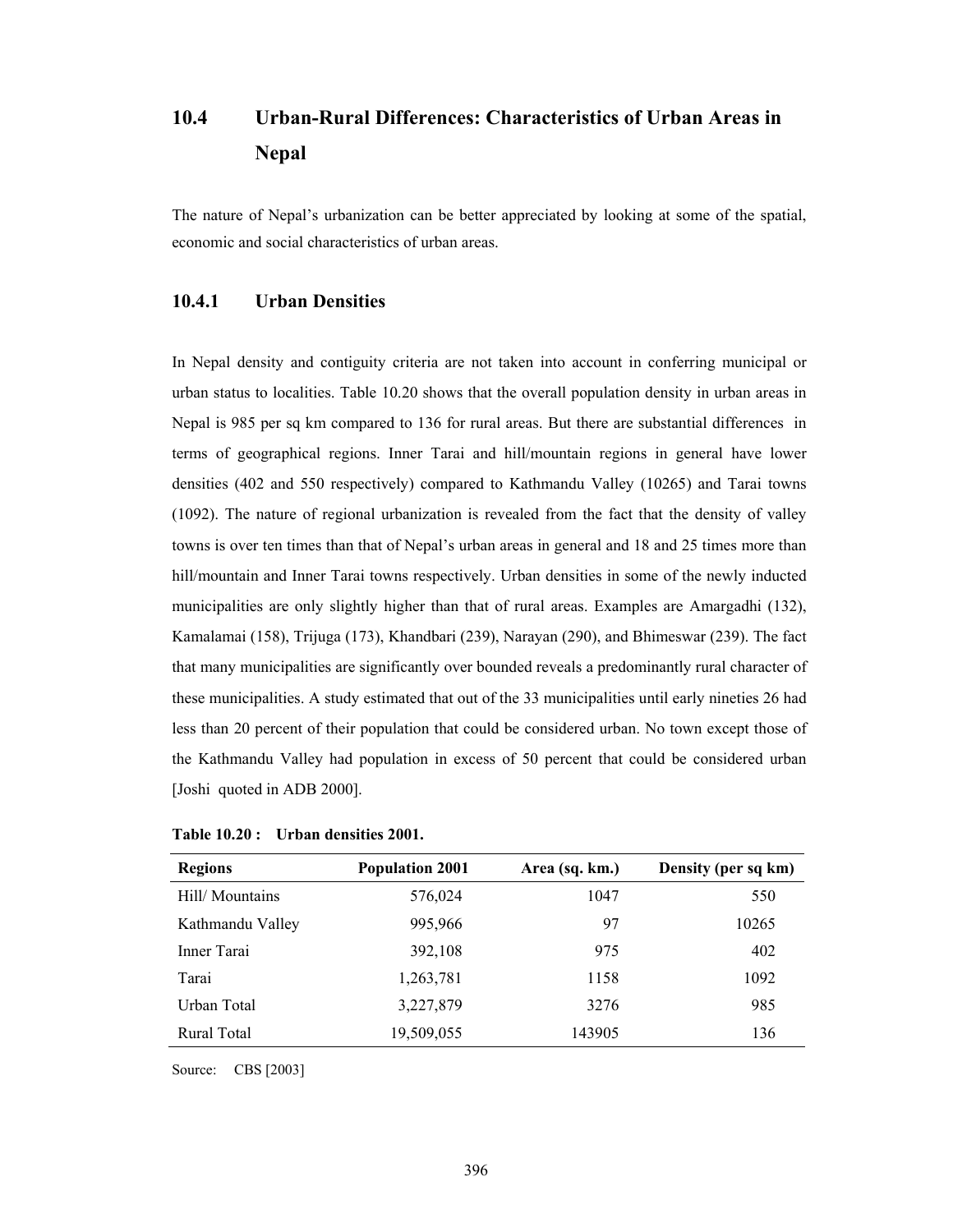#### **10.4.2 Age Composition**

There are substantial differences in the age composition of population between urban and rural areas particularly in the below ten age groups and the 20-24 age groups (Table 10.21). Urban areas generally tend to have a lower proportion of child population and higher proportion of aged (above 60) population. In Nepal below 10 population comprised 21.2 percent of the total urban population in 2001 while it was 27.1 percent for rural areas. The 20-24 age population is also higher by 2.6 percentage points in urban areas. Contrary to expectations the proportion of aged (over 60) population in urban areas is only 5.7 percent compared to 6.6 percent in rural areas. The increased proportion of aged population in rural areas could well be a consequence of ageselective migration from rural areas.

|                 | Urban     |           | Rural     |            |           |           |
|-----------------|-----------|-----------|-----------|------------|-----------|-----------|
| Age Groups      | Total     | Male      | Female    | Total      | Male      | Female    |
| 0-4 Years       | 9.5       | 9.4       | 9.6       | 12.6       | 12.8      | 12.3      |
| 5-9 Years       | 11.6      | 11.6      | 11.5      | 14.5       | 14.9      | 14.2      |
| 10-14 Years     | 12.0      | 12.0      | 12.0      | 13.3       | 13.8      | 12.8      |
| 15-19 Years     | 11.4      | 11.6      | 11.3      | 10.4       | 10.2      | 10.5      |
| 20-24 Years     | 11.1      | 11.0      | 11.3      | 8.5        | 7.9       | 9.1       |
| 25-29 Years     | 9.4       | 9.1       | 9.6       | 7.3        | 6.9       | 7.7       |
| 30-34 Years     | 7.9       | 8.0       | 7.8       | 6.3        | 6.1       | 6.5       |
| 35-39 Years     | 6.6       | 6.6       | 6.5       | 5.6        | 5.6       | 5.7       |
| 40-44 Years     | 5.1       | 5.3       | 4.9       | 4.7        | 4.7       | 4.8       |
| 45-49 Years     | 4.1       | 4.2       | 3.9       | 4.1        | 4.1       | 4.0       |
| 50-54 Years     | 3.2       | 3.3       | 3.1       | 3.4        | 3.5       | 3.3       |
| 55-59 Years     | 2.4       | 2.6       | 2.3       | 2.7        | 2.8       | 2.5       |
| 60-64 Years     | 1.9       | 1.9       | 2.0       | 2.4        | 2.4       | 2.3       |
| 65-69 Years     | 1.5       | 1.4       | 1.6       | 1.7        | 1.8       | 1.7       |
| 70-74 Years     | 1.0       | 1.0       | 1.1       | 1.2        | 1.3       | 1.2       |
| $75 + Years$    | 1.3       | 1.1       | 1.4       | 1.3        | 1.3       | 1.3       |
| <b>TOTAL</b>    | 100.0     | 100.0     | 100.0     | 100.0      | 100.0     | 100.0     |
| <b>All Ages</b> | 3,227,879 | 1,664,362 | 1,563,517 | 19,509,055 | 9,695,016 | 9,814,039 |

**Table 10.21: Percent distribution of population by five-year age groups in urban and rural areas, Nepal. 2001** 

Source : CBS [2003]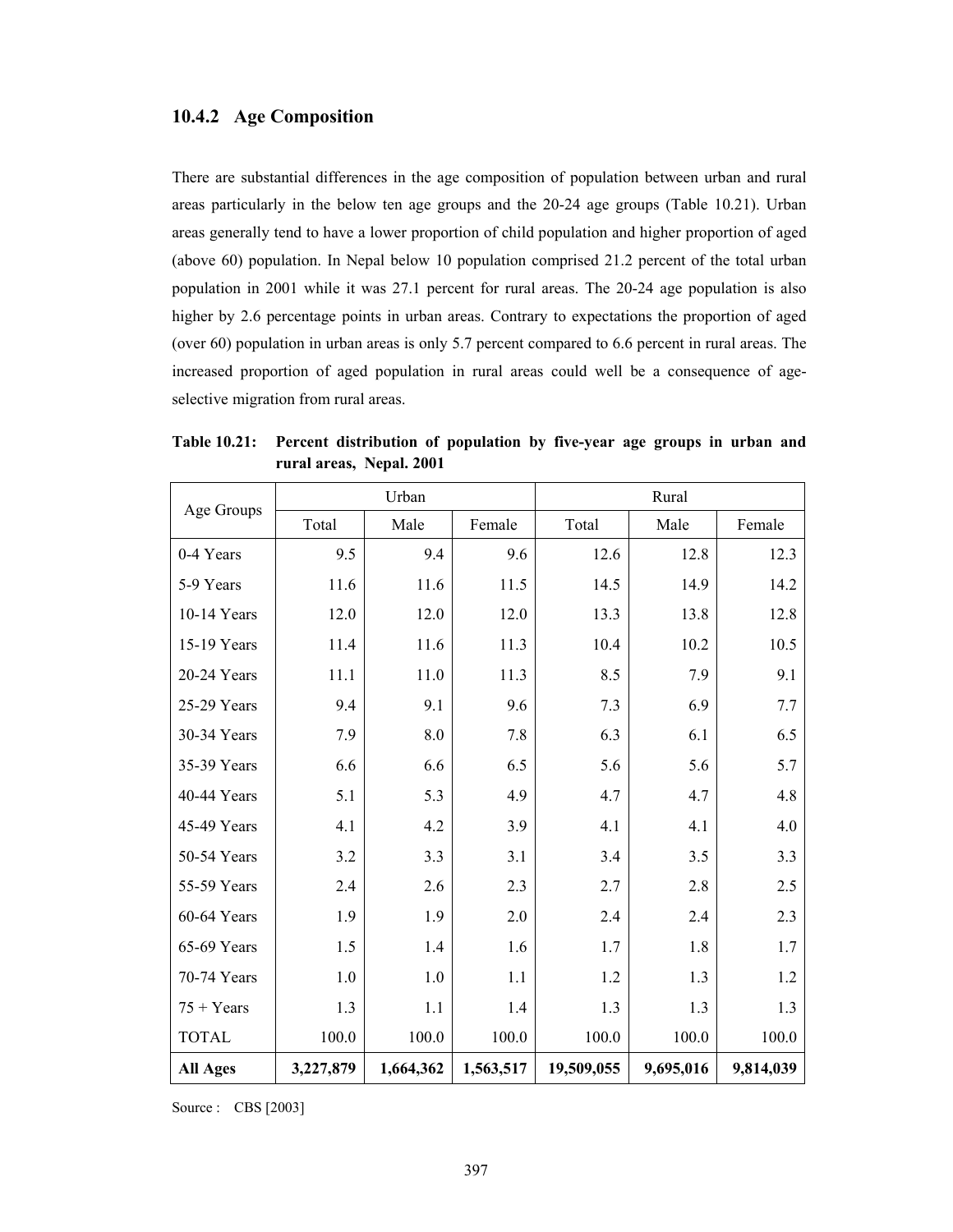The trends in the percent distribution of urban and rural population by broad age group (Table 10.22) show that the proportion of aged population in rural areas has been increasing since 1960. The 2001 census shows that the proportion of active (15-59 age) population has increased relative to 1991. Also since 1981 the proportion of under 15 population in urban areas shows a consistent decline (from 39.1 percent in 1981 to 33.1 percent in 2001). These trends and patterns need to be interpreted carefully because it is a result of an interplay of a variety of demographic and socioeconomic development processes.

|                   | 1961 | 1971 | 1981 | 1991 | 2001 |
|-------------------|------|------|------|------|------|
| <b>Urban</b>      |      |      |      |      |      |
| Under 15 Years    | 35.5 | 37.3 | 39.1 | 37.3 | 33.1 |
| 15-59 Years       | 59.3 | 57.6 | 55.8 | 57.7 | 61.2 |
| 60 Years and Over | 5.2  | 5.1  | 5.1  | 5.0  | 5.7  |
| Rural             |      |      |      |      |      |
| Under 15 Years    | 40.2 | 40.6 | 41.5 | 42.9 | 40.4 |
| 15-59 Years       | 54.6 | 53.8 | 52.8 | 51.2 | 53.0 |
| 60 Years and Over | 5.2  | 5.6  | 5.7  | 5.9  | 6.6  |

**Table 10.22 : Percent distribution of urban and rural population by broad age groups, 1961 - 2001 .** 

Source: CBS [1995], CBS [2003]

# **10.4.3 Sex Ratio**

Urban-rural differences in sex ratio as seen in the 2001 census is shown in Table 10.23. It reveals a predominance of males over females in age groups between 0-59. It is only in the 60 years and over age group that the ratio of females is higher than that of males. This is also a pattern seen in the 1991 census. It may also be noted that the male dominance is particularly higher in urban areas in the age groups 40 to 59. In rural areas females predominate males in age groups15-44, a reflection of the age and sex selective migration from rural areas.

Sex ratio for all ages for urban population shows a familiar pattern of the predominance of males over females in censuses since 1952/54. However, since the 1981 census there has been a conspicuous decline in male dominance in urban areas (Table 10.24).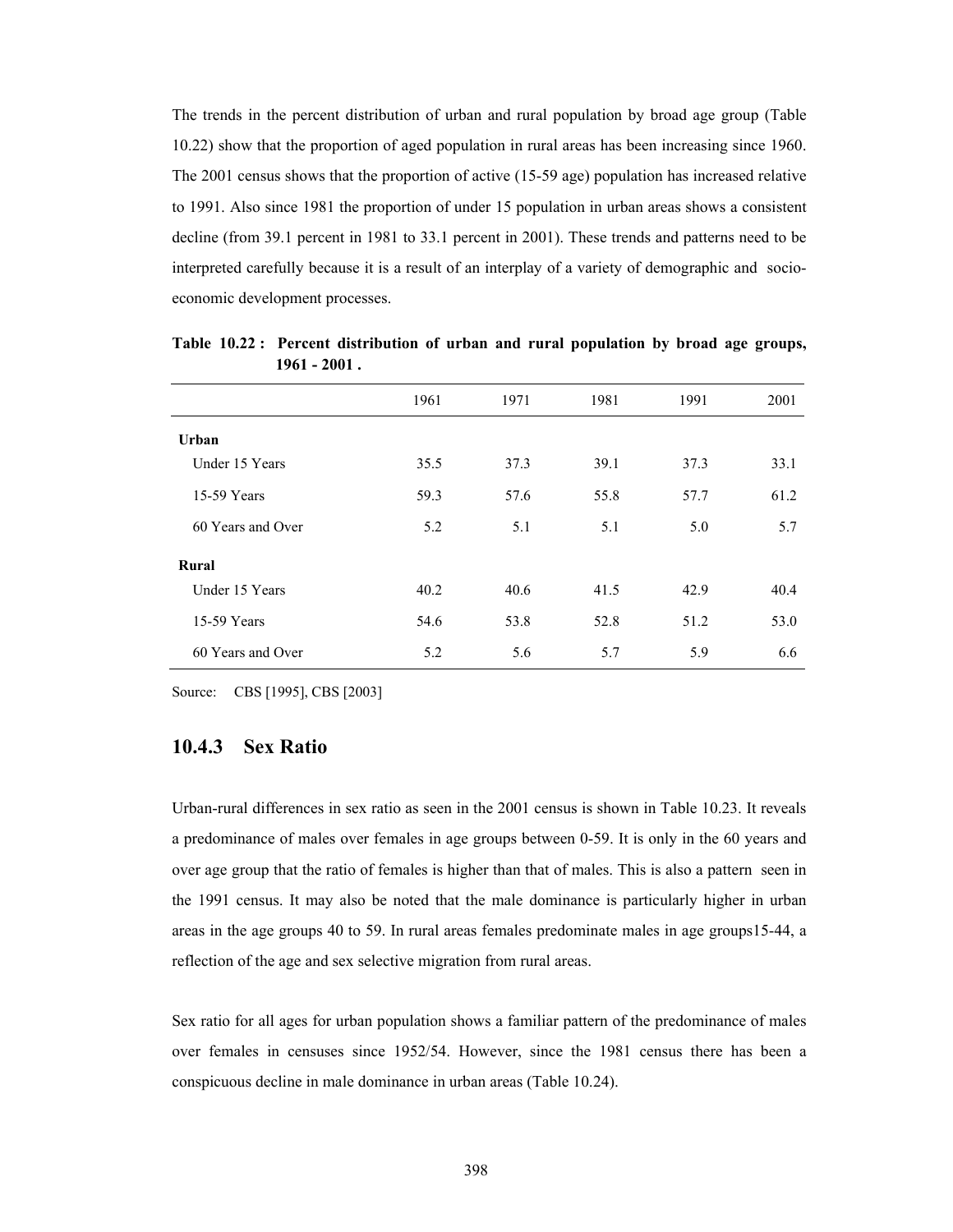| Age groups        | <b>Nepal</b> | Urban | Rural |
|-------------------|--------------|-------|-------|
| 0-4 Years         | 102.7        | 105.0 | 102.4 |
| 5-9 Years         | 103.5        | 107.0 | 103.0 |
| $10-14$ Years     | 105.9        | 106.5 | 105.8 |
| $15-19$ Years     | 98.6         | 109.0 | 96.8  |
| $20-24$ Years     | 88.5         | 103.1 | 85.6  |
| 25-29 Years       | 90.8         | 101.2 | 88.7  |
| 30-34 Years       | 95.1         | 107.9 | 92.6  |
| 35-39 Years       | 98.8         | 107.7 | 97.2  |
| 40-44 Years       | 98.5         | 114.3 | 95.9  |
| 45-49 Years       | 103.5        | 115.6 | 101.7 |
| 50-54 Years       | 105.2        | 112.7 | 104.0 |
| 55-59 Years       | 112.4        | 119.0 | 111.4 |
| 60 Years and Over | 101.7        | 93.9  | 102.8 |
| <b>All Ages</b>   | 99.8         | 106.4 | 98.8  |

**Table 10.23 : Males per 100 females for total, urban and rural population by five year age groups, Nepal, 2001** 

Source: CBS [2003]

**Table 10.24 : Males per 100 females for urban, rural and total population, Nepal, 1952/54 – 2001.** 

|                         | 1952/54 | 1961 | 1971  | 1981  | 1991  | 2001  |
|-------------------------|---------|------|-------|-------|-------|-------|
| Urban Population        | 104.1   | 1124 | 116.6 | 115.2 | 108.4 | 106.4 |
| Rural Population        | 96.6    | 96.5 | 100.8 | 104.4 | 98.5  | 98.8  |
| <b>Total Population</b> | 96.8    | 971  | 1014  | 105.0 | 99.5  | 99.8  |

Source: CBS [1995], CBS [2003]

#### **10.4.4 Caste/Ethnicity**

The 2001 census reports 105 caste/ethnic groups in the country's population. Only 60 caste/ethnic groups were reported by the 1991 census. In both the censuses 11 caste/ethnic groups (Chhetri, Hill Brahmin, Magar, Tharu, Tamang, Newar, Muslim, Kami, Yadav, Rai and Gurung) had over 2 percent of the national population. In the 2001 census 22 caste/ethnic groups had over 1 percent of the total population.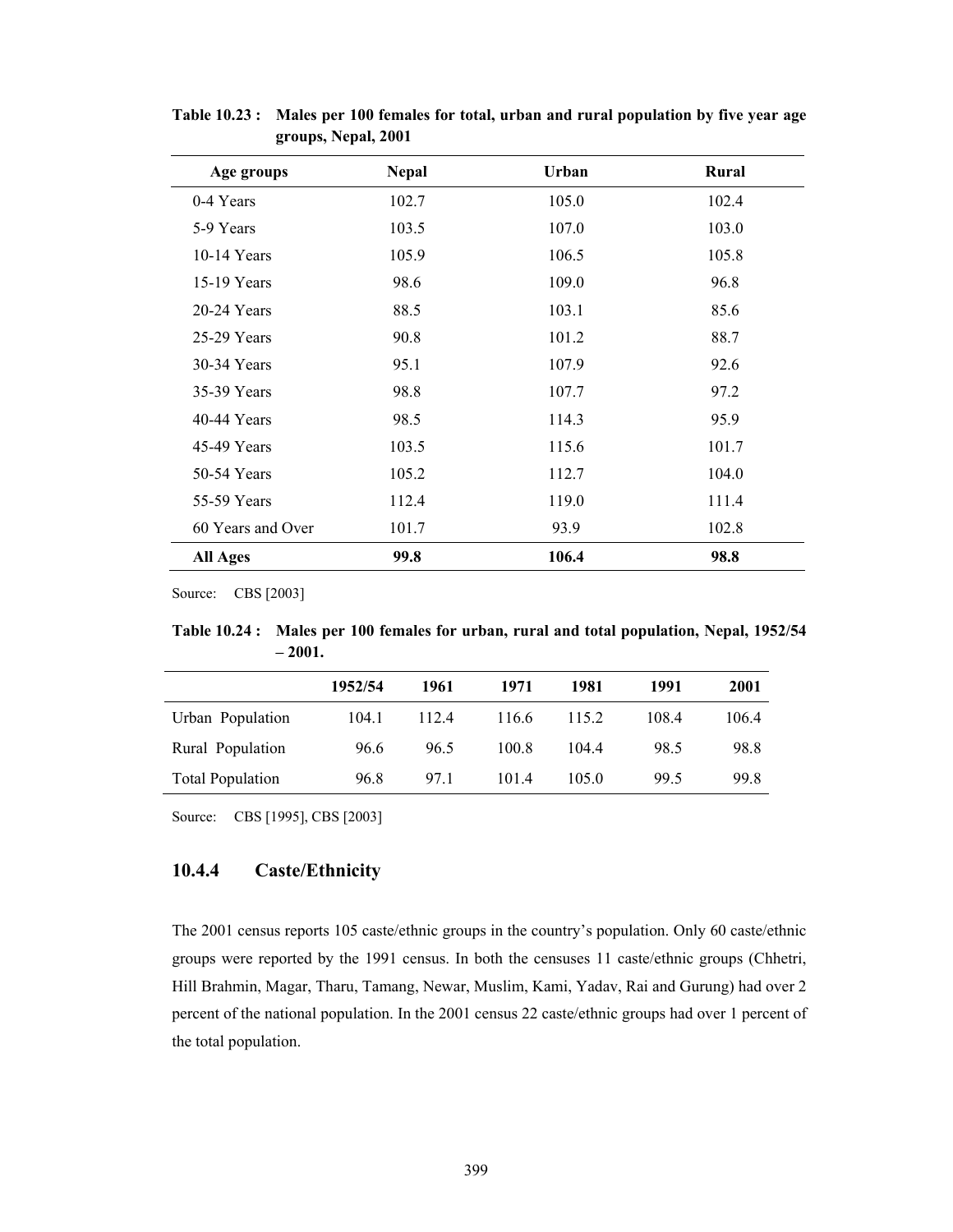There are differences in caste/ethnicity by urban and rural residence (Table 10.25). In 2001 Hill Brahmin, Newar and Chhetri together make up 50.8 percent of the total urban population, while these three groups together make up only 31.2 percent of the rural population. Other caste/ethnic groups that constitute above 2 percent of the urban population include Magar, Muslim, Tharu, Tamang, Gurung, Rai and Kami. With the exception of Yadav these caste/ethnic groups also make up over 2 percent of the rural population.

|                  | <b>Urban Population</b> |         |  |                           | <b>Rural Population</b> |         |  |
|------------------|-------------------------|---------|--|---------------------------|-------------------------|---------|--|
| S.No.            | <b>Caste/Ethnicity</b>  | Percent |  | S.No.                     | <b>Caste/Ethnicity</b>  | Percent |  |
| $\mathbf{1}$     | Brahman - hill          | 18.2    |  | 1                         | Chhetri                 | 16.0    |  |
| $\overline{2}$   | Newar                   | 17.9    |  | $\overline{2}$            | Brahman - hill          | 11.8    |  |
| $\overline{3}$   | Chhetri                 | 14.7    |  | $\overline{3}$            | Magar                   | 7.6     |  |
| $\overline{4}$   | Magar                   | 4.2     |  | $\overline{4}$            | Tharu                   | 7.2     |  |
| 5                | Muslim                  | 4.1     |  | 5                         | Tamang                  | 6.0     |  |
| 6                | Tharu                   | 3.8     |  | 6                         | Yadav                   | 4.3     |  |
| $\boldsymbol{7}$ | Tamang                  | 3.4     |  | $\overline{7}$            | Muslim                  | 4.3     |  |
| 8                | Gurung                  | 3.1     |  | 8                         | Kami                    | 4.3     |  |
| 9                | Rai                     | 2.2     |  | 9                         | Newar                   | 3.4     |  |
| 10               | Kami                    | 2.0     |  | 10                        | Rai                     | 2.9     |  |
| 11               | Yadav                   | 1.8     |  | 11                        | Gurung                  | 2.3     |  |
| 12               | Thakuri                 | 1.3     |  | 12                        | Damai/dholi             | 1.8     |  |
| 13               | Damai/dholi             | 1.3     |  | 13                        | Limbu                   | 1.7     |  |
| 14               | Baniya                  | 1.2     |  | 14                        | Thakuri                 | 1.5     |  |
| 15               | Teli                    | 1.1     |  | 15                        | Sarki                   | 1.5     |  |
| 16               | Brahman - tarai         | 1.0     |  | 16                        | Teli                    | 1.4     |  |
| 17               | Marwadi                 | 1.0     |  | 17                        | Chamar/harijan/ram      | 1.3     |  |
| 18               | Sarki                   | 0.9     |  | 18                        | Koiri                   | 1.2     |  |
| 19               | Sherpa                  | 0.9     |  | 19                        | Kurmi                   | 1.0     |  |
| 20               | Sonar                   | 0.8     |  | 20                        | Sanyasi                 | 0.9     |  |
| 21               | Limbu                   | 0.8     |  | 21                        | Dhanuk                  | 0.9     |  |
| 22               | Sanyasi                 | 0.8     |  | 22                        | Musahar                 | 0.8     |  |
| 23               | Others/unidentified     | 13.4    |  | Others/unidentified<br>23 |                         | 15.9    |  |
|                  | Total                   | 100.0   |  |                           | Total                   | 100.0   |  |

**Table 10.25 : Caste/ethnicity of urban and rural population, Nepal 2001** 

Source: CBS [2003]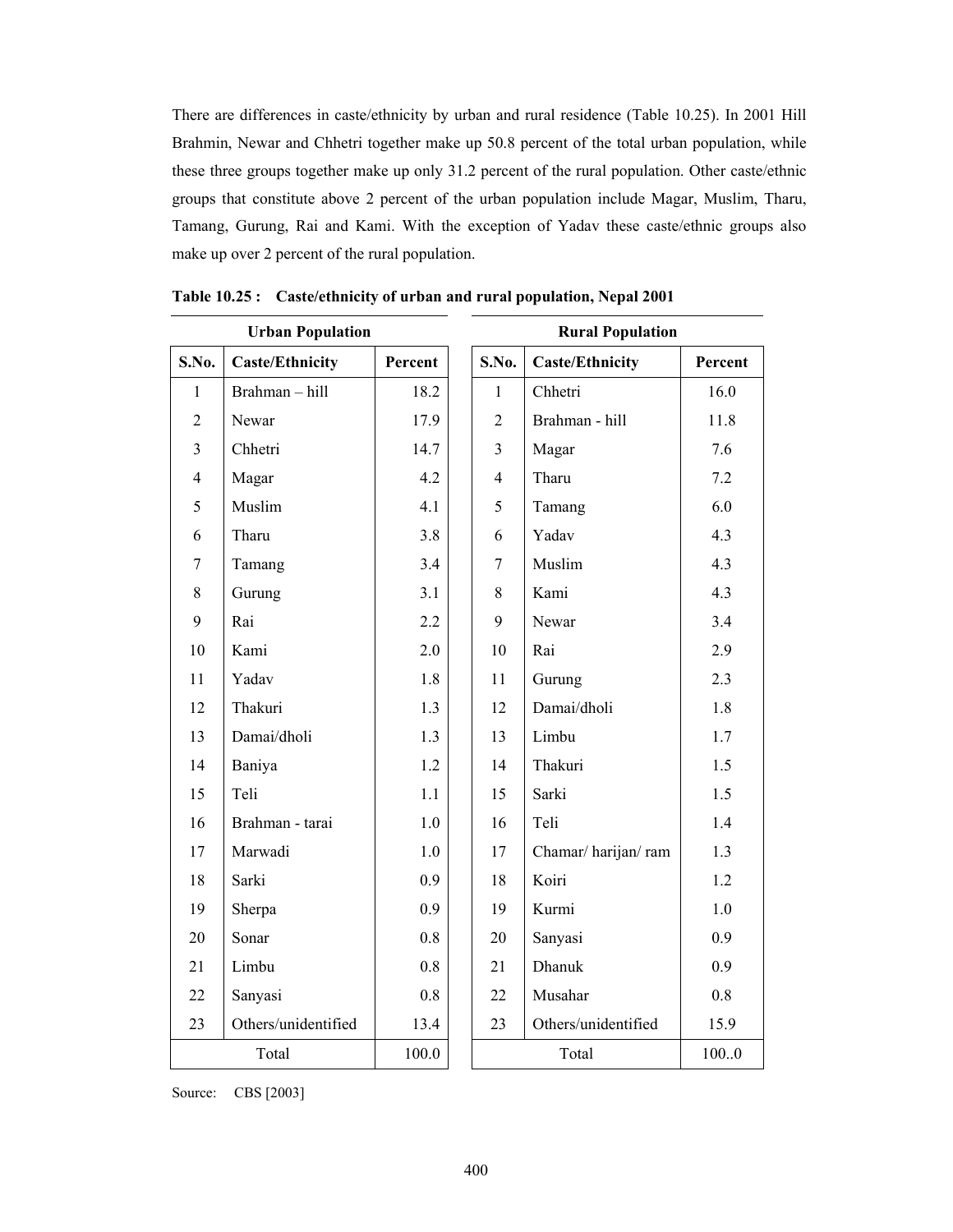Jaine, Marwadi, Halkhor, Munda and Bangali are caste/ethnic groups that have over half of the respective total population in urban areas (Table 10.26). Nearly 73 percent of the total Marwadi population is in urban areas. Other ethnic groups are quite small in terms of total population size. There are a total of 18 caste/ethnic groups that have over 20 percent of their population in urban areas. Among hill caste/ethnic groups Newars (46.5%), Thakali (39.6%) and Hill Brahmins (20.2%) have significant presence in urban areas. Among Tarai caste/ethnic groups with notable proportion of population in urban areas include Kayastha (41%), Baniya (29.6%), Tarai Brahmin  $(24.4\%)$ .

|                        | Population   | Percent Urban in |                         |
|------------------------|--------------|------------------|-------------------------|
| <b>Caste/Ethnicity</b> | <b>Total</b> | Urban            | <b>Total Population</b> |
| Jaine                  | 1015         | 895              | 88.2                    |
| Marwadi                | 43971        | 31862            | 72.5                    |
| Halkhor                | 3621         | 2498             | 69.0                    |
| Munda                  | 660          | 373              | 56.5                    |
| Bangali                | 9860         | 5548             | 56.3                    |
| Newar                  | 1245232      | 578545           | 46.5                    |
| Kayastha               | 46071        | 18885            | 41.0                    |
| Thakali                | 12973        | 5137             | 39.6                    |
| Chidimar               | 12296        | 4714             | 38.3                    |
| Nurang                 | 17522        | 5665             | 32.3                    |
| Darai                  | 14859        | 4635             | 31.2                    |
| Baniya                 | 126971       | 37563            | 29.6                    |
| Kisan                  | 2876         | 819              | 28.5                    |
| Brahman - tarai        | 134496       | 32860            | 24.4                    |
| Gaine                  | 5887         | 1294             | 22.0                    |
| Haluwai                | 50583        | 10949            | 21.6                    |
| Meche                  | 3763         | 789              | 21.0                    |
| Brahman - hill         | 2896477      | 586467           | 20.2                    |

**Table 10.26 : Caste/ethnic groups with over 20 percent population residing in urban areas, Nepal 2001.**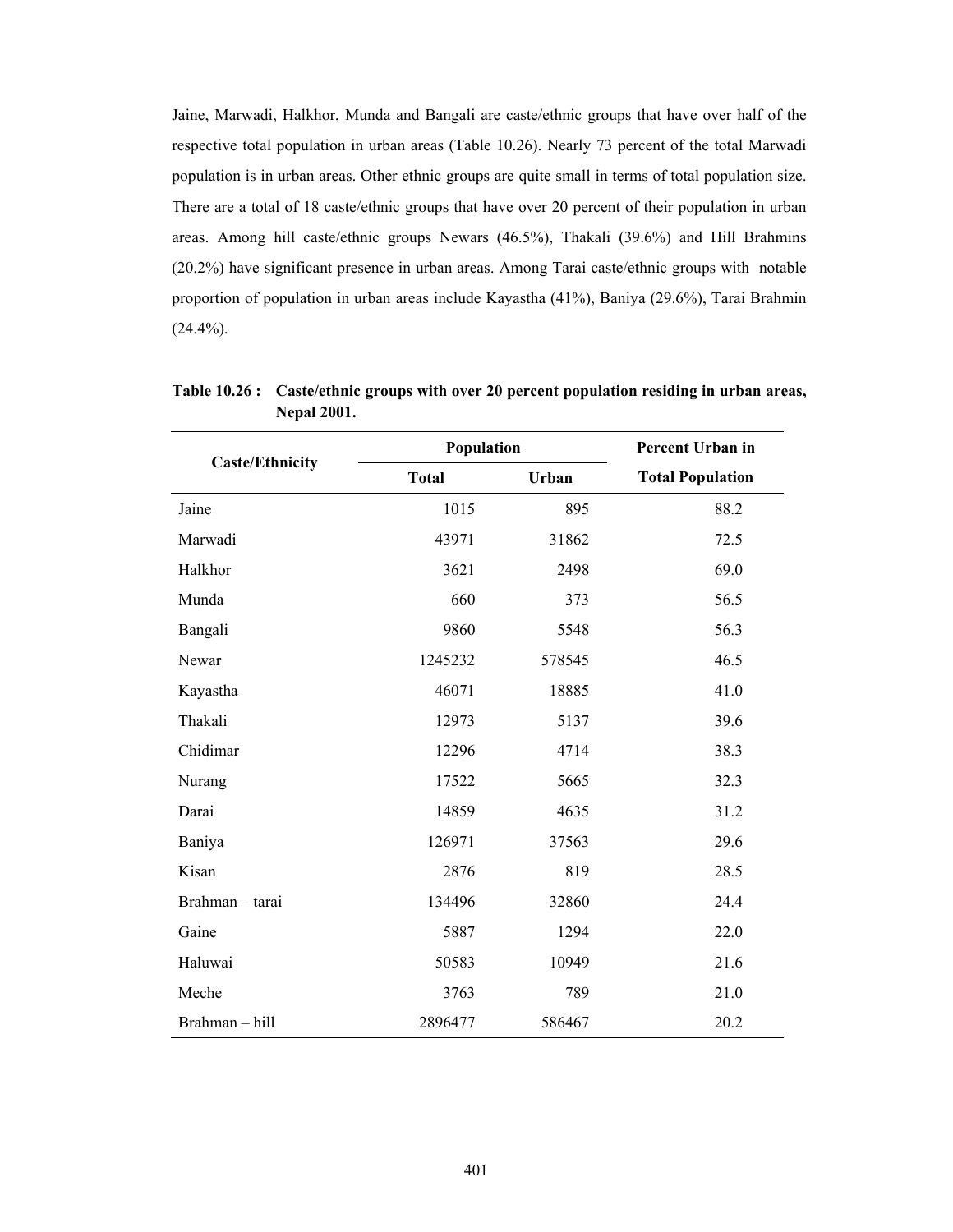|                                 | Population   | <b>Percent Urban in</b> |                         |
|---------------------------------|--------------|-------------------------|-------------------------|
| <b>Caste/Ethnicity</b>          | <b>Total</b> | <b>Urban</b>            | <b>Total Population</b> |
| Other major caste/ethnic groups |              |                         |                         |
| Magar                           | 1622421      | 134357                  | 8.3                     |
| Tharu                           | 1533879      | 123538                  | 8.1                     |
| Tamang                          | 1282304      | 110530                  | 8.6                     |
| Muslim                          | 971056       | 133333                  | 13.7                    |
| Kami                            | 895954       | 64136                   | 7.2                     |
| Yadav                           | 895423       | 56950                   | 6.4                     |
| Rai                             | 635151       | 71934                   | 11.3                    |
| Gurung                          | 543571       | 100367                  | 18.5                    |
| Damai/dholi                     | 390305       | 41031                   | 10.5                    |
| Limbu                           | 359379       | 25821                   | 7.2                     |
| Thakuri                         | 334120       | 42971                   | 12.9                    |
| Sarki                           | 318989       | 30131                   | 9.4                     |
| Teli                            | 304536       | 35498                   | 11.7                    |

Source: CBS [2003]

Among the major caste/ethnic groups in the country less than 10 percent of Magar, Tharu, Tamang, Kami, Yadav, Limbu, Sarki reside in urban areas. Comparatively, Gurung, Muslim, Rai, Thakuri and Teli have over 10 percent of their population in urban areas.

#### **10.4.5 Literacy and Educational Attainment**

In the 1991 census literacy rate for population 6 years of age and over for Nepal was 39.6 percent. Urban literacy rate was 66.9 percent compared to the rural literacy rate of 36.8 percent. The 2001 census shows that there has been a nearly 14 percent increase in literacy bringing the figure to about 54 percent of the total population ages 6 and above (Table 10.27). Urban literacy has increased to about 72 percent while rural literacy has reached to over 50 percent of the population ages 6 and above. However, the gulf between male and female literacy is still there although it has somewhat narrowed in the intercensal decade. The gap between male and female literacy stands at around 20 percent for total, urban as well as rural population. As would be expected female literacy in urban areas is much higher than in rural areas.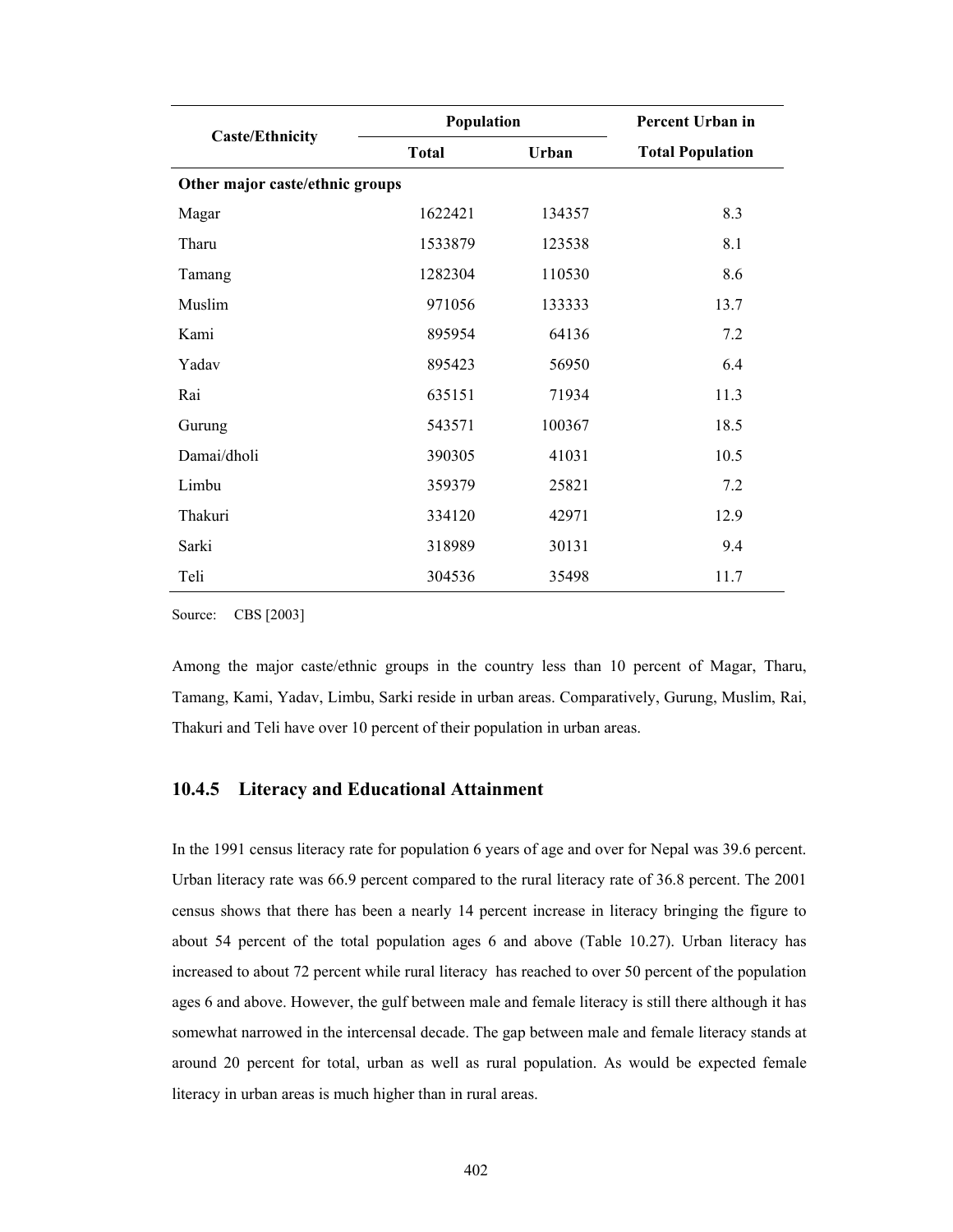|              |              | <b>Those Able to Read and Write</b> |        |
|--------------|--------------|-------------------------------------|--------|
| <b>Areas</b> | <b>Total</b> | Male                                | Female |
| <b>Total</b> | 53.74        | 65.08                               | 42.49  |
| Urban        | 71.55        | 80.90                               | 61.60  |
| Rural        | 50.66        | 62.24                               | 39 32  |

**Table 10.27 : Population 6 years and over by literacy status and sex for urban and rural areas, 2001** 

Source: CBS [2003]

A comparison of literacy rates over the last three decades shows a steady increase n literacy in each census year (Table 10.28).

**Table 10.28 : Literacy rates for population 6 years of age and over, Nepal 1971 -2001** 

| Areas                   | 1971 | 1981 | 1991 | 2001 |
|-------------------------|------|------|------|------|
| Urban Population        | 48.3 | 50.5 | 66.9 | 71.6 |
| <b>Rural Population</b> | 12.5 | 21.4 | 36.8 | 50.7 |
| <b>Total Population</b> | 139  | 23.3 | 39.6 | 53.7 |

Source: CBS [2003]

Educational attainment of literate population (Table 10.29) shows that there are significant differences between urban and rural areas. In urban areas 31 percent of the literate population has educational attainment of a school graduate (SLC) or over while this percent is a little over 14 percent in rural areas. Over 8 percent of literates in urban areas are college graduates (Bachelors and over). Two-thirds of the literates in rural areas have educational attainment of lower secondary or less.

|                            |              |         | Urban  |              | Rural   |         |
|----------------------------|--------------|---------|--------|--------------|---------|---------|
|                            | <b>Total</b> | Male    | Female | <b>Total</b> | Male    | Female  |
| <b>Total</b>               | 2029592      | 1183250 | 846342 | 8318837      | 5059710 | 3259127 |
| No Schooling               | 7.7          | 7.2     | 8.5    | 9.0          | 8.8     | 9.3     |
| Primary                    | 29.7         | 27.6    | 32.6   | 44.9         | 42.0    | 49.3    |
| Lower Secondary            | 10.6         | 10.0    | 11.5   | 21.3         | 21.0    | 21.7    |
| Secondary                  | 20.3         | 20.0    | 20.7   | 9.2          | 9.9     | 8.1     |
| SLC & Equivalent           | 12.6         | 12.7    | 12.4   | 8.1          | 8.9     | 7.0     |
| Cert. Level & Equivalent   | 9.6          | 10.7    | 8.2    | 4.0          | 5.0     | 2.6     |
| Graduate & Equivalent      | 8.2          | 10.6    | 4.8    | 1.3          | 1.9     | 0.4     |
| Post Graduate & Equivalent | 0.1          | 0.1     | 0.0    | 0.9          | 1.2     | 0.4     |
| <b>Others</b>              | 0.4          | 0.4     | 0.4    | 0.2          | 0.3     | 0.0     |
| Level Not Stated           | 0.7          | 0.6     | 0.8    | 1.1          | 1.0     | 1.3     |
| Total                      | 100.0        | 100.0   | 100.0  | 100.0        | 100.0   | 100.0   |

**Table 10.29: Education attainment of literate population 6 years and over (in percent), Nepal 2001** 

Source: CBS [2003]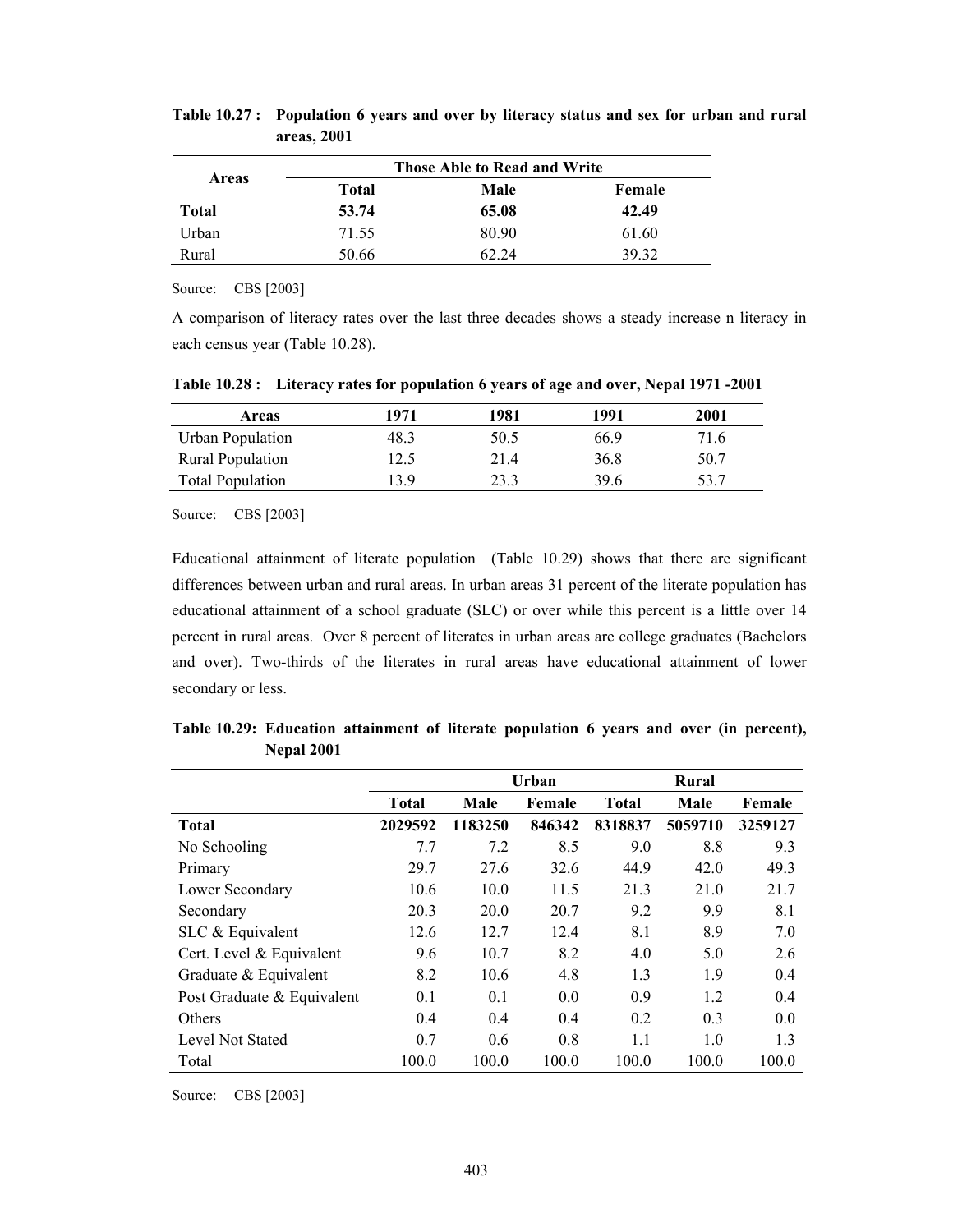#### **10.4.6 Economic Activity and Occupational Structure**

Urban and rural economic activity rates show distinct differences. Activity rates in general are much lower in urban areas than rural areas. However, male activity rates are higher in both urban and rural areas than female activity rates. The total economic activity rate for urban areas is 52.2 percent compared to 65.4 percent for rural areas (Table 10.30). Male activity rates for urban areas are also lower than in rural areas perhaps because a large pool of otherwise economically active males is absorbed by the educational system. The most striking difference is with regard to female activity rates. Rural female activity rates are higher by almost 20 percentage points than rural activity rates. This indicates that females share more work in rural than in urban areas.

The pattern of economic activity rates seen in the 2001 census follows broadly the pattern seen in earlier censuses but the activity rates for females is higher than seen in the 1991 census (perhaps because of a more gender sensitive approach pursued in the 2001 census). The activity rates for urban and rural females in the 1991 census was 20.3 and 48.1 percent respectively compared to 38 and 58.3 percent in the 2001 census.

|         | <b>Total</b> |             |         | <b>Economically Active</b> |         |         |  |
|---------|--------------|-------------|---------|----------------------------|---------|---------|--|
|         | <b>Total</b> | <b>Male</b> | Female  | <b>Total</b>               | Male    | Female  |  |
| Nepal   | 16770279     | 8330576     | 8439703 | 10637243                   | 5971024 | 4666219 |  |
| Percent |              |             |         | 63.4                       | 71.7    | 55.3    |  |
| Urban   | 2544494      | 1311324     | 1233171 | 1326972                    | 858750  | 468226  |  |
| Percent |              |             |         | 52.2                       | 65.5    | 38.0    |  |
| Rural   | 14225785     | 7019252     | 7206532 | 9310271                    | 5112274 | 4197993 |  |
| Percent |              |             |         | 65.4                       | 72.8    | 58.3    |  |

**Table 10.30 : Population 10 years of age and over by usually economic activity,2001** 

Source: CBS [2003]

Change in labour force (economically active population 10 years of age and over) in the 1991- 2001 period shows that the growth rate of urban labour force has been phenomenal, nearly 158 percent, an addition of 812, 000 people (Table 10.31). Growth of female labour force was much higher (281 percent) compared to their male counterparts (119.2). Growth of female labour force has been higher relative to males in the rural as well as total labour force of the country. In the intercensal period nearly 3.3 million people have been added to the labour force.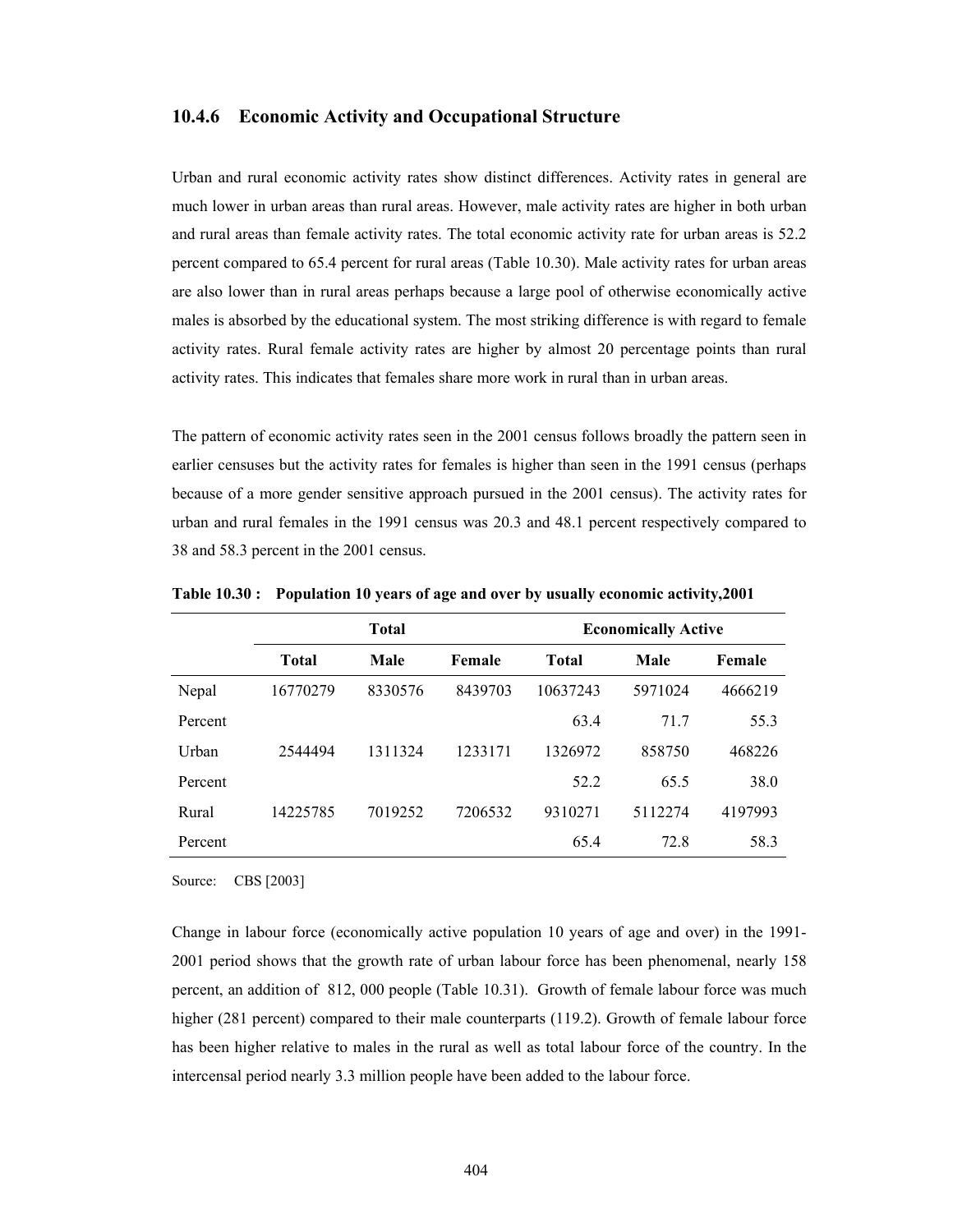|                           | 1991   | 2001    | <b>Absolute</b><br>Change | Change $(\% )$ |
|---------------------------|--------|---------|---------------------------|----------------|
| Urban Labour Force        | 514.6  | 1327.0  | 812.4                     | 157.9          |
| Male                      | 391.8  | 858.8   | 467.0                     | 119.2          |
| Female                    | 122.8  | 468.2   | 345.4                     | 281.3          |
| Rural Labour Force        | 6825.0 | 9310.3  | 2485.3                    | 36.4           |
| Male                      | 3983.8 | 5112.3  | 1128.5                    | 28.3           |
| Female                    | 2841.2 | 4198.0  | 1356.8                    | 47.8           |
| <b>Total Labour Force</b> | 7339.6 | 10637.2 | 3297.6                    | 44.9           |
| Male                      | 4375.6 | 5971.0  | 1595.4                    | 36.5           |
| Female                    | 2964.0 | 4666.2  | 1702.2                    | 57.4           |

**Table 10.31 : Change in urban, rural and total labour force of Nepal 1991 -2001** 

Source: CBS [1995], CBS [2003]

Rural urban differences are seen more clearly in the occupational structure of population. It is after all the economic activity that distinguishes an urban area from a rural area. There is a preponderance of service workers, workers in craft and related trade, and professional, technical, and clerical workers in urban areas (Table 10.32). Over 50 percent of the economically active population in urban areas are in these occupations. In rural areas, on the other hand, 64 percent of the economically active population are engaged in agriculture. There are also more males in nonagricultural occupations than females in both urban and rural areas. An interesting point to note is that as much as 40.6 percent of females in urban areas are engaged in agriculture and related occupations. The burden of agriculture seems to be pretty much on females in urban areas.

**Table 10.32 : Percentage distribution of economically active population by occupation. Nepal 2001** 

|                                 |                                                                           |       | <b>Urban Total</b> |        | <b>Rural Total</b> |       |        |
|---------------------------------|---------------------------------------------------------------------------|-------|--------------------|--------|--------------------|-------|--------|
| S.No.                           | <b>Occupational Group</b>                                                 | Total | Male               | Female | Total              | Male  | Female |
| 1.                              | Legislators, Senior Officials and<br>Managers                             | 2.2   | 2.9                | 1.0    | 0.3                | 0.5   | 0.1    |
| $\overline{2}$ .                | Professionals                                                             | 5.8   | 6.0                | 5.3    | 2.0                | 2.9   | 0.9    |
| 3 <sub>1</sub>                  | Technicians and Associate<br>Professionals                                | 4.9   | 6.2                | 2.5    | 1.3                | 2.0   | 0.4    |
| 4 <sup>1</sup>                  | Clerks or Office Assistants                                               | 5.1   | 6.4                | 2.5    | 1.6                | 2.6   | 0.4    |
| 5.                              | Service Workers and Shop and<br>Market Sales Workers                      | 18.8  | 21.7               | 13.2   | 6.4                | 8.6   | 3.6    |
| 6.                              | Skilled and semi-skilled<br>Agricultural, Forestry and Fishery<br>Workers | 28.2  | 21.9               | 40.6   | 64.0               | 58.6  | 70.6   |
| $7_{\scriptscriptstyle{\circ}}$ | Craft and Related Trade Workers                                           | 15.5  | 15.6               | 15.3   | 8.4                | 8.0   | 8.9    |
| 8.                              | Plant and Machine Operators and<br>Assemblers                             | 3.8   | 5.0                | 1.4    | 1.1                | 1.7   | 0.3    |
| 9.                              | <b>Elementary Occupations</b>                                             | 15.6  | 14.2               | 18.2   | 14.9               | 15.0  | 14.7   |
| 10.                             | <b>Not Stated</b>                                                         | 0.1   | 0.1                | 0.2    | 0.1                | 0.1   | 0.1    |
|                                 | Total                                                                     | 100.0 | 100.0              | 100.0  | 100.0              | 100.0 | 100.0  |

Source: CBS [2003]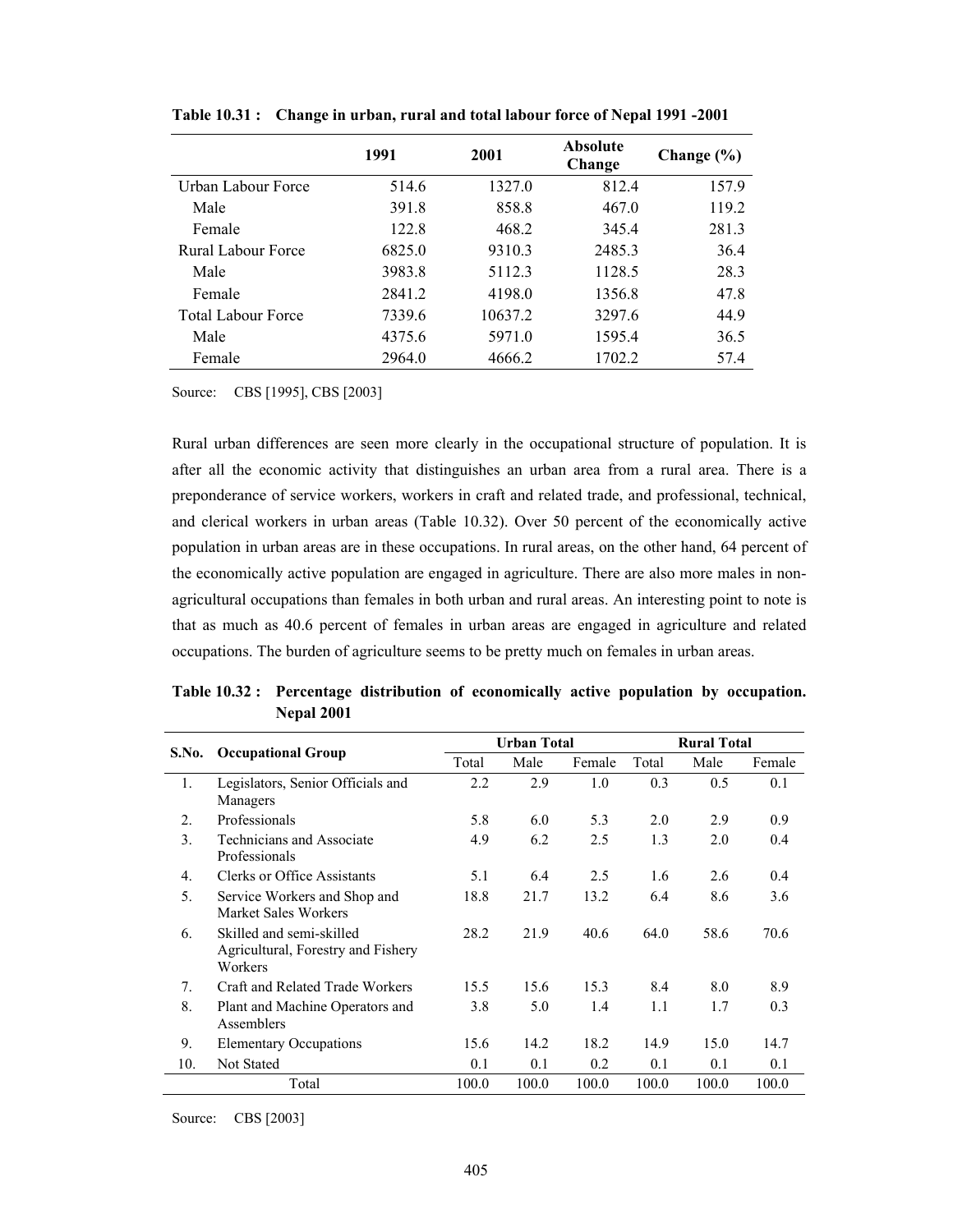Intra-urban differences in occupational structure are also notable (Table 10.33). For example, nearly 46 percent of the labour force in mountain and hill urban areas and 38 percent in inner Tarai have agriculture as their major occupation compared to less than 13 percent in the Kathmandu valley. However, sales and service and production related occupations constitute the major occupations in all urban areas, more so in the Kathmandu valley.

| Regions               | Professional<br>and Technical | Admin.<br>and<br>Related | Clerical | Sales<br>and<br>Service | Agri-<br>culture | Produc-<br>tion | Others | <b>Not</b><br>Stated | Total |
|-----------------------|-------------------------------|--------------------------|----------|-------------------------|------------------|-----------------|--------|----------------------|-------|
| Mountain and<br>Hills | 7.9                           | 1.0                      | 3.2      | 15.3                    | 45.8             | 14.8            | 11.8   | 0.1                  | 100.0 |
| Kathmandu<br>Valley   | 15.8                          | 4.3                      | 7.6      | 23.3                    | 12.8             | 24.9            | 11.1   | 0.2                  | 100.0 |
| Inner Tarai           | 8.0                           | 1.3                      | 3.8      | 14.6                    | 37.8             | 16.7            | 17.7   | 0.1                  | 100.0 |
| Tarai                 | 8.7                           | 1.4                      | 4.5      | 18.3                    | 28.5             | 17.6            | 20.9   | 0.1                  | 100.0 |
| Total                 | 10.7                          | 2.2                      | 5.1      | 18.8                    | 28.2             | 19.2            | 15.6   | 0.1                  | 100.0 |

**Table 10.33 : Economically active population (10 years and over) by major occupation groups by regions, Nepal 2001.** 

Source: CBS [2003]

| Table 10.34: Population 10 years of age and over by marital status in urban and rural |  |
|---------------------------------------------------------------------------------------|--|
| areas, Nepal 2001                                                                     |  |

|                       | Urban                |       |        |                      | Rural |        |  |
|-----------------------|----------------------|-------|--------|----------------------|-------|--------|--|
| <b>Marital Status</b> | Both<br><b>Sexes</b> | Male  | Female | <b>Both</b><br>Sexes | Male  | Female |  |
| Total                 |                      |       |        |                      |       |        |  |
| Single                | 37.8                 | 42.6  | 32.6   | 34.2                 | 38.6  | 29.9   |  |
| Married               |                      |       |        |                      |       |        |  |
| Single spouse         | 56.9                 | 51.7  | 62.4   | 58.4                 | 52.8  | 63.7   |  |
| More than one spouse  | 1.3                  | 2.5   | 0.0    | 1.7                  | 3.5   | 0.0    |  |
| Remarried             | 1.0                  | 1.3   | 0.7    | 2.4                  | 2.7   | 2.1    |  |
| Widow/widower         | 2.1                  | 0.8   | 3.5    | 2.6                  | 1.4   | 3.7    |  |
| Separated             | 0.2                  | 0.1   | 0.2    | 0.1                  | 0.1   | 0.1    |  |
| Divorced              | 0.1                  | 0.1   | 0.1    | 0.2                  | 0.1   | 0.2    |  |
| Not Reported          | 0.6                  | 0.8   | 0.4    | 0.5                  | 0.6   | 0.3    |  |
| Total                 | 100.0                | 100.0 | 100.0  | 100.0                | 100.0 | 100.0  |  |

Source: CBS [2003]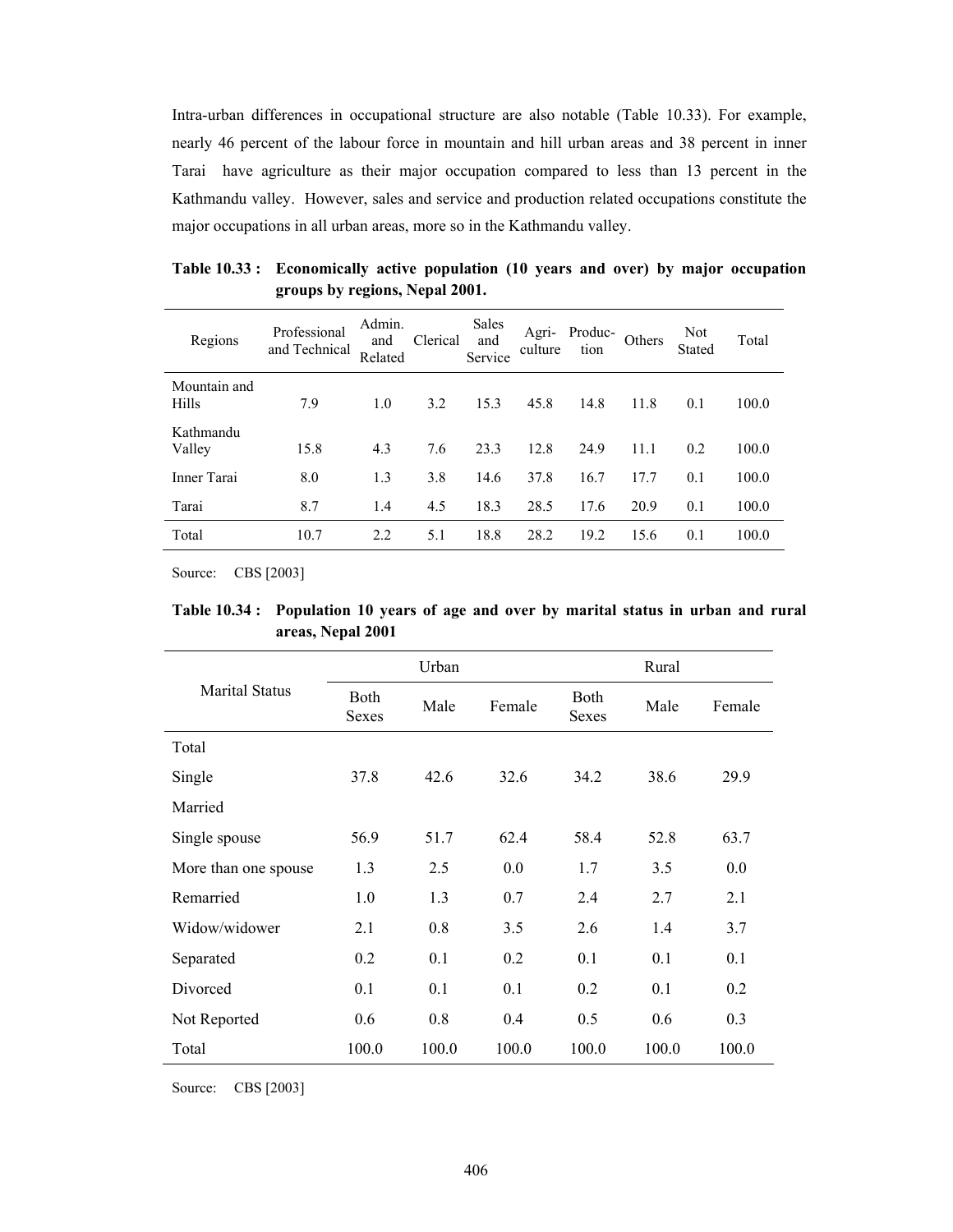#### **10.4.7 Marital Status**

The marital status of urban and rural population is given in Table 10.34. It shows that the proportion of singles is higher in urban areas than in rural areas for both the sexes. A higher proportion of males and females (42.6 and 32.6 respectively) are single in urban areas compared to rural areas (38.6 and 29.9 respectively). The proportion of population with more than one spouse is slightly higher (3.5 percent) for male population in rural areas than urban areas (2.5 percent). Among the married population over 50 percent of males had single spouse, while this proportion was over 60 percent for females. Divorce and separation involve a very tiny fraction of the married population.

## **10.5 Urbanization and Development**

Urbanization and development have been synonymous concepts to the extent that higher levels of urbanization lend to higher levels of development. The structural changes in the economy that accompany the process of urbanization, and the demand and sustainability of higher levels of services and facilities that is possible with higher levels of income contribute to make urban areas locations with better levels of living. All human development and economic development indicators tend to be higher in urban than in rural areas. Past decades have witnessed an increasing rural to urban migration. This will continue to be the case as the transport infrastructure continues to expand, as the pressure on limited land resources in the rural sector increases, as literacy rates rise in rural areas and as the search for gainful employment opportunities in the nonfarm sector gathers increased momentum. Sustainable development in Nepal requires that the pressure on rural environmental resources be reduced, that minimum infrastructural and service facilities be provided to a rising population, and that opportunities for employment in the nonagricultural sector be enhanced so that an increasing population can be absorbed in this sector. Urban development is inescapable in this context. Also, urban areas provide employment, marketing opportunities, and inputs and services to the rural hinterland and provide the basis for diversifying agricultural production and increasing agricultural productivity.

Unregulated and unguided urbanization has its own problems as evidenced in the deteriorating environmental conditions of many large cities such as Kathmandu. In Nepal's context the question is not one of promoting urban development per se, but one of fostering a process of urbanization and urban development that is in tune with economic and environmental realities of Nepal. This means that *sustainable urban settlements have to be environmentally sound, economically efficient, and socially contributing to the sense of community*.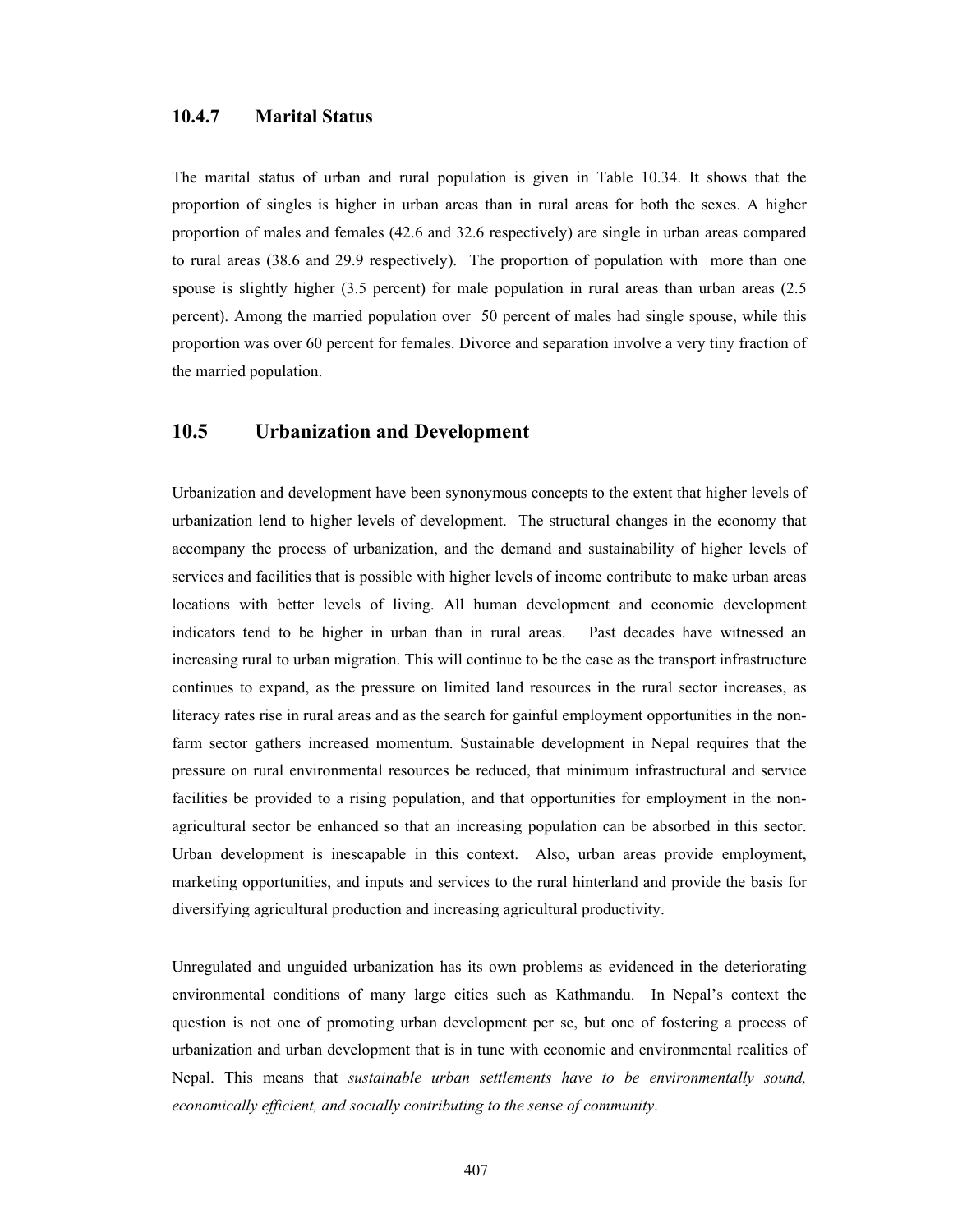State policies with respect to industrialization, and other productive sectors and development of transport and communication among others determine and influence this nature of urbanization.

In the last few decades the structure of the Nepali economy has changed considerably in terms of the industrial origin of the Gross Domestic Product. In the 1960s over two-thirds of the GDP was contributed by the agricultural sector. In 1990/91, 55.5 percent of the GDP originated in agriculture. In 1999/2000 this had come down to 39.5 percent (Table 10.35). While this change in the structure of the GDP has still to be reflected in the change in the occupational structure of the labour force, the process of change in the economy has begun, and with it increases in the levels of urbanization

|                                |         |                |         |       |                   | (in million Rs) |
|--------------------------------|---------|----------------|---------|-------|-------------------|-----------------|
|                                | 1990/91 | <b>Percent</b> | 1995/96 |       | Percent 1999/2000 | Percent         |
| Agriculture, Forestry, Fishery | 55368   | 55.5           | 85569   | 35.7  | 144644            | 39.5            |
| Manufacturing                  | 5956    | 6.0            | 22466   | 9.4   | 33550             | 9.2             |
| Construction                   | 11078   | 11.1           | 26093   | 10.9  | 37373             | 10.2            |
| Trade/Restaurant/Hotel         | 12902   | 12.9           | 28317   | 11.8  | 42895             | 11.7            |
| Other                          | 14398   | 14.4           | 76943   | 32.1  | 107822            | 29.4            |
| Total                          | 99702   | 100.0          | 239388  | 100.0 | 366284            | 100.0           |

**Table 10.35 : Industrial origin of GDP, Nepal 1990 – 2000.** 

Source : MoF (2002). Economic Survey. Fiscal 2001/2002. Table 1..2

#### **10.5.1 Urbanization and Selected Measures of Development**

Selected measures of human development for urban and rural areas in Nepal show that the performance of urban areas is much better than those in rural areas. Urban GDP per capita (in PPP) is almost twice as that in rural areas. Human development index, education index, life expectancy index all show a similar picture. Gender related indices also are better in urban areas due perhaps to better education, better access to resources and better opportunities available in urban areas. Human poverty index for urban areas also shows a similar trend (Table 10.36).

A comparison of basic facilities in urban and rural areas presents stark differences in facilities between urban and rural areas in contemporary Nepal (Table 10.37). About 86 percent of urban households have electricity connection compared to less than 18 in rural areas. In the area of piped water supply the rural urban differences seem to be narrow. However, sanitation facilities are much better in urban than in rural areas. While only 20 percent of households in urban areas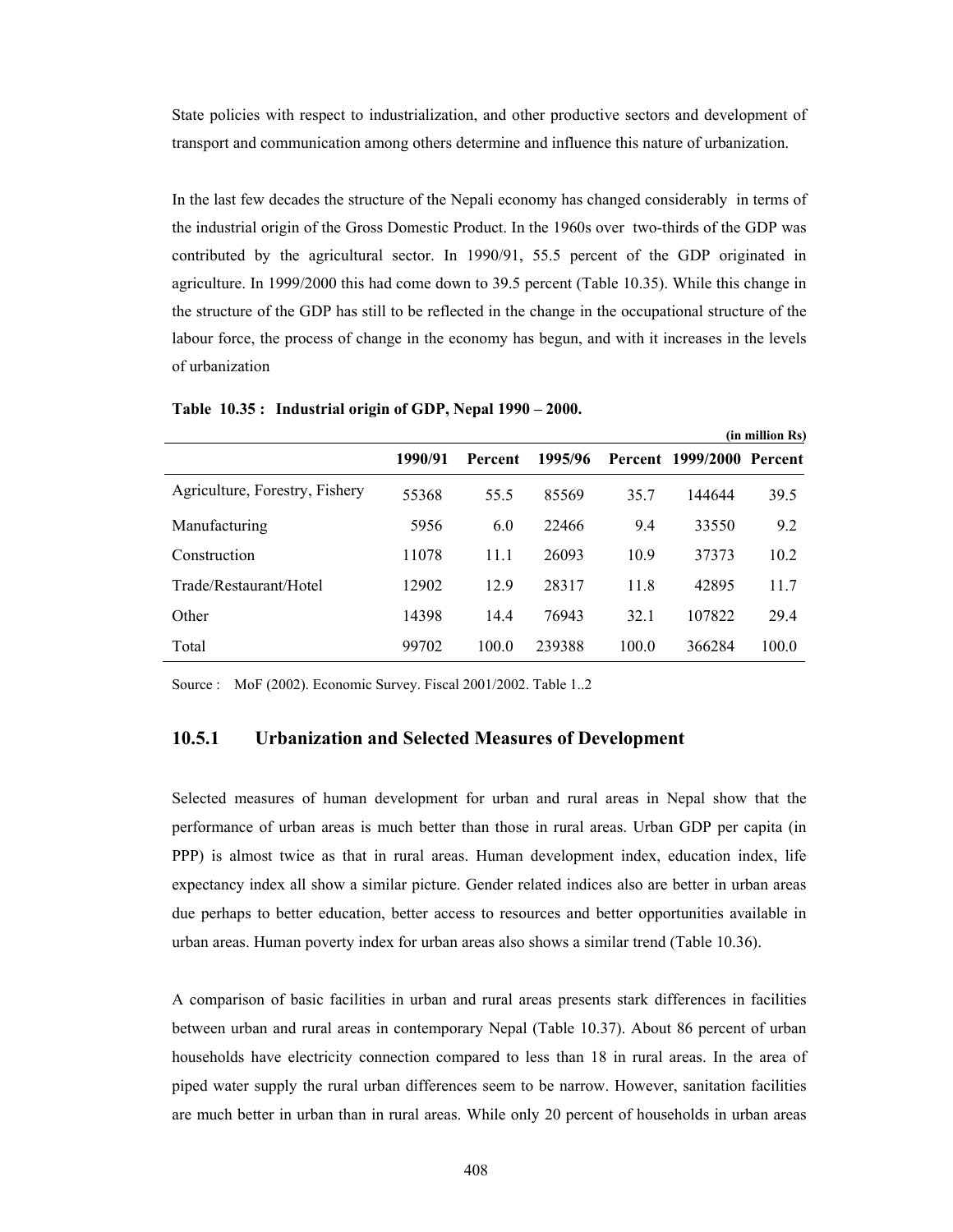had no toilet facilities, over three-fourths of the households in rural areas had no such facility. Also, there is an overwhelming dependence on wood as a source of fuel in rural areas (94 percent), compared to urban areas (39 percent). Exposure to the three mass media is also much higher in urban areas.

|                                         | Urban | Rural |
|-----------------------------------------|-------|-------|
| GDP per capita (PPP) US \$ (2000)       | 2133  | 1094  |
| Human Development Index (2000)          | 0.616 | 0.446 |
| Education Index (2000)                  | 0.568 | 0.376 |
| Life Expectancy Index (2000)            | 0.769 | 0.562 |
| Gender Related Development Index (2000) | 0.605 | 0.426 |
| Gender Empowerment Measure              | 0.443 | 0.333 |
| Human Poverty Index (2000)              | 23.9  | 41.4  |
| Chronic Malnourishment Among Children   |       |       |
| Under 5 Yrs. $(\%$                      | 36.1  | 56.3  |

**Table 10.36 : Selected measures of human development in urban and rural areas.** 

Source : UNDP/NPC (2001). Nepal Human Development Report, 2001.Poverty Reduction and Governance. Kathmandu: UNDP. Annex 1. Tables 1-4.

|                                   | Urban | Rural |
|-----------------------------------|-------|-------|
| <b>Electricity Connection</b>     | 85.7  | 17.4  |
| Piped Drinking Water              | 55.2  | 33    |
| <b>Sanitation Facility</b>        |       |       |
| Flush Toilet                      | 58.3  | 6.1   |
| Pit Toilet                        | 14.6  | 17.1  |
| No Facility                       | 20.1  | 75.3  |
| Other                             | 7.0   | 1.5   |
| <b>Fuel Used</b>                  |       |       |
| Firewood                          | 39.1  | 94.1  |
| Kerosene                          | 35.8  | 2.3   |
| Other                             | 25.1  | 96.4  |
| <b>Flooring Material</b>          |       |       |
| Earth/Mud                         | 34.4  | 91.7  |
| Other                             | 65.6  | 8.3   |
| <b>Exposure to Mass Media</b>     |       |       |
| (Newspaper, Radio, TV. All three) | 40.6  | 10.3  |

**Table 10.37 : Basic facilities in urban and rural areas, Nepal 2001.** 

Source : Nepal Demographic and Health Survey 2001. Kathmandu: MoH/New Era/ORC Macro, 2002. Table 2.6 and 3.4.2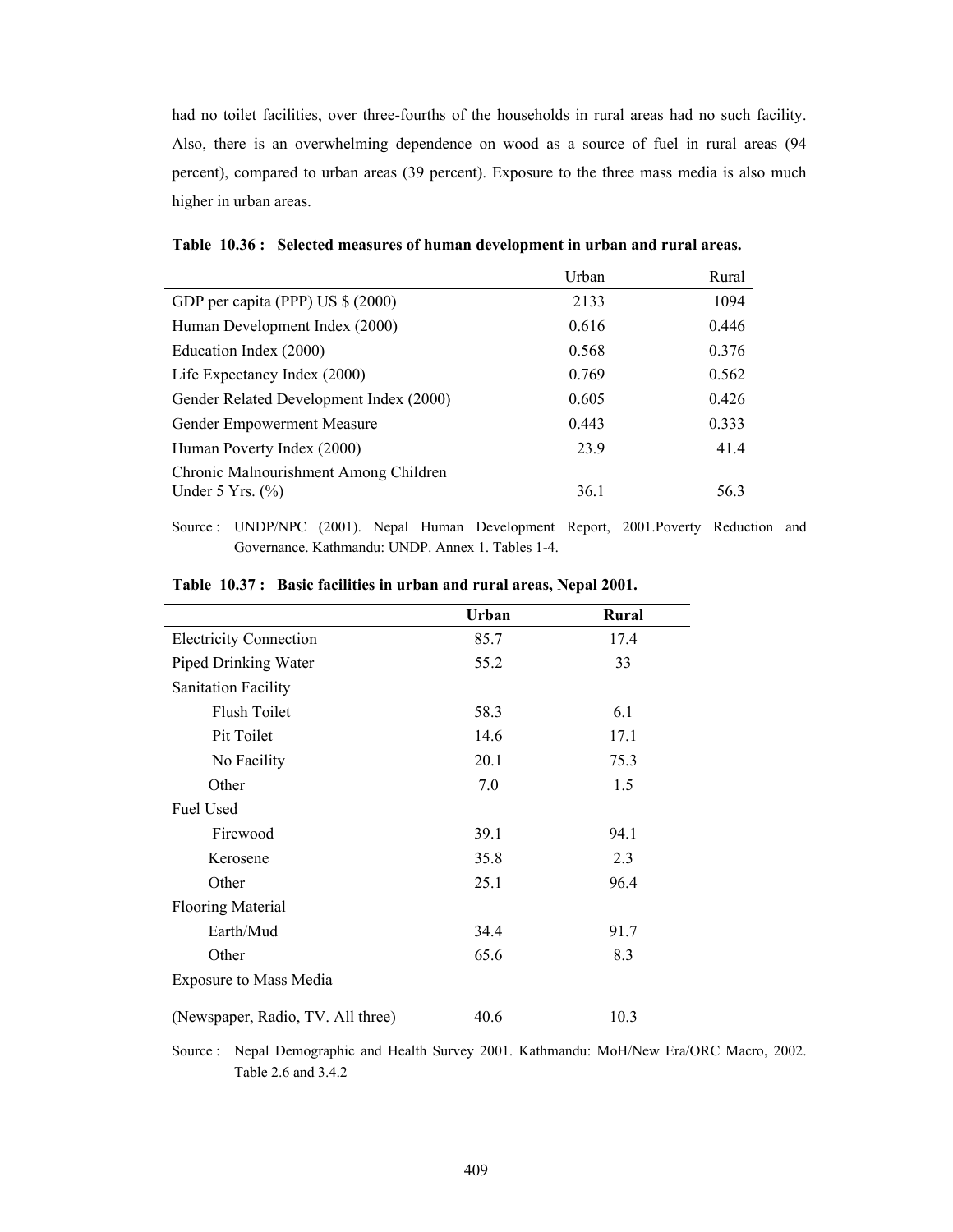Fertility and health related indicators show a similar picture (Table 10.38). Total fertility rate in urban areas as half that of rural areas. Contraceptive prevalence in urban areas is 66 percent among women of reproductive age compared to 47 percent for rural areas. Childhood mortality rates in rural areas remain high (111.0 for under fives) relative to urban areas (65.9). These features go to indicate that urbanization as a process has complex but fundamental implications for development in general.

|                                           | Urban | Rural |
|-------------------------------------------|-------|-------|
| Total Fertility Rate*                     | 2.1   | 4.4   |
| Current Use of Contraception (any method) | 66.0  | 46.8  |
| Childhood Mortality**                     |       |       |
| Infant                                    | 50.1  | 79.3  |
| Child                                     | 16.7  | 35.4  |
| <b>Under Five</b>                         | 65.9  | 1119  |

**Table 10.38 : Fertility, family planning and health related indicators, 2001.** 

Source : Nepal Demographic and Health Survey 2001. Kathmandu: MoH/New Era/ORC Macro, 2002. Table 4.2, 5.4.1 and 8.3.

\* women age 15-49;

\*\* per thousand live births

# **10.6 Future of Urbanization**

The level of urbanization is still very low in Nepal. For the level of urbanization to increase there has to be an economic transformation in the productive sectors. Agriculture has to be commercialised, agro-based and other natural resource based industrialisation has to be encouraged. The space economy has to be further articulated through the development of transport and communication and a context has to be created for meaningful economic exchange between different ecological regions of the country. There are enormous differences in the regional levels of urbanization at the present. This can be addressed only through the realization of the productive potentials of different regions. At the same time the tendencies of a centralised urban process have to be countered not only to foster decentralised urban growth but also to avoid the problems that accompany primate and very large cities particularly in fragile mountain environments.

The capacity to manage even the low level of urbanization in Nepal is very limited. The absolute level and quality of urban infrastructure and services remains very low in Nepal. Drainage, sewerage, water supply and electricity are major problems in all urban areas. Urban congestion,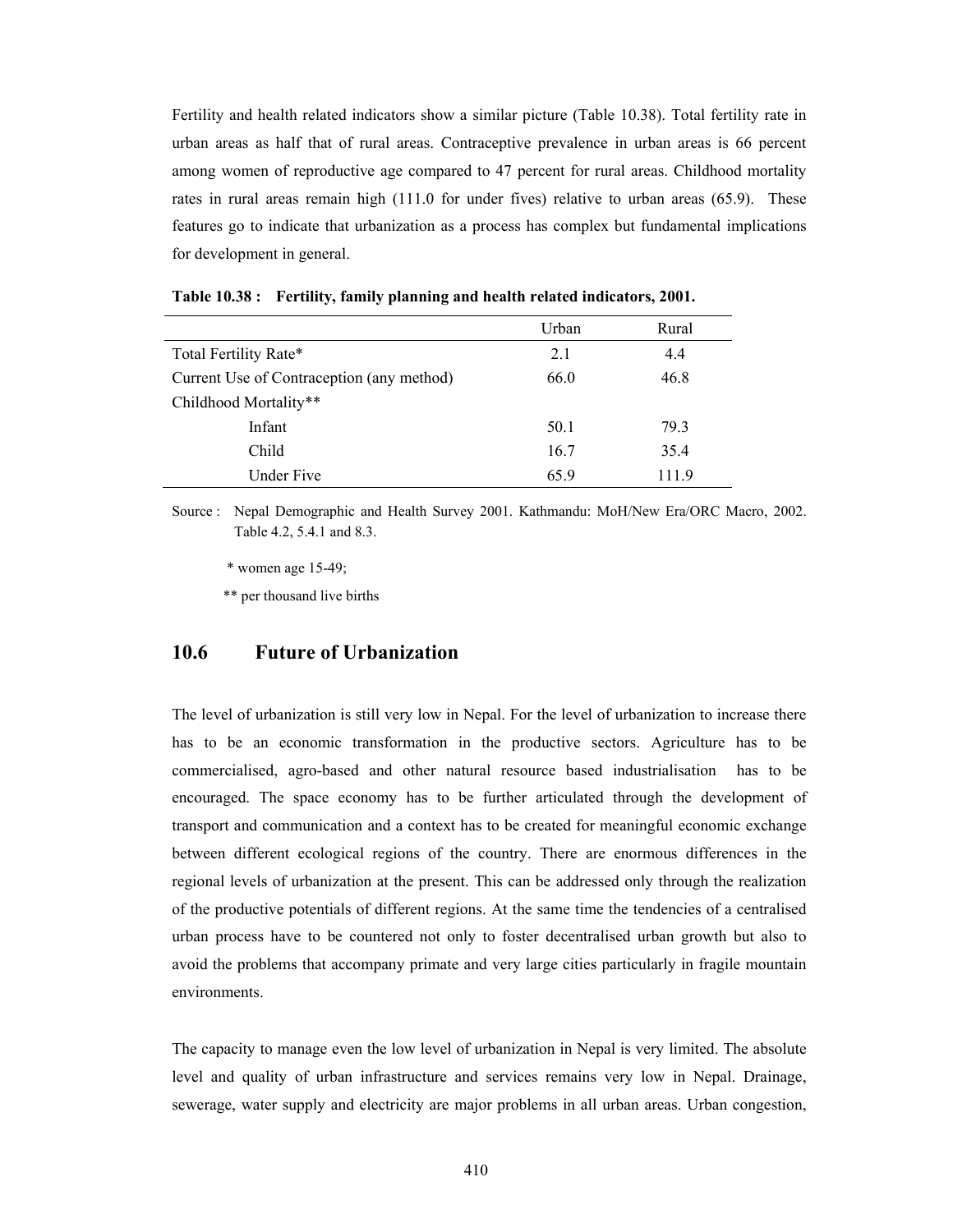increase in industrial and vehicle emissions and consequent air and noise pollution is evident in all major cities. The gap in other utilities is also considerable. There are no minimum standards for infrastructure and services. Unplanned urban sprawl is characteristic of all urban areas, more so in rapidly growing cities like Kathmandu, Pokhara, Bharatpur among others. The institutional capacity of municipalities to manage urban infrastructure and urban growth remains severely constrained. The legal basis and institutional capacity to enforce land use and zoning laws as well as environmental standards has still to be created (ADB 2000). Indeed, in many cases the *ad hoc*  nature of designating urban areas and the considerable over bounding to provide municipal status make it difficult to assess the true nature and character of Nepal's urbanization. The revenue potential of urban areas remains unexplored and unexploited to a large extent. Urban data base also remains poor particularly with respect to the structure of the urban economy.

These features notwithstanding urbanization is likely to remain the most significant aspect of the spatial distribution of Nepal's population in the coming decades. A projection of Nepal's urban population made by New Era for the Ministry of Population and Environment shows that by 2016 Nepal's urban population will nearly triple relative to 1991. The projected figures show a lower proportion of population in urban areas for 2001 than enumerated in the census. But the medium variant projection is based on the assumption that the average annual growth rate of urban population will gradually slow down from 5.3 percent in 1991- 96 to 3.6 percent between 2011-16 (Table 10.39). Urban population is expected to reach 15.4 percent of the total population in 2016, a scenario that is more subdued than the expectations of the 1980s. This is clearly a reflection of the sluggish growth and the lack of prospects for fundamental structural changes in the economy. Increased economic growth rates would speed up the process of urbanization.

| Year | <b>Urban Population</b> | <b>Average Annual</b><br><b>Growth Rate</b> | Percent of<br><b>Population Urban</b> |
|------|-------------------------|---------------------------------------------|---------------------------------------|
| 1991 | 1695719                 | $\overline{\phantom{0}}$                    | 9.2                                   |
| 1996 | 2207967                 | 5.3                                         | 10.6                                  |
| 2001 | 2789092                 | 4.7                                         | 11.9                                  |
| 2006 | 3420849                 | 4.1                                         | 13.0                                  |
| 2011 | 4146855                 | 3.8                                         | 14.2                                  |
| 2016 | 4975268                 | 3.6                                         | 15.4                                  |

**Table 10.39 : Medium variant projection of Nepal's urban population 1996- 2016.** 

Source : New Era (1998). A brief description of the population projection of Nepal 1996-2016. Kathmandu: New Era.